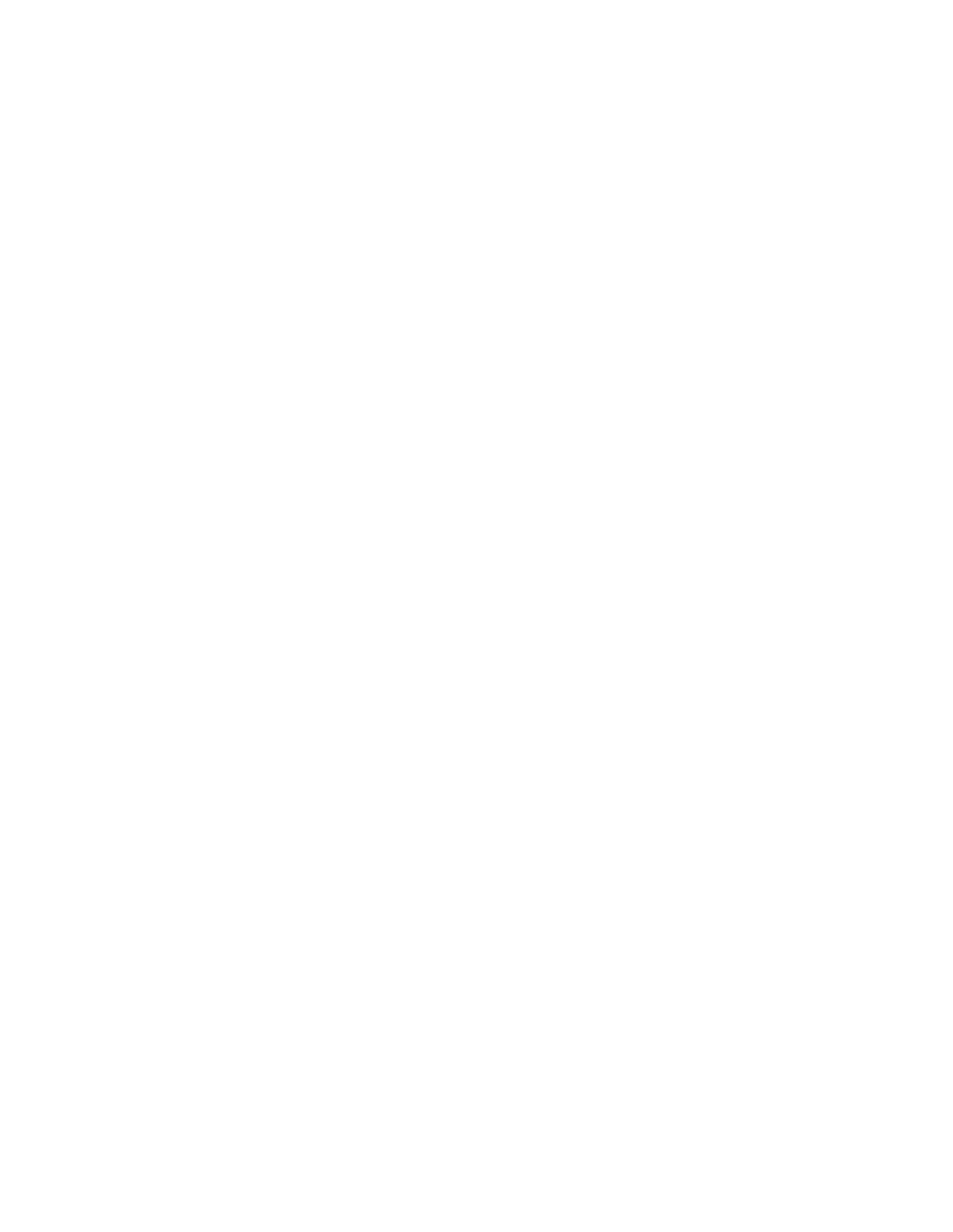# **Supplemental Environmental Impact Statement/**

# **Overseas Environmental Impact Statement**

# **Mariana Islands Training and Testing**

# **TABLE OF CONTENTS**

| 4 |     |       |         |                                                                            |          |
|---|-----|-------|---------|----------------------------------------------------------------------------|----------|
|   | 4.1 |       |         |                                                                            |          |
|   |     |       |         |                                                                            |          |
|   |     |       |         | 4.1.2 Identifying Region of Influence for Cumulative Impacts Analysis  4-1 |          |
|   | 4.2 |       |         |                                                                            |          |
|   | 4.3 |       |         |                                                                            |          |
|   | 4.4 |       |         |                                                                            |          |
|   |     |       |         |                                                                            |          |
|   |     | 4.4.2 |         |                                                                            |          |
|   |     | 4.4.3 |         |                                                                            |          |
|   |     | 4.4.4 |         |                                                                            |          |
|   |     |       | 4.4.4.1 |                                                                            |          |
|   |     |       | 4.4.4.2 |                                                                            |          |
|   |     |       | 4.4.4.3 |                                                                            |          |
|   |     |       | 4.4.4.4 | Impacts of the Proposed Action that May Contribute to Cumulative           |          |
|   |     |       | Impacts |                                                                            |          |
|   |     |       | 4.4.4.5 |                                                                            |          |
|   |     |       |         |                                                                            |          |
|   |     |       | 4.4.5.1 |                                                                            |          |
|   |     |       | 4.4.5.2 |                                                                            |          |
|   |     |       | 4.4.5.3 |                                                                            |          |
|   |     |       | 4.4.5.4 | Impacts of the Proposed Action That May Contribute to Cumulative           |          |
|   |     |       | Impacts |                                                                            |          |
|   |     |       | 4.4.5.5 |                                                                            |          |
|   |     |       |         |                                                                            | $4 - 37$ |
|   |     | 4.4.7 |         |                                                                            |          |
|   |     | 4.4.8 |         |                                                                            |          |
|   |     |       | 4.4.8.1 |                                                                            |          |
|   |     |       | 4.4.8.2 |                                                                            |          |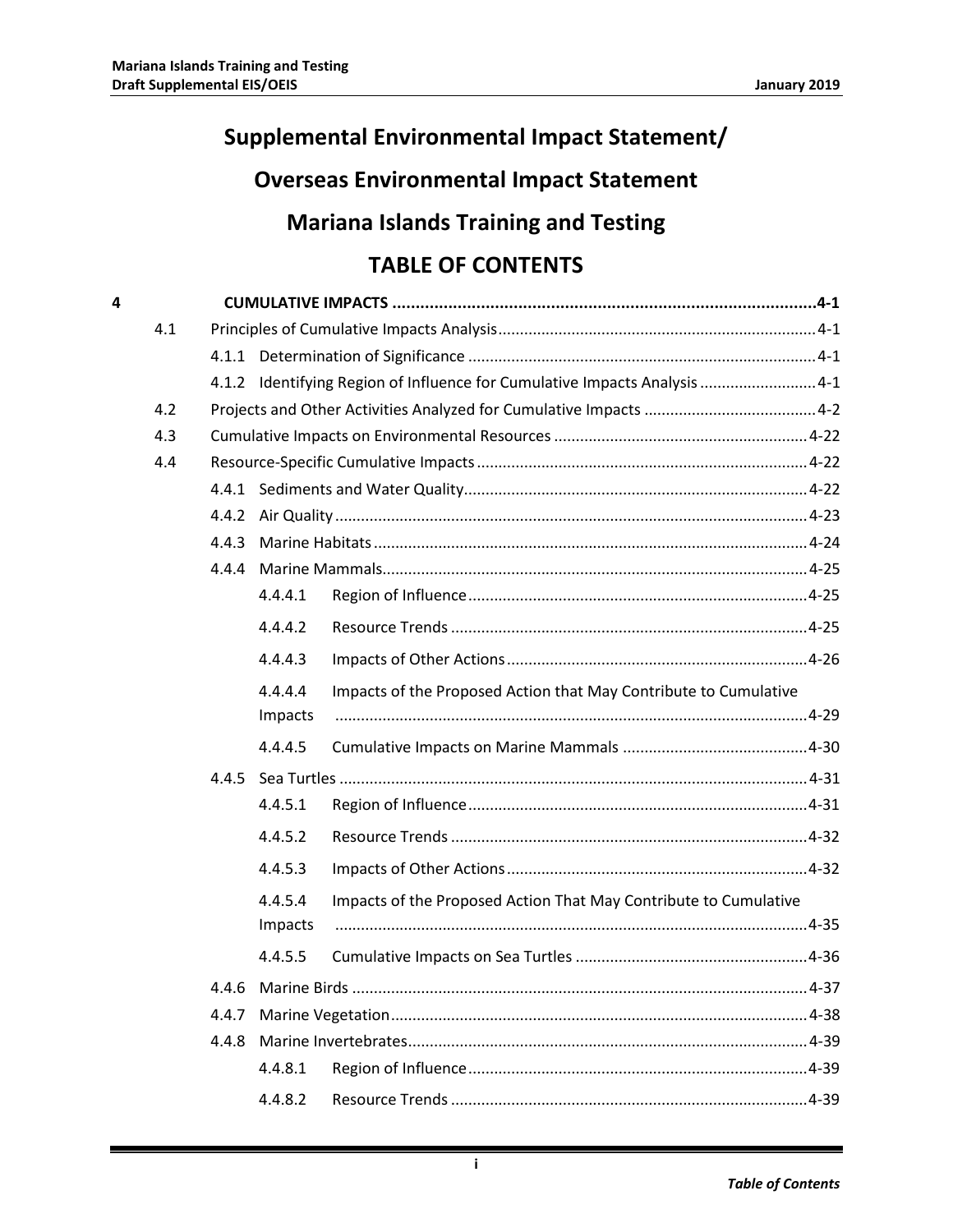|     | 4.4.8.3 |                                                                  |  |
|-----|---------|------------------------------------------------------------------|--|
|     | 4.4.8.4 | Impacts of the Proposed Action That May Contribute to Cumulative |  |
|     | Impacts |                                                                  |  |
|     | 4.4.8.5 |                                                                  |  |
|     |         |                                                                  |  |
|     |         |                                                                  |  |
|     |         |                                                                  |  |
|     |         |                                                                  |  |
|     |         |                                                                  |  |
|     |         |                                                                  |  |
|     |         | 4.4.12.3 Cumulative Impacts on Socioeconomic Resources 4-45      |  |
|     |         |                                                                  |  |
| 4.5 |         |                                                                  |  |
| 4.6 |         |                                                                  |  |

# **List of Figures**

There are no figures in this chapter.

# **List of Tables**

|--|--|--|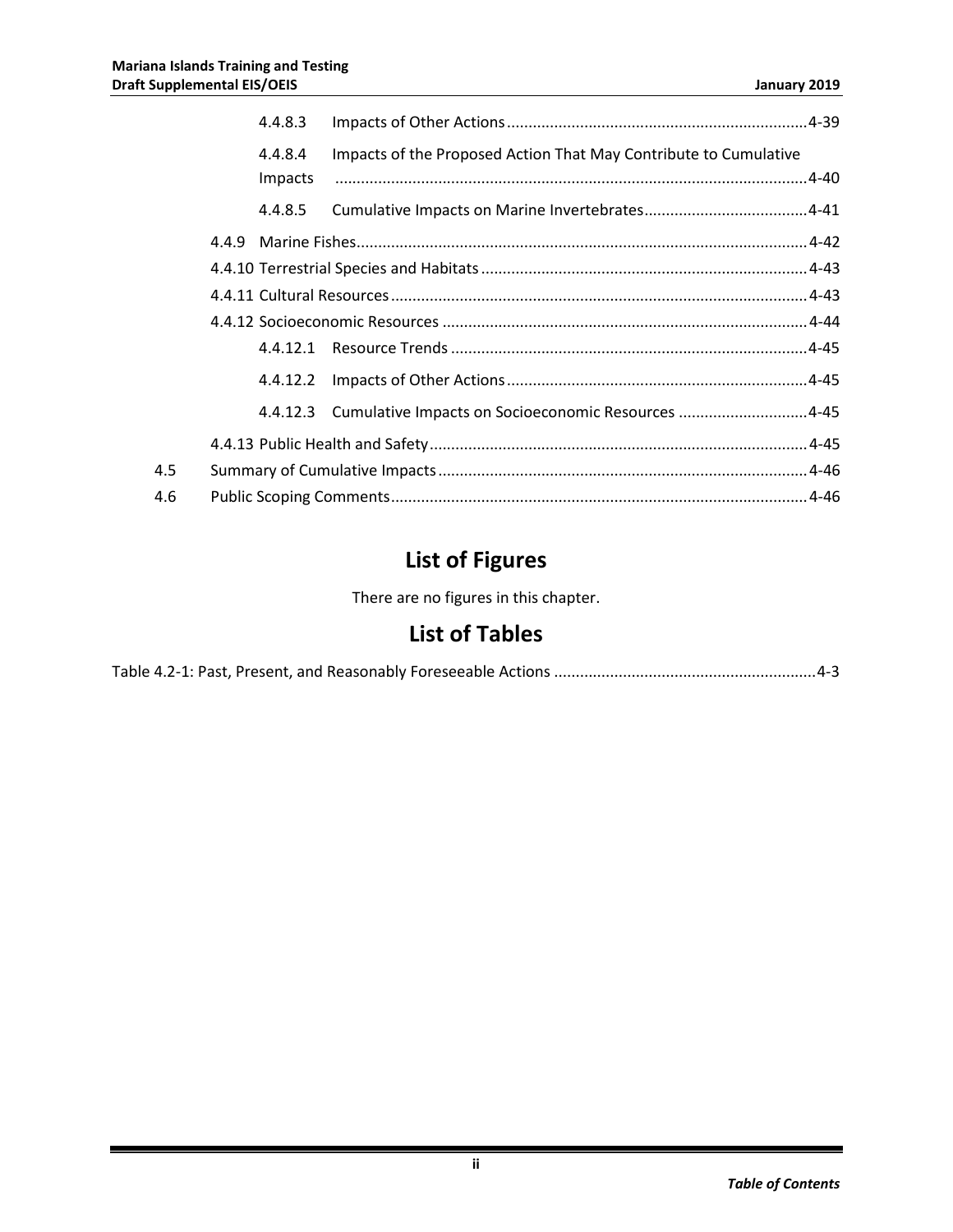# **4 Cumulative Impacts**

# <span id="page-4-1"></span><span id="page-4-0"></span>**4.1 Principles of Cumulative Impacts Analysis**

The approach taken herein to analyze cumulative effects meets the objectives of the National Environmental Policy Act (NEPA) of 1969, Council on Environmental Quality (CEQ) regulations, and CEQ guidance, and has not changed from the approach as described in the 2015 Mariana Islands Training and Testing (MITT) Final Environmental Impact Statement/Overseas Environmental Impact Statement (EIS/OEIS) [\(Council on Environmental Quality, 1997;](#page-54-0) [U.S. Department of the Navy, 2015a\)](#page-58-0).

## <span id="page-4-2"></span>**4.1.1 Determination of Significance**

Per the CEQ's *Considering Cumulative Effects Under the NEPA* [\(Council on Environmental Quality, 1997\)](#page-54-0), the "levels of acceptable change used to determine the significance of effects will vary depending on the type of resource being analyzed, the condition of the resource, and the importance of the resource as an issue." Furthermore, "this change is evaluated in terms of both the total threshold beyond which the resource degrades to unacceptable levels and the incremental contribution of the proposed action to reaching that threshold." In practice, "the analyst must determine the realistic potential for the resource to sustain itself in the future and whether the proposed action will affect this potential." In other words, for a proposed action to have a cumulatively significant impact on an environmental resource, two conditions must be met. First, the combined effects of all identified past, present, and reasonably foreseeable projects, activities, and processes on a resource, including the effects of the proposed action, must be significant. Second, the proposed action must make a measurable or meaningful contribution to that significant cumulative impact.

## <span id="page-4-3"></span>**4.1.2 Identifying Region of Influence for Cumulative Impacts Analysis**

The region of influence for analyses of cumulative impacts can vary for different resources and environmental media. CEQ guidance [\(Council on Environmental Quality, 1997\)](#page-54-0) indicates that the region of influence for cumulative impacts almost always should be expanded beyond those for the project-specific analyses. This guidance continues, indicating that one way to evaluate the region of influence is to consider the distance an effect can travel, and it identifies potential cumulative assessment boundaries accordingly. For air quality, the potentially affected air quality regions are the appropriate boundaries for assessment of cumulative impacts from releases of pollutants into the atmosphere. For water resources and land-based effects, watershed boundaries may be the appropriate regional boundary. For wide-ranging or migratory wildlife, specifically marine mammals, fish, sea turtles, and marine birds, any impacts of the Proposed Action might combine with the impacts of other activities or processes within the range of the population.

The region of influence for evaluating the cumulative impacts of the Proposed Action are defined for each resource in Section 4.4 (Resource-Specific Cumulative Impacts). The basic geographic boundary for the majority of resources analyzed for cumulative impacts in this Supplemental EIS (SEIS)/OEIS is the entire MITT Study Area (Figure 2.1-1). The region of influence for cumulative impacts analysis for some resources are expanded to include activities outside the Study Area that might impact migratory or wide-ranging animals. Other activities potentially originating from outside the Study Area that are considered in this analysis include impacts associated with maritime traffic (e.g., vessel strikes and underwater noise) and commercial fishing (e.g., bycatch and entanglement).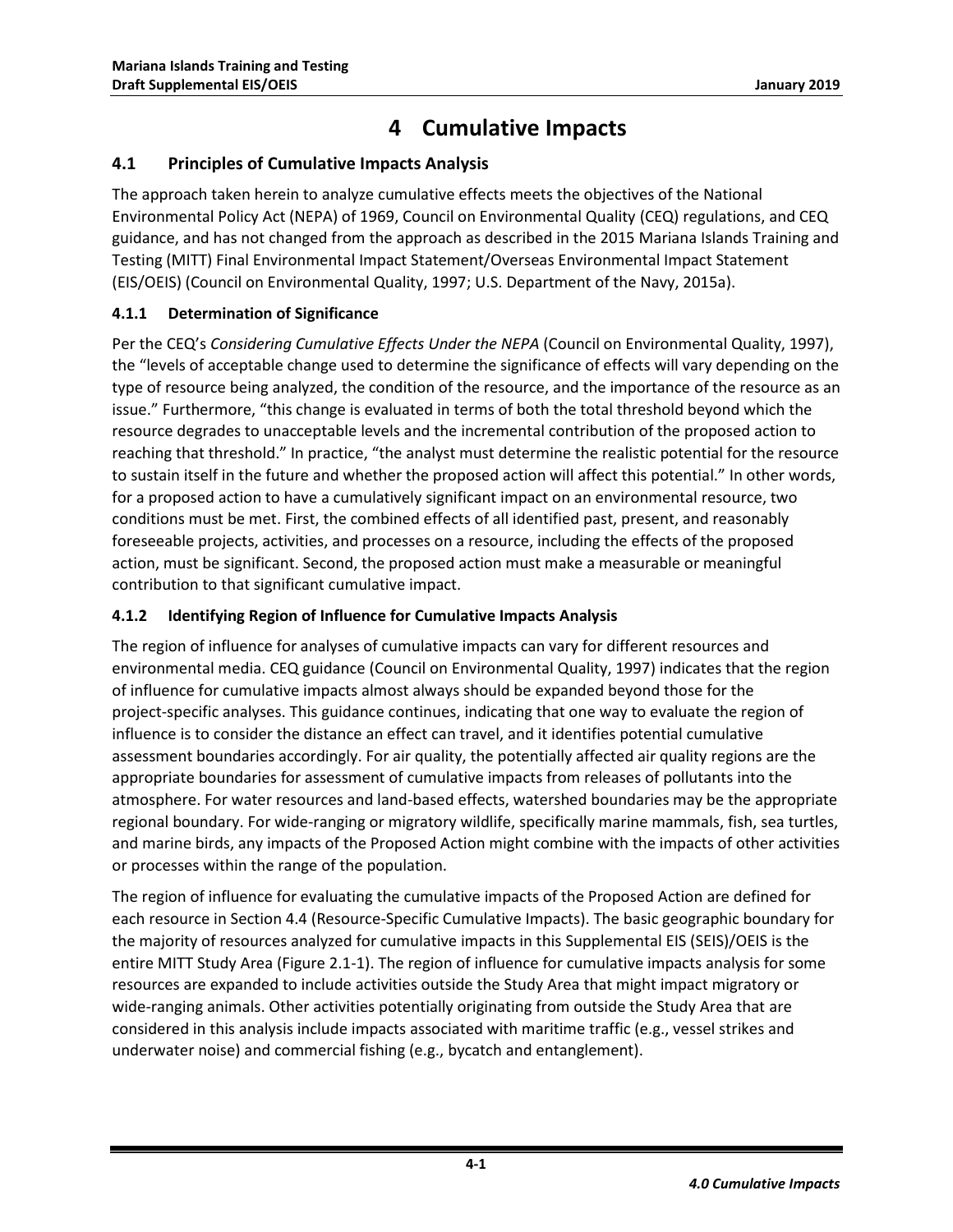## <span id="page-5-0"></span>**4.2 Projects and Other Activities Analyzed for Cumulative Impacts**

The cumulative analysis includes consideration of past, present, and reasonably foreseeable future actions that overlap in time and space with the Proposed Action. Actions and projects that have been added to this cumulative analysis since the 2015 MITT Final EIS/OEIS include the Saipan water system improvements project, the wastewater system for Saipan, the Saipan Resort Hotel, the Plumeria Resort and Casino, aquaculture, and undersea communications cables. For past actions, the cumulative impacts analysis only considers those actions or activities that have had ongoing impacts that may be additive to impacts of the Proposed Action. Likewise, present and reasonably foreseeable future actions selected for inclusion in the analysis are those that may have effects additive to the effects of the Proposed Action as experienced by specific environmental receptors.

The cumulative impacts analysis makes use of the best available data, quantifying impacts where possible and relying on the qualitative description and best professional judgment where detailed measurement is unavailable. Because specific information and data on past projects and actions are typically scarce, the analysis of past effects is often qualitative [\(Council on Environmental Quality, 1997\)](#page-54-0). Likewise, analysis of ongoing actions is often inconsistent or unavailable. All likely future development or use of the region is considered to the greatest extent possible, even when a foreseeable future action is not planned in sufficient detail to permit complete analysis [\(Council on Environmental Quality, 1997\)](#page-54-0).

The cumulative impacts analysis is not bound by a specific future timeframe. The Proposed Action includes general types of activities addressed by this SEIS/OEIS that are expected to continue indefinitely, and the associated impacts could occur indefinitely. Likewise, some reasonably foreseeable future actions and other environmental considerations addressed in the cumulative impacts analysis are expected to continue indefinitely (e.g., seismic surveys, maritime traffic, commercial fishing). While Navy training and testing activities requirements change over time in response to world events, it should be recognized that available information, uncertainties, and other practical constraints limit the ability to analyze cumulative impacts for the indefinite future. Navy environmental planning and compliance for training and testing activities is an ongoing process, and the Navy anticipates preparing new or supplemental environmental planning documents covering changes in training and testing activities in the Study Area as necessary. These future environmental planning documents would include cumulative impacts analysis based on information available at that time.

[Table 4.2-1](#page-6-0) lists the other actions and other environmental considerations identified for the cumulative impacts analysis, including activities presented in the 2015 MITT Final EIS/OEIS with updated information. Descriptions of each action and environmental consideration carried forward for analysis are provided in the following sections. For the perspective of general project locations, please refer to Figures 2.1-1 through 2.1-4, which depict the Study Area, boundaries of individual training and testing activities locations, and large marine ecosystems and open ocean areas within and adjacent to the Study Area.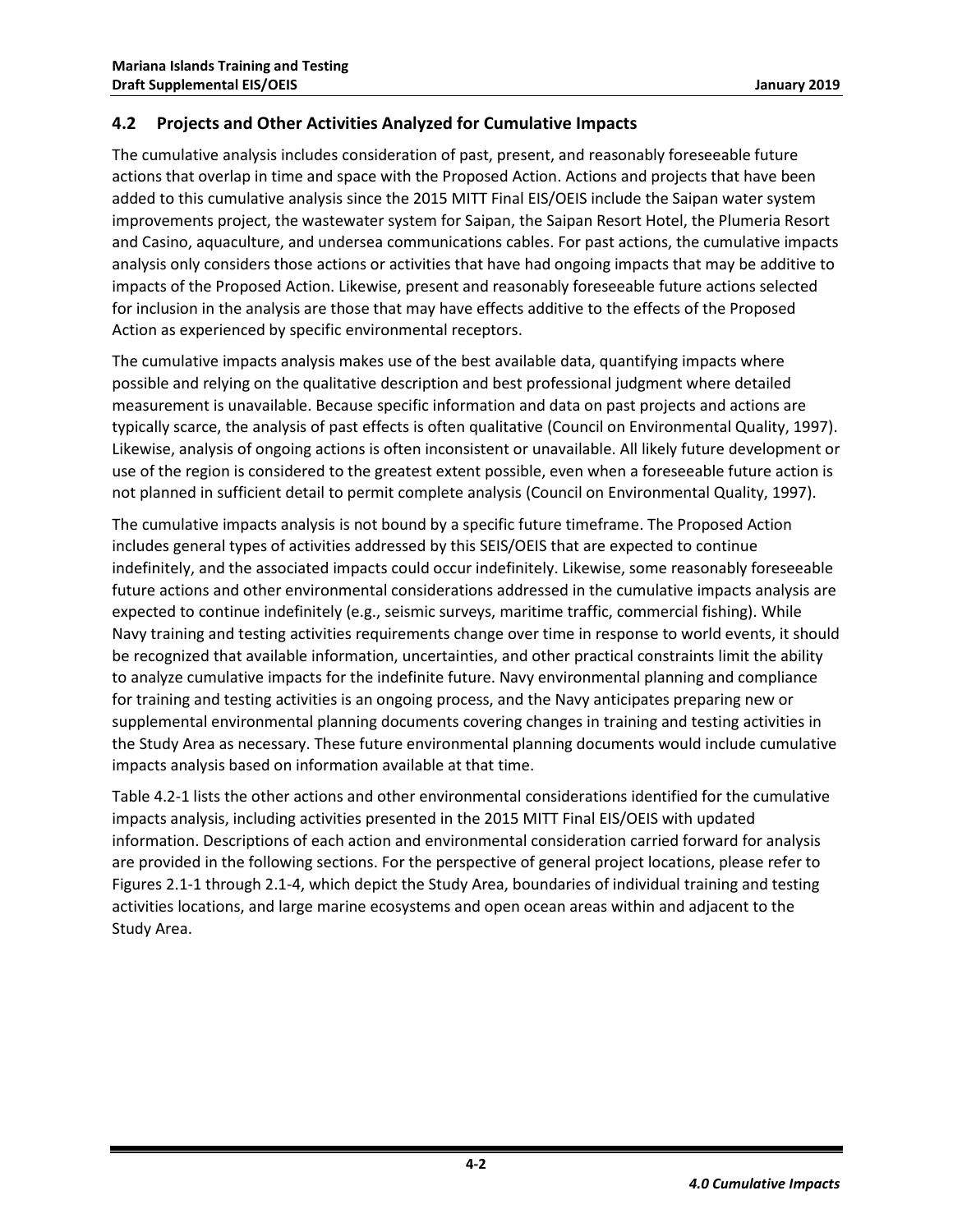<span id="page-6-0"></span>

| <b>Factor/Project</b>                                   | Location                                                  | <b>Project Description</b>                                                                                                                                                                                                                                                                                                                                                                                                                                                                                                                                                                                                                                                                                                                                                                                                                                                                                                                                                                                                                                                                                                                                                                                                                                                                                                                                                                                                                                                                                                                                                                                                                                                                                                 | <b>Summary of Impact</b><br><b>Minimization and</b><br><b>Mitigation Measures</b> <sup>1</sup>                                                            | <b>Project Timeframe</b><br><b>C</b> = Construction<br>$O = Operator$<br>$X = Other$ |         |               |
|---------------------------------------------------------|-----------------------------------------------------------|----------------------------------------------------------------------------------------------------------------------------------------------------------------------------------------------------------------------------------------------------------------------------------------------------------------------------------------------------------------------------------------------------------------------------------------------------------------------------------------------------------------------------------------------------------------------------------------------------------------------------------------------------------------------------------------------------------------------------------------------------------------------------------------------------------------------------------------------------------------------------------------------------------------------------------------------------------------------------------------------------------------------------------------------------------------------------------------------------------------------------------------------------------------------------------------------------------------------------------------------------------------------------------------------------------------------------------------------------------------------------------------------------------------------------------------------------------------------------------------------------------------------------------------------------------------------------------------------------------------------------------------------------------------------------------------------------------------------------|-----------------------------------------------------------------------------------------------------------------------------------------------------------|--------------------------------------------------------------------------------------|---------|---------------|
|                                                         |                                                           |                                                                                                                                                                                                                                                                                                                                                                                                                                                                                                                                                                                                                                                                                                                                                                                                                                                                                                                                                                                                                                                                                                                                                                                                                                                                                                                                                                                                                                                                                                                                                                                                                                                                                                                            |                                                                                                                                                           | Past                                                                                 | Present | <b>Future</b> |
|                                                         | <b>Military Mission, Testing, and Training Activities</b> |                                                                                                                                                                                                                                                                                                                                                                                                                                                                                                                                                                                                                                                                                                                                                                                                                                                                                                                                                                                                                                                                                                                                                                                                                                                                                                                                                                                                                                                                                                                                                                                                                                                                                                                            |                                                                                                                                                           |                                                                                      |         |               |
| <b>CNMI Joint</b><br><b>Military Training</b><br>(CJMT) | Commonwealth<br>of the Northern<br>Mariana Islands        | The Draft 2015 Commonwealth of the Northern Mariana Islands (CNMI)<br>Joint Military Training (CJMT) EIS/OEIS (U.S. Department of the Navy,<br>2015b) evaluated the potential impacts associated with alternatives for<br>meeting U.S. Pacific Command Service Components' unfilled unit-level<br>training and combined level of military training requirements in the<br>Western Pacific.<br>The proposed action would establish a series of live-fire and maneuver<br>ranges and training areas, expand existing ranges and training areas, and<br>construct new ranges and training areas within the CNMI including<br>amphibious operations on Tinian. The Notice of Intent to complete the<br>EIS/OEIS was published in the Federal Register on March 14, 2013.<br>Following an in-depth review of public comments on the proposed<br>construction of military training areas in CNMI, and consultation with<br>CNMI Governor Ralph Torres, the Department of Defense (DoD) will<br>issue a Revised Draft EIS for its proposed actions for the CJMT. The<br>revision is expected to be released in Fall 2019, followed by another<br>public comment period and public meetings. Following the subsequent<br>public comment period, the DoD expects to have a signed Record of<br>Decision in 2020. The resources evaluated that could contribute to<br>cumulative impacts include geology and soils, water resources, air<br>quality, noise, airspace, land and submerged land use, recreation,<br>terrestrial biology, marine biology, cultural resources, visual resources,<br>transportation, utilities, socioeconomics and environmental justice,<br>hazardous materials and waste, and public health and safety. | Resource management<br>measures include<br>avoidance and<br>minimization measures,<br>best management<br>practices, and standard<br>operating procedures. |                                                                                      |         | C/O           |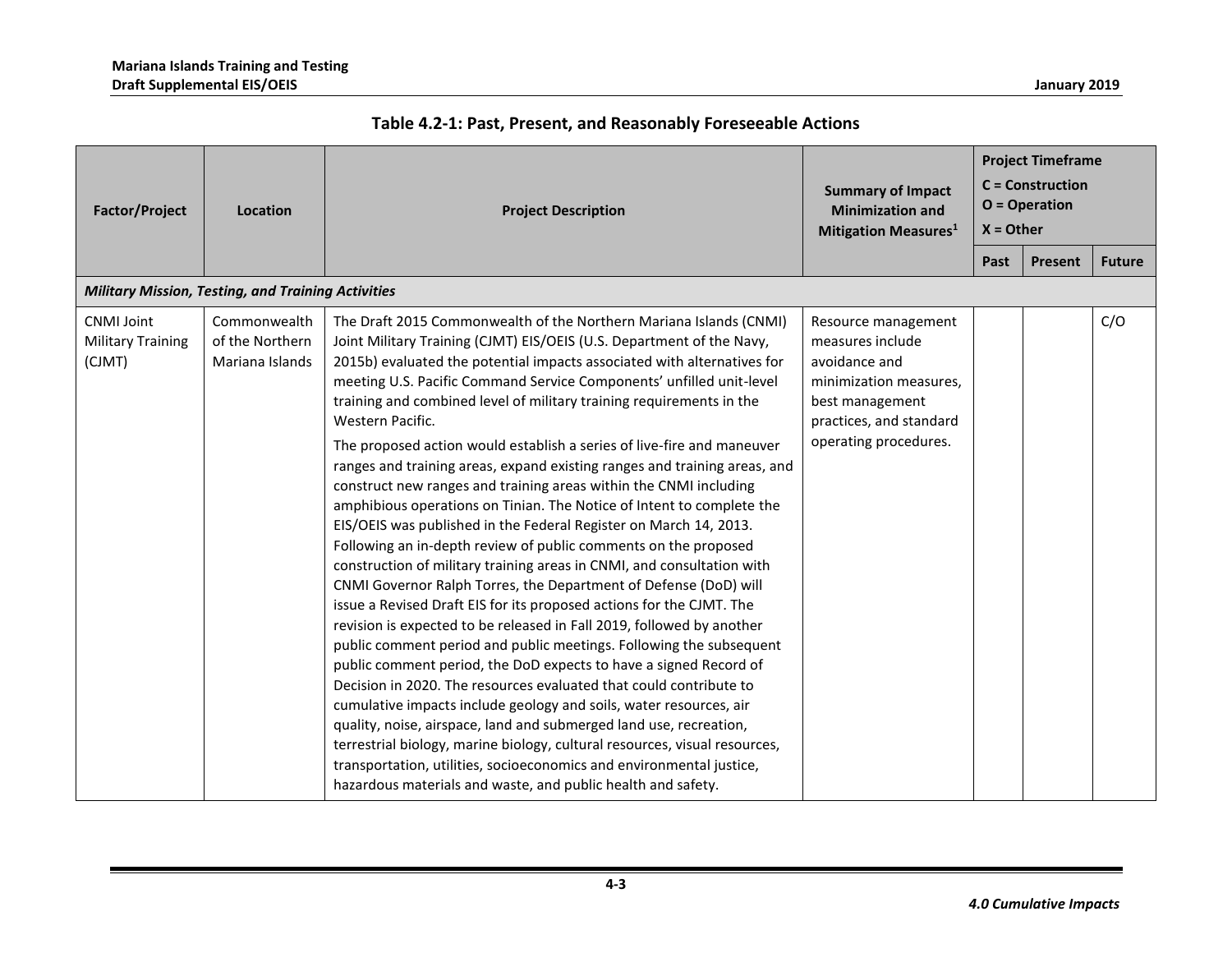| <b>Factor/Project</b>                     | Location             | <b>Project Description</b>                                                                                                                                                                                                                                                                                                                                                                                                                                                                                                                                                                                                                                                                                                                                                                                                                                                                                                                                                                                                                                                                                                                                                                                                                                                                                                                                                                                                                                                                                                                                                                                                                                                                                                                                                                                                                                | <b>Summary of Impact</b><br><b>Minimization and</b><br>Mitigation Measures <sup>1</sup>                                                                                                                                                                                                                                                                                                                                                                                                                                                                                     | <b>Project Timeframe</b><br><b>C</b> = Construction<br>$O = Operator$<br>$X =$ Other |         |               |  |
|-------------------------------------------|----------------------|-----------------------------------------------------------------------------------------------------------------------------------------------------------------------------------------------------------------------------------------------------------------------------------------------------------------------------------------------------------------------------------------------------------------------------------------------------------------------------------------------------------------------------------------------------------------------------------------------------------------------------------------------------------------------------------------------------------------------------------------------------------------------------------------------------------------------------------------------------------------------------------------------------------------------------------------------------------------------------------------------------------------------------------------------------------------------------------------------------------------------------------------------------------------------------------------------------------------------------------------------------------------------------------------------------------------------------------------------------------------------------------------------------------------------------------------------------------------------------------------------------------------------------------------------------------------------------------------------------------------------------------------------------------------------------------------------------------------------------------------------------------------------------------------------------------------------------------------------------------|-----------------------------------------------------------------------------------------------------------------------------------------------------------------------------------------------------------------------------------------------------------------------------------------------------------------------------------------------------------------------------------------------------------------------------------------------------------------------------------------------------------------------------------------------------------------------------|--------------------------------------------------------------------------------------|---------|---------------|--|
|                                           |                      |                                                                                                                                                                                                                                                                                                                                                                                                                                                                                                                                                                                                                                                                                                                                                                                                                                                                                                                                                                                                                                                                                                                                                                                                                                                                                                                                                                                                                                                                                                                                                                                                                                                                                                                                                                                                                                                           |                                                                                                                                                                                                                                                                                                                                                                                                                                                                                                                                                                             | Past                                                                                 | Present | <b>Future</b> |  |
| <b>Divert Activities</b><br>and Exercises | Saipan and<br>Tinian | The U.S. Air Force proposed improvements to an existing airfields near<br>the Philippine Sea in support of expanding mission requirements in the<br>western Pacific, along with divert capabilities for current, emerging, and<br>future training activities. A Draft EIS analyzing environmental impacts<br>associated with the divert activities and exercises was published in June<br>2012, and found that there could be major adverse effects from the<br>construction phase of the project on cultural resources, socioeconomics<br>and environmental justice, and human health and safety within the<br>project area. The U.S. Air Force published a Revised Draft Divert EIS in<br>2015 and released a Final EIS and Record of Decision in 2016 (U.S.<br>Department of the Air Force, 2016).<br>The U.S. Air Force selected the preferred alternative, Alternative 2 -<br>Modified Tinian Alternative and specifically the North Option as the<br>location to implement the proposed action described in the Divert EIS. In<br>spring of 2018 the U.S. Air Force published the intention to prepare a<br>Supplemental EIS to assess the potential environmental consequences<br>associated with proposed Tinian Divert Infrastructure Improvements.<br>The U.S. Air Force now proposes to construct a fuel pipeline, and<br>associated infrastructure at the seaport, to transport fuel from the<br>seaport to the airport. Therefore, the U.S. Air Force also proposes to<br>improve certain existing roads between the seaport and airport that<br>would be used to support Divert-related projects. Additional information<br>about the proposed action is provided on the project website.<br>Therefore, this project may contribute to the cumulative impacts on<br>natural, noise, cultural and socioeconomic resources in the Study Area. | <b>Mitigation measures</b><br>will be implemented to<br>minimize, avoid, rectify,<br>reduce, or compensate<br>for potential impacts on<br>specific resource areas.<br>There are mitigation<br>measures for noise<br>during construction, air<br>quality, airspace and<br>airfield environment,<br>geology and soils, water<br>resources, terrestrial<br>biological resources,<br>cultural resources, land<br>use, hazardous<br>materials and wastes,<br>infrastructure and<br>utilities,<br>socioeconomics and<br>environmental justice,<br>and human health and<br>safety. | C                                                                                    | O       | C/O           |  |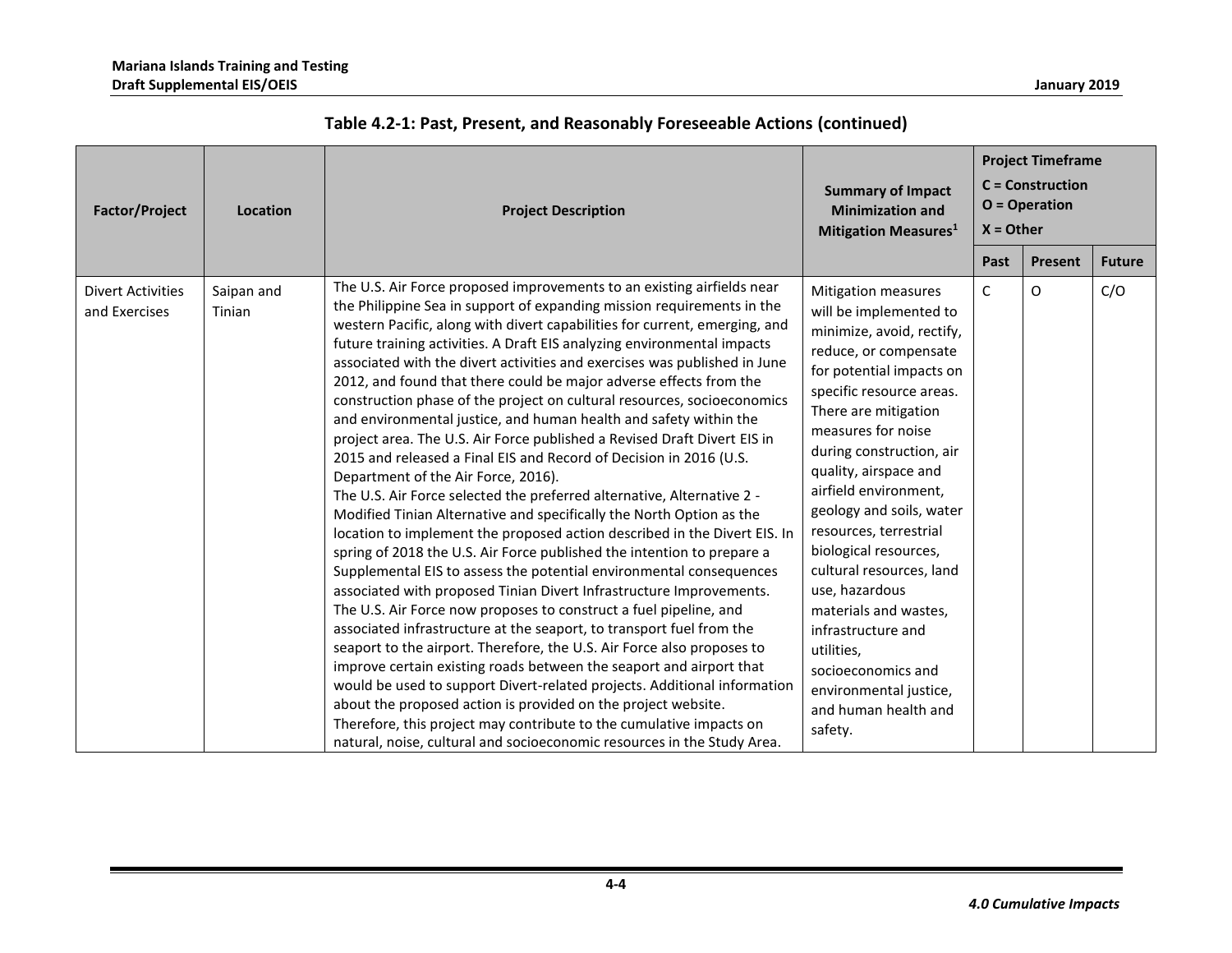| <b>Factor/Project</b>                                                                                                                                                                      | Location   | <b>Project Description</b>                                                                                                                                                                                                                                                                                                                                                                                                                                                                                                                                                                                                                                                                                                                                                                                                                                                                                                                                      | <b>Summary of Impact</b><br><b>Minimization and</b><br><b>Mitigation Measures</b> <sup>1</sup>                                                                                                                                                                                                                                    | <b>Project Timeframe</b><br><b>C</b> = Construction<br>$O = Operator$<br>$X = Other$ |              |               |
|--------------------------------------------------------------------------------------------------------------------------------------------------------------------------------------------|------------|-----------------------------------------------------------------------------------------------------------------------------------------------------------------------------------------------------------------------------------------------------------------------------------------------------------------------------------------------------------------------------------------------------------------------------------------------------------------------------------------------------------------------------------------------------------------------------------------------------------------------------------------------------------------------------------------------------------------------------------------------------------------------------------------------------------------------------------------------------------------------------------------------------------------------------------------------------------------|-----------------------------------------------------------------------------------------------------------------------------------------------------------------------------------------------------------------------------------------------------------------------------------------------------------------------------------|--------------------------------------------------------------------------------------|--------------|---------------|
|                                                                                                                                                                                            |            |                                                                                                                                                                                                                                                                                                                                                                                                                                                                                                                                                                                                                                                                                                                                                                                                                                                                                                                                                                 |                                                                                                                                                                                                                                                                                                                                   | Past                                                                                 | Present      | <b>Future</b> |
| <b>Foreign Navies</b><br>Training and<br><b>Testing Activities</b>                                                                                                                         | Study Area | As the navies of the world increase their "blue water" capabilities, the<br>presence of foreign military within the Study Area will also likely<br>increase. Foreign military vessels currently transit through the Global<br>Commons and international waters within the Study Area while in route<br>to and from Guam, Hawaii, and other locations in and bordering the<br>Pacific. As the extent of naval activities conducted by sovereign vessels<br>and embarked aircraft while in the MITT is not quantified nor<br>quantifiable, it is very likely that routine systems checks as well as<br>opportunistic training and testing occurs. The resources impacted by<br>ongoing and proposed MITT activities would also be exposed to similar<br>stressors (e.g., acoustics from sonar and explosives, vessel strike)<br>introduced by foreign vessels and aircraft conducting training and<br>testing activities not related to the MITT Proposed Action. |                                                                                                                                                                                                                                                                                                                                   | O                                                                                    | O            | O             |
| Guam and<br>Commonwealth<br>of the Northern<br>Mariana Islands<br>(CNMI) Military<br>Relocation<br>EIS/Guam CNMI<br>Military<br>Relocation (2012<br>Roadmap<br>Adjustments)<br><b>SEIS</b> | Guam       | In July 2015, the Final SEIS Guam and Commonwealth of the Northern<br>Mariana Islands Military Relocation (2012 Roadmap Adjustments) was<br>completed (U.S. Department of the Navy, 2015a). The Final SEIS<br>analyzed the potential environmental impacts of five action alternatives<br>for the family housing component of the proposed action and five action<br>alternatives for the live-fire training range complex component, plus a<br>no action alternative. The proposed action was to construct and operate<br>a cantonment area, family housing, and a Live-Fire Training Range<br>Complex on Guam to support the Marine Corps relocation. The Navy<br>selected the preferred alternative as described in the Final 2015 SEIS.<br>The preferred alternative included cantonment and family housing<br>Alternative E with the U.S. Marine Corps cantonment to be located at<br>Navy Computer and Telecommunications Station - Guam (Finegayan),     | Mitigation measures<br>will be implemented to<br>minimize, avoid, rectify,<br>reduce, or compensate<br>for potential impacts on<br>specific resource areas.<br>There are mitigation<br>measures for water<br>resources, terrestrial<br>biological resources,<br>marine biological<br>resources, cultural<br>resources, utilities, | $\mathsf{C}$                                                                         | $\mathsf{C}$ | O             |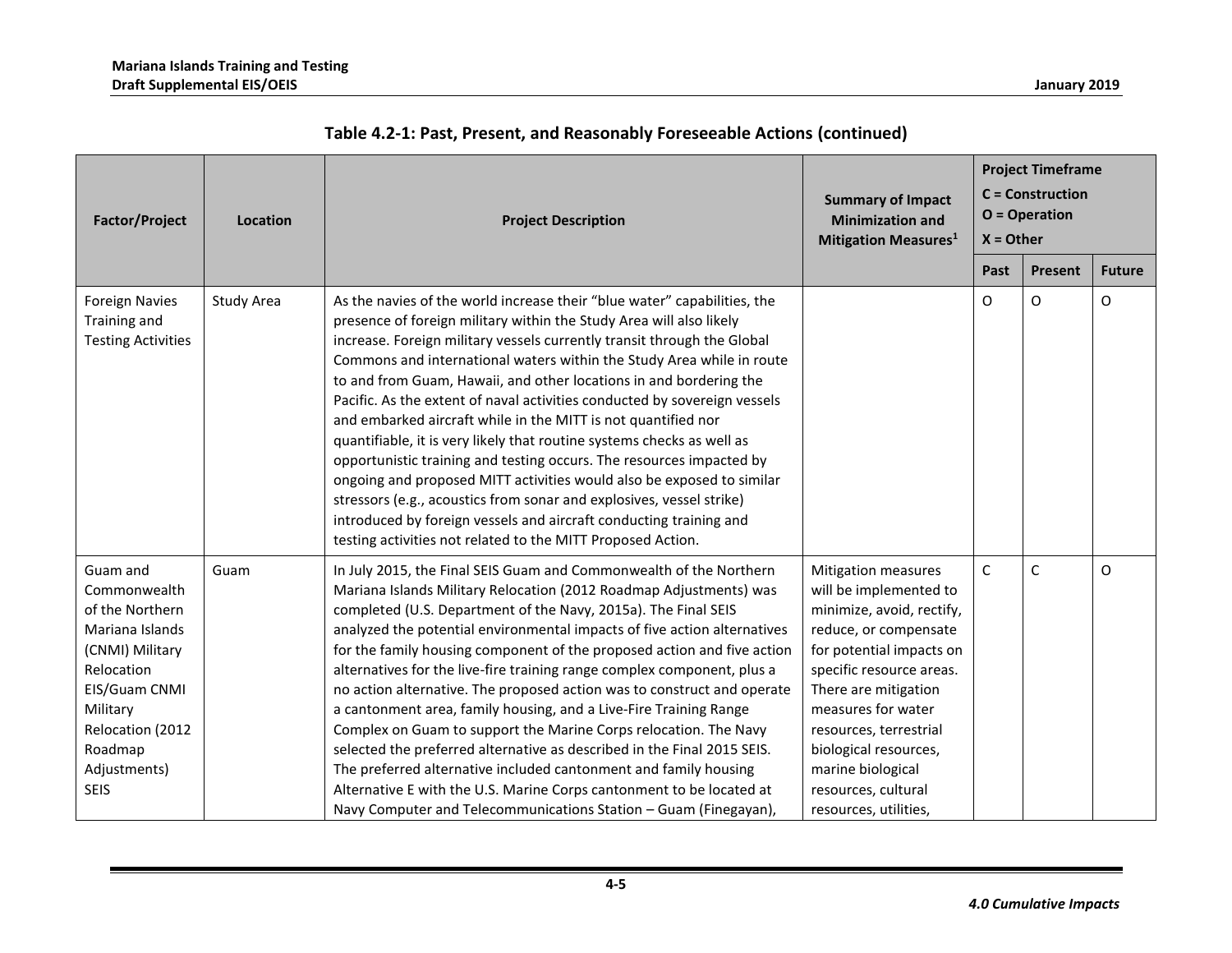| <b>Factor/Project</b> | Location | <b>Project Description</b>                                                                                                                                                                                                                                                                                                                                                                                                                                                                                                                                                                                                                                                                                                                              | <b>Summary of Impact</b><br><b>Minimization and</b><br>Mitigation Measures <sup>1</sup> | <b>Project Timeframe</b><br>$C =$ Construction<br>$O = Operator$<br>$X = Other$ |         |               |
|-----------------------|----------|---------------------------------------------------------------------------------------------------------------------------------------------------------------------------------------------------------------------------------------------------------------------------------------------------------------------------------------------------------------------------------------------------------------------------------------------------------------------------------------------------------------------------------------------------------------------------------------------------------------------------------------------------------------------------------------------------------------------------------------------------------|-----------------------------------------------------------------------------------------|---------------------------------------------------------------------------------|---------|---------------|
|                       |          |                                                                                                                                                                                                                                                                                                                                                                                                                                                                                                                                                                                                                                                                                                                                                         |                                                                                         | Past                                                                            | Present | <b>Future</b> |
|                       |          | and family housing to be located at Andersen Air Force Base. The Live-<br>Fire Training Range Complex option selected was Alternative 5, to be<br>located at Andersen Air Force Base – Northwest Field. The Live-Fire<br>Training Range Complex also includes a stand-alone hand grenade range<br>at Andersen South. The Record of Decision for the SEIS includes<br>cantonment and family housing at the Navy Computer and<br>Telecommunications Station in the Finegayan area of Guam, and family<br>housing to be located at Andersen AFB. The Live Fire Training Range<br>Complex would be located at Andersen AFB, Northwest Field and<br>includes a stand-alone hand grenade range at Andersen South (U.S.<br>Department of the Air Force, 2016). | socioeconomics, and<br>environmental justice<br>and the protection of<br>children.      |                                                                                 |         |               |
|                       |          | Potential impacts were analyzed for geological and soil resources, water<br>resources, air quality, noise, airspace, land and submerged land use,<br>recreational resources, terrestrial biological resources, marine biological<br>resources, cultural resources, visual resources, ground transportation,<br>marine transportation, utilities, socioeconomics and general services,<br>hazardous materials and waste, public health and safety, and<br>environmental justice. Continuing cumulative impacts could occur for<br>water resources, air quality, noise, airspace, recreational resources,<br>terrestrial biological resources, ground transportation, utilities, and<br>socioeconomics and general services.                              |                                                                                         |                                                                                 |         |               |

| Table 4.2-1: Past, Present, and Reasonably Foreseeable Actions (continued) |  |  |  |  |  |
|----------------------------------------------------------------------------|--|--|--|--|--|
|----------------------------------------------------------------------------|--|--|--|--|--|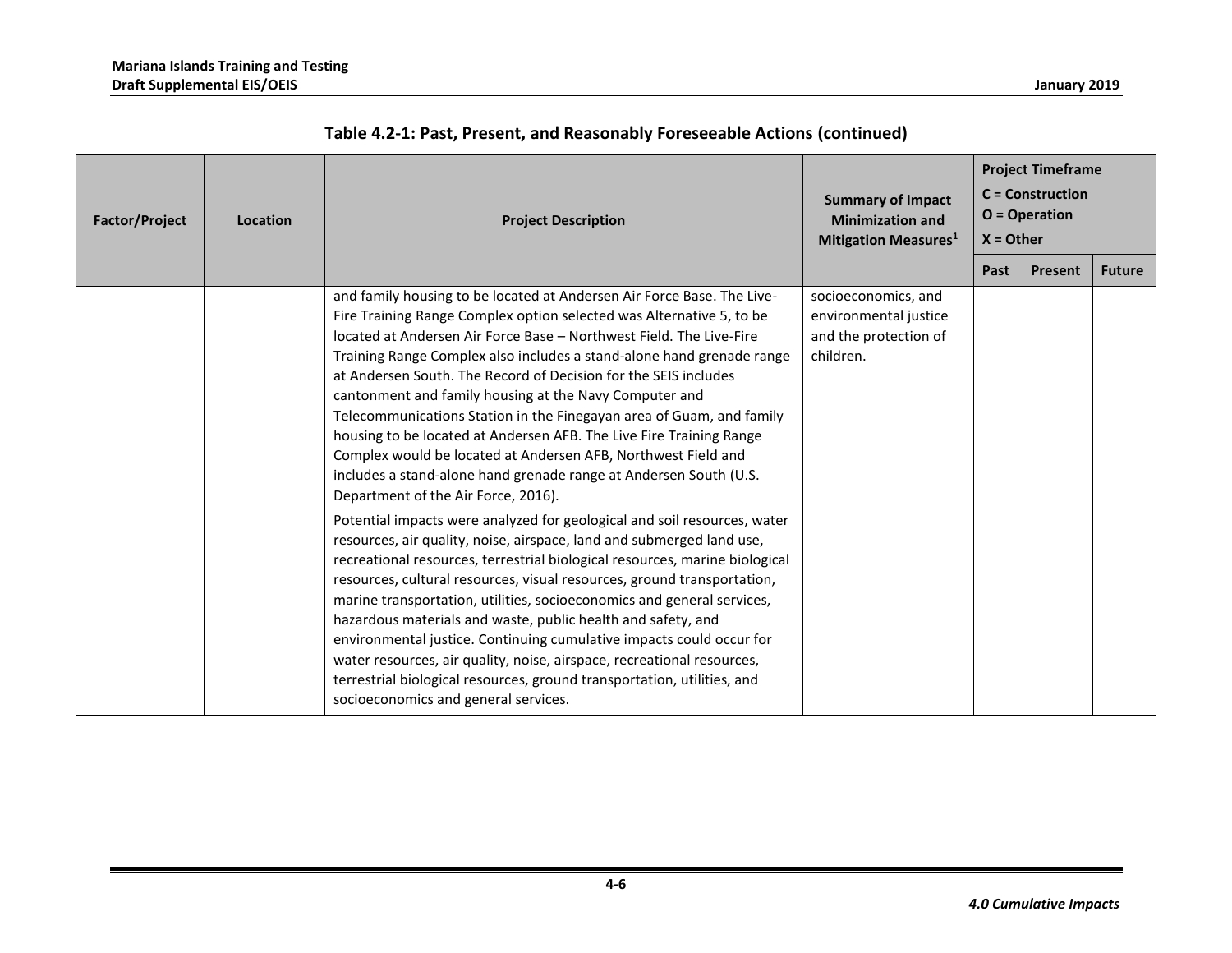| <b>Factor/Project</b>                                                                           | Location                                                                              | <b>Project Description</b>                                                                                                                                                                                                                                                                                                                                                                                                                                                                                                                                                                                                                                                                                                                                                                                                                                                                                            | <b>Summary of Impact</b><br><b>Minimization and</b><br><b>Mitigation Measures1</b>                                                                                                                                                                                                                                                                            | <b>Project Timeframe</b><br><b>C</b> = Construction<br>$O = Operator$<br>$X =$ Other |          |               |
|-------------------------------------------------------------------------------------------------|---------------------------------------------------------------------------------------|-----------------------------------------------------------------------------------------------------------------------------------------------------------------------------------------------------------------------------------------------------------------------------------------------------------------------------------------------------------------------------------------------------------------------------------------------------------------------------------------------------------------------------------------------------------------------------------------------------------------------------------------------------------------------------------------------------------------------------------------------------------------------------------------------------------------------------------------------------------------------------------------------------------------------|---------------------------------------------------------------------------------------------------------------------------------------------------------------------------------------------------------------------------------------------------------------------------------------------------------------------------------------------------------------|--------------------------------------------------------------------------------------|----------|---------------|
|                                                                                                 |                                                                                       |                                                                                                                                                                                                                                                                                                                                                                                                                                                                                                                                                                                                                                                                                                                                                                                                                                                                                                                       |                                                                                                                                                                                                                                                                                                                                                               | Past                                                                                 | Present  | <b>Future</b> |
| Surveillance<br><b>Towed Array</b><br>Sensor System<br>Low Frequency<br><b>Active Sonar</b>     | Pacific Ocean,<br>Atlantic Ocean,<br>Indian Ocean,<br>and the<br>Mediterranean<br>Sea | The Navy utilizes Surveillance Towed Array Sensor System Low<br>Frequency Active Sonar systems onboard several T-AGOS class vessels in<br>the western and central North Pacific Ocean, not including polar waters,<br>and the southwestern Indian Ocean. The Navy is currently conducting<br>covered SURTASS LFA sonar activities pursuant to a National Defense<br>Exemption (under the Marine Mammal Protection Act). This exemption<br>expires in August 2019, and Navy is in the process of updating its<br>relevant environmental planning and compliance documents. The<br>underwater sound produced by this activity may contribute to the<br>cumulative impacts on marine mammals and sea turtles in the Study<br>Area (U.S. Department of the Navy, 2012). The underwater sound<br>produced by this project may contribute to the cumulative impacts on<br>marine mammals and sea turtles in the Study Area. | The objective of<br>mitigation for the<br>employment of<br><b>Surveillance Towed</b><br>Array Sensor System<br>Low Frequency Active<br>Sonar is to reduce or<br>avoid 12 potential<br>exposures of marine<br>mammals, sea turtles,<br>and human divers to<br><b>Surveillance Towed</b><br>Array Sensor System<br>Low Frequency Active<br>Sonar transmissions. | O                                                                                    | $\Omega$ | $\mathsf O$   |
| <b>Terminal High-</b><br>Altitude Area<br>Defense (THAAD)<br>Permanent<br>Stationing in<br>Guam | Andersen Air<br>Force Base,<br>Guam                                                   | The Environmental Assessment (EA) for this project documents the<br>environmental impacts associated with the expeditionary (temporary)<br>placement and operation of a THAAD ballistic missile defense battery at<br>Andersen Air Force Base in Guam, and from the proposed permanent<br>stationing of the THAAD battery at its current location on Northwest<br>Field (NWF). As a secondary, connected action to the expeditionary<br>deployment and proposed permanent stationing of the THAAD battery<br>in Guam, this EA also analyzes the potential impacts from the expansion<br>of the NWF cargo drop zone training area that was encumbered by<br>THAAD operations (U.S. Army, 2015).                                                                                                                                                                                                                        |                                                                                                                                                                                                                                                                                                                                                               | C/O                                                                                  | O        | O             |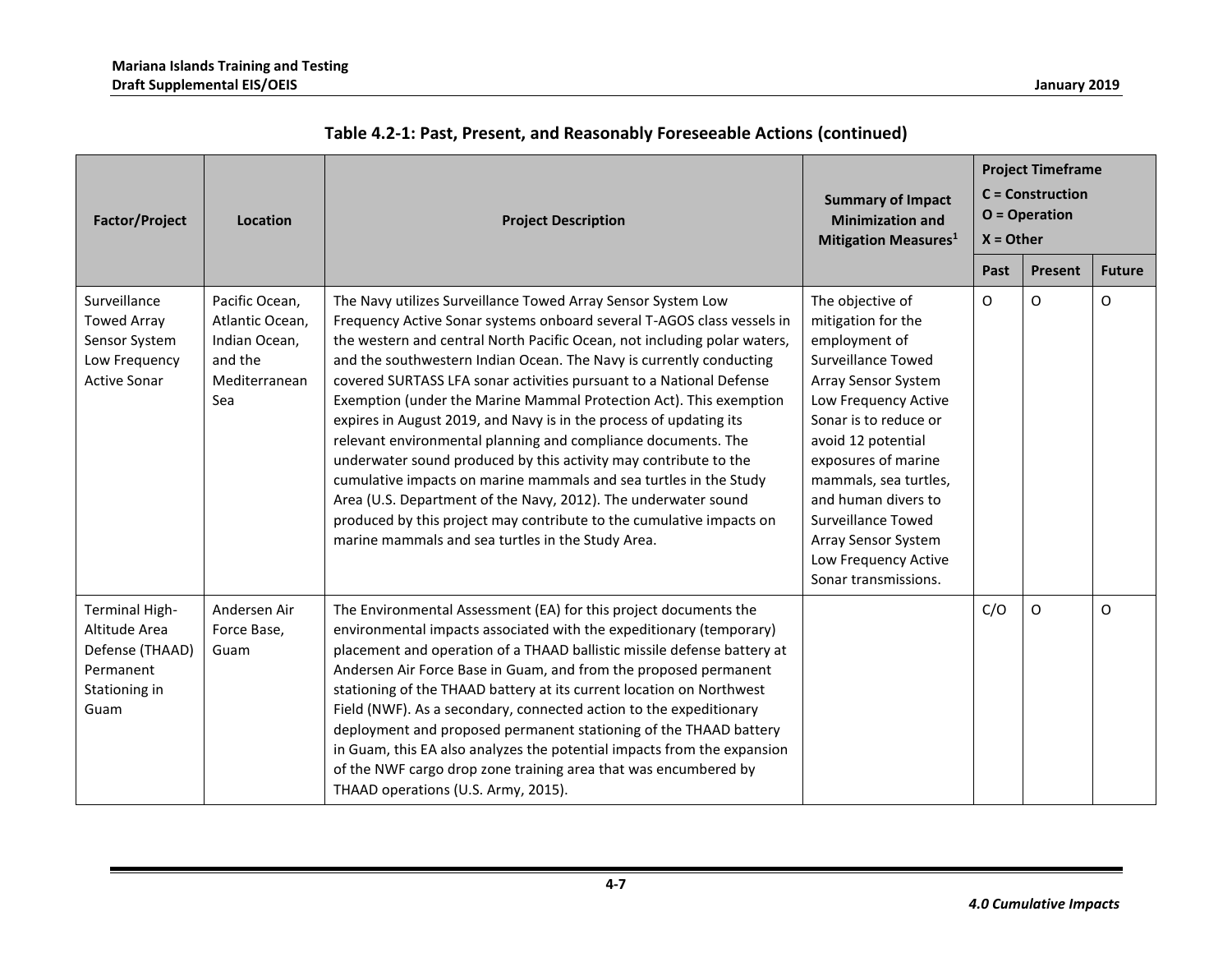| <b>Factor/Project</b>              | Location                                                                                                                                             | <b>Project Description</b>                                                                                                                                                                                                                                                                                                                                                                                                                                                                                                                                                                                                                                                                                                                                                                                                                                                                                                                                                                                                                                                                                                                                                                                                                                                                                                                                                           | <b>Summary of Impact</b><br><b>Minimization and</b><br>Mitigation Measures <sup>1</sup> | <b>Project Timeframe</b><br>$C =$ Construction<br>$O = Operator$<br>$X =$ Other |         |               |
|------------------------------------|------------------------------------------------------------------------------------------------------------------------------------------------------|--------------------------------------------------------------------------------------------------------------------------------------------------------------------------------------------------------------------------------------------------------------------------------------------------------------------------------------------------------------------------------------------------------------------------------------------------------------------------------------------------------------------------------------------------------------------------------------------------------------------------------------------------------------------------------------------------------------------------------------------------------------------------------------------------------------------------------------------------------------------------------------------------------------------------------------------------------------------------------------------------------------------------------------------------------------------------------------------------------------------------------------------------------------------------------------------------------------------------------------------------------------------------------------------------------------------------------------------------------------------------------------|-----------------------------------------------------------------------------------------|---------------------------------------------------------------------------------|---------|---------------|
|                                    |                                                                                                                                                      |                                                                                                                                                                                                                                                                                                                                                                                                                                                                                                                                                                                                                                                                                                                                                                                                                                                                                                                                                                                                                                                                                                                                                                                                                                                                                                                                                                                      |                                                                                         | Past                                                                            | Present | <b>Future</b> |
| <b>Other Commercial Industries</b> |                                                                                                                                                      |                                                                                                                                                                                                                                                                                                                                                                                                                                                                                                                                                                                                                                                                                                                                                                                                                                                                                                                                                                                                                                                                                                                                                                                                                                                                                                                                                                                      |                                                                                         |                                                                                 |         |               |
| Aquaculture                        | Oceans<br>worldwide<br>(including the<br>Guam<br>Aquaculture<br>and<br>Development<br><b>Training Center</b><br>in Mangilao<br>[Fadian<br>Hatchery]) | Aquaculture is the farming of aquatic organisms such as fish, shellfish,<br>and plants. Globally, 29 percent of stocks are fished at biologically<br>unsustainable levels, and aquaculture helps meet demand and offsets<br>stress to wild populations (National Marine Fisheries Service, 2015a).<br>Aquaculture production reached an all-time high of 97 million metric<br>tons in 2013 and is the fastest-growing form of food production, at<br>6 percent per year globally. Forty-seven percent of aquaculture<br>operations occur in the Pacific Ocean. On Guam, the largest and oldest<br>aquaculture center in the Western Pacific, the Fadian Hatchery, has<br>been operating since the 1970s. A recent bill would expand aquaculture<br>in Guam and improve the facilities at the Fadian Hatchery.<br>The threats of aquaculture operations on wild fish populations include<br>reduced water quality, competition for food, predation by escaped or<br>released farmed fishes, the spread of disease and parasites, and<br>reduced genetic diversity (Kappel, 2005). These threats become<br>apparent when farmed fish escape and enter the natural ecosystem<br>(Hansen & Windsor, 2006; Ormerod, 2003). The Marine Aquaculture<br>Policy provides direction to enable the development of sustainable<br>marine aquaculture (National Marine Fisheries Service, 2015a). |                                                                                         | C/O                                                                             | C/O     | C/O           |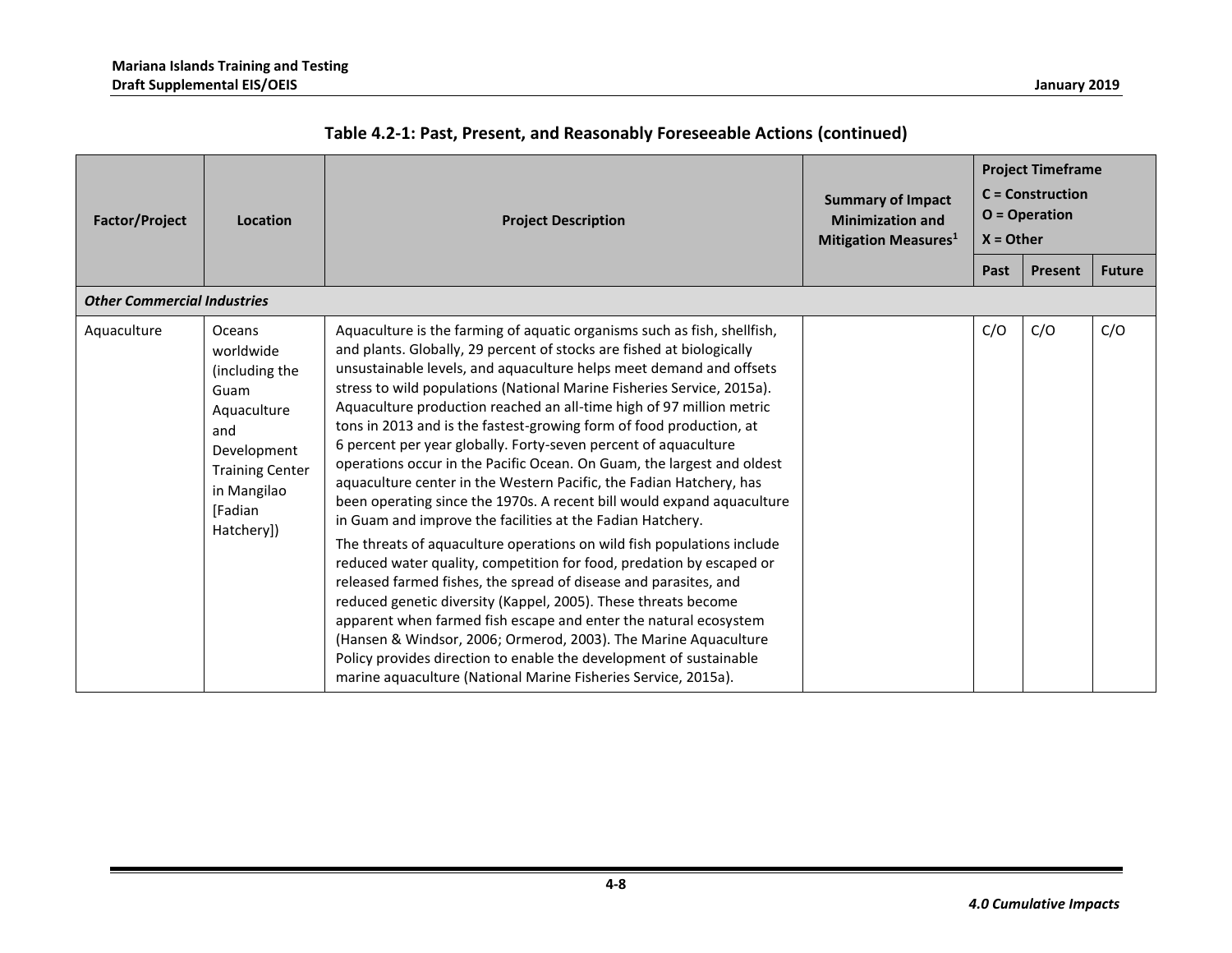| <b>Factor/Project</b>                      | <b>Location</b> | <b>Project Description</b>                                                                                                                                                                                                                                                                                                                                                                                                                                                                                                                                                                                                                                                                                                                                                                                                                                                                                                                                                                                                                                                                                                                                                                                                                                                                                                                                                                                                                                                                                                                                                                                                                                                                                                                                               | <b>Summary of Impact</b><br><b>Minimization and</b><br><b>Mitigation Measures1</b>                                                                                                                                                           | <b>Project Timeframe</b><br><b>C</b> = Construction<br>$O = Operator$<br>$X = Other$ |         |               |  |
|--------------------------------------------|-----------------|--------------------------------------------------------------------------------------------------------------------------------------------------------------------------------------------------------------------------------------------------------------------------------------------------------------------------------------------------------------------------------------------------------------------------------------------------------------------------------------------------------------------------------------------------------------------------------------------------------------------------------------------------------------------------------------------------------------------------------------------------------------------------------------------------------------------------------------------------------------------------------------------------------------------------------------------------------------------------------------------------------------------------------------------------------------------------------------------------------------------------------------------------------------------------------------------------------------------------------------------------------------------------------------------------------------------------------------------------------------------------------------------------------------------------------------------------------------------------------------------------------------------------------------------------------------------------------------------------------------------------------------------------------------------------------------------------------------------------------------------------------------------------|----------------------------------------------------------------------------------------------------------------------------------------------------------------------------------------------------------------------------------------------|--------------------------------------------------------------------------------------|---------|---------------|--|
|                                            |                 |                                                                                                                                                                                                                                                                                                                                                                                                                                                                                                                                                                                                                                                                                                                                                                                                                                                                                                                                                                                                                                                                                                                                                                                                                                                                                                                                                                                                                                                                                                                                                                                                                                                                                                                                                                          |                                                                                                                                                                                                                                              | Past                                                                                 | Present | <b>Future</b> |  |
| Coastal Land<br>Development<br>and Tourism | Coastline       | Coastal development intensifies use of coastal resources, resulting in<br>potential impacts on water quality, marine habitat, and air quality.<br>Coastal land development in the Study Area is both intensive and<br>extensive. Development continues to impact coastal resources through<br>point and non-point source pollution, concentrated recreational use,<br>intensive ship traffic using major port facilities, and coastal tourism<br>(e.g., hotels, resorts, restaurants, food industry, vacation homes, second<br>homes) and supporting infrastructure (e.g., retail businesses, marinas,<br>fishing tackle stores, dive shops, fishing piers, recreational boating<br>harbors, beaches, recreational fishing facilities).<br>Coastal development is regulated by states and territories through the<br>Coastal Zone Management Act and associated state and local programs.<br>Chapter 6 (Additional Regulatory Considerations) provides additional<br>information on coastal zone management in the Study Area.<br>Coastal development intensifies use of coastal resources through dune<br>and nearshore habitat loss and disturbance, point and non-point source<br>water pollution, entrainment in outflows and other structures, and air<br>quality degradation.<br>Self-contained underwater breathing apparatus (SCUBA) and snorkeling<br>have the potential to degrade reef systems through disturbance and<br>collecting. Collisions between whale-watching ships and whales are<br>common.<br>Temporary permits could be obtained from the CNMI Homeland<br>Security and Emergency Management Office for various ecotourism<br>activities. It is anticipated these activities would occur in the future (U.S.<br>Department of the Navy, 2015b). | Site-specific mitigation<br>often determined<br>during Coastal<br>Consistency Review by<br>the Guam Coastal<br>Management Program<br>and the<br>Commonwealth of the<br>Northern Mariana<br><b>Islands Coastal Zone</b><br>Management Program | C/O                                                                                  | C/O     | C/O           |  |
| Commercial                                 | Pacific Ocean   | Commercial fishing constitutes an important and widespread use of the                                                                                                                                                                                                                                                                                                                                                                                                                                                                                                                                                                                                                                                                                                                                                                                                                                                                                                                                                                                                                                                                                                                                                                                                                                                                                                                                                                                                                                                                                                                                                                                                                                                                                                    | Various bycatch                                                                                                                                                                                                                              | O                                                                                    | O       | O             |  |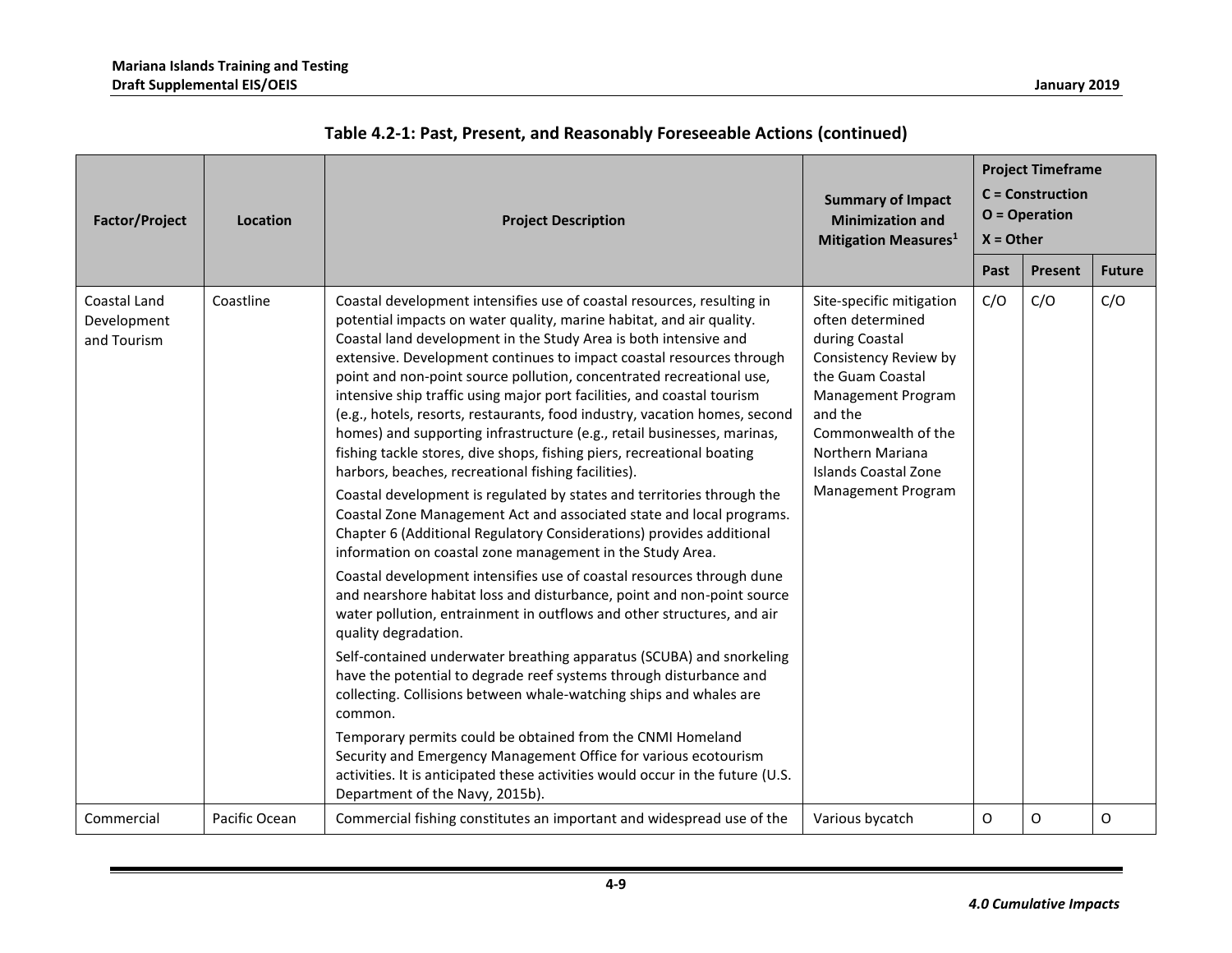| <b>Factor/Project</b> | Location | <b>Project Timeframe</b><br>$C =$ Construction<br><b>Summary of Impact</b><br>$O = Operator$<br><b>Minimization and</b><br><b>Project Description</b><br>$X =$ Other<br><b>Mitigation Measures1</b>                                                                                                                                                                                                                                                                                                                                                                                                                                                                                                                                                                                                                                                                                                                                                                                                                                                                                                                                                                                                                                                                                                                                                                                                                                                                                                                                                                                                                                                                                                                                                                                                                                                                                                                |                                                                                                                            |      |         |               |
|-----------------------|----------|--------------------------------------------------------------------------------------------------------------------------------------------------------------------------------------------------------------------------------------------------------------------------------------------------------------------------------------------------------------------------------------------------------------------------------------------------------------------------------------------------------------------------------------------------------------------------------------------------------------------------------------------------------------------------------------------------------------------------------------------------------------------------------------------------------------------------------------------------------------------------------------------------------------------------------------------------------------------------------------------------------------------------------------------------------------------------------------------------------------------------------------------------------------------------------------------------------------------------------------------------------------------------------------------------------------------------------------------------------------------------------------------------------------------------------------------------------------------------------------------------------------------------------------------------------------------------------------------------------------------------------------------------------------------------------------------------------------------------------------------------------------------------------------------------------------------------------------------------------------------------------------------------------------------|----------------------------------------------------------------------------------------------------------------------------|------|---------|---------------|
|                       |          |                                                                                                                                                                                                                                                                                                                                                                                                                                                                                                                                                                                                                                                                                                                                                                                                                                                                                                                                                                                                                                                                                                                                                                                                                                                                                                                                                                                                                                                                                                                                                                                                                                                                                                                                                                                                                                                                                                                    |                                                                                                                            | Past | Present | <b>Future</b> |
| Fishing               |          | ocean resources throughout the Study Area, and can adversely affect<br>marine species and habitats. Potential impacts include overfishing of<br>targeted species and bycatch, both of which negatively affect fish stocks<br>and other marine resources. Bycatch is the capture of fish, marine<br>mammals, sea turtles, marine birds, and other non-targeted species that<br>occurs incidental to normal fishing operations. Use of mobile fishing<br>gear, such as bottom trawls, disturbs the seafloor and reduces structural<br>complexity. Indirect impacts of trawls include increased turbidity,<br>alteration of surface sediment, removal of prey (leading to declines in<br>predator abundance), removal of predators, ghost fishing (i.e., lost<br>fishing gear continuing to ensnare fish and other marine animals), and<br>generation of marine debris. Lost gill nets, purse seines, and long lines<br>may foul and disrupt bottom habitats and have the potential to<br>entangle or be ingested by marine mammals.<br>Jackson et al. (2001) analyzed paleoecological records of marine<br>sediments from 125,000 years ago to present, archaeological records<br>from 10,000 years before the present, historical documents, and<br>ecological records from scientific literature sources over the past<br>century. The analysis concluded that ecological extinction caused by<br>overfishing precedes all other pervasive human disturbance of coastal<br>ecosystems, including pollution and anthropogenic climate change.<br>Fisheries bycatch has been identified as a primary driver of population<br>declines in several groups of marine species, including sharks, mammals,<br>marine birds, and sea turtles (Wallace et al., 2010). Therefore,<br>commercial fishing may contribute to cumulative impacts on marine<br>mammals, sea turtles, fish, and marine habitats in the Study Area. | mitigation<br>technologies, quotas,<br>and seasonal<br>restrictions required<br>per the fishery-specific<br>permit process |      |         |               |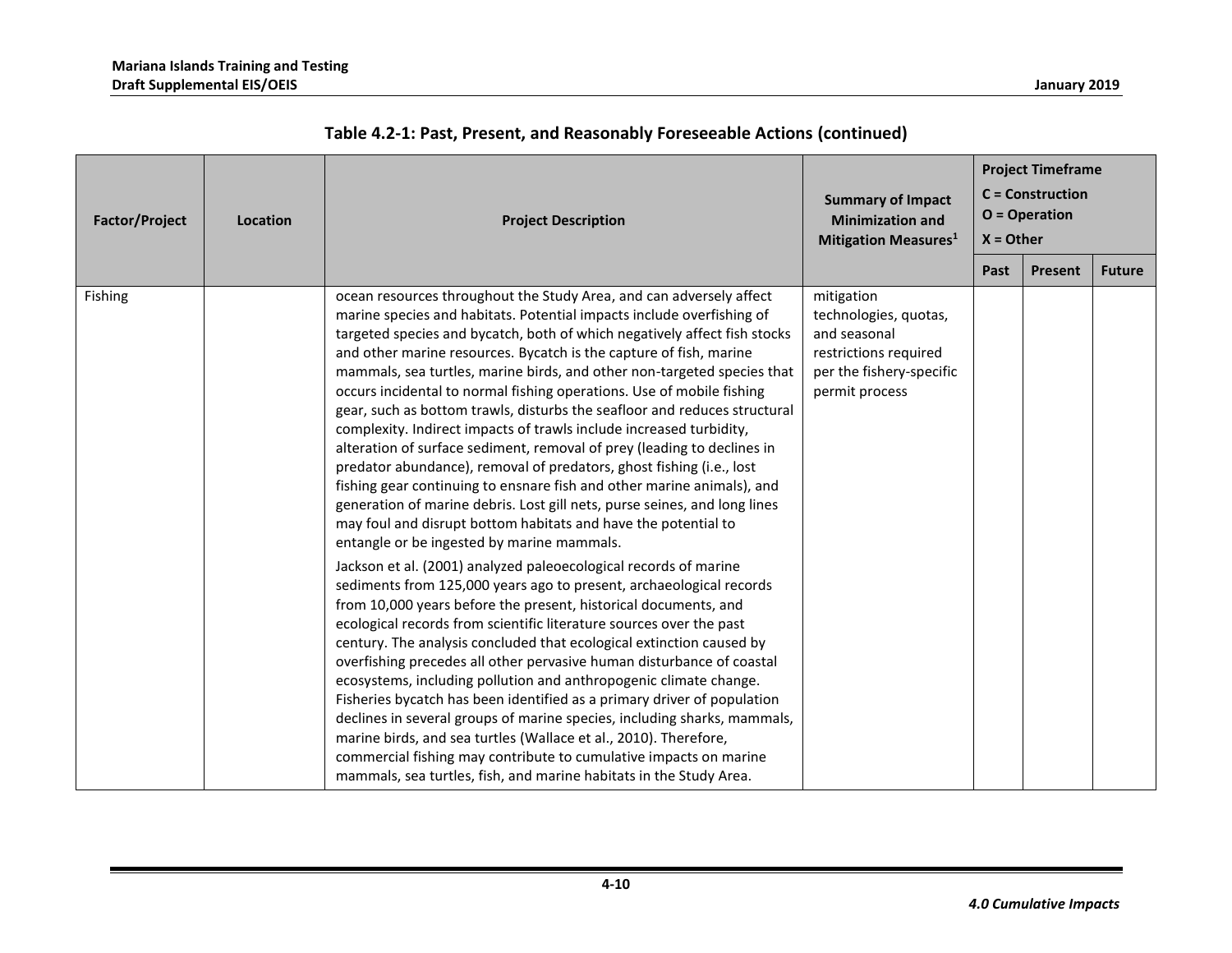| <b>Factor/Project</b>                              | Location      | <b>Project Description</b>                                                                                                                                                                                                                                                                                                                                                                                                                                                                                                                                                                                                                                                                                                                                                                                                                                                                                                                                                                                   | <b>Summary of Impact</b><br><b>Minimization and</b><br><b>Mitigation Measures</b> <sup>1</sup> | <b>Project Timeframe</b><br>$C =$ Construction<br>$O = Operator$<br>$X = Other$ |         |               |
|----------------------------------------------------|---------------|--------------------------------------------------------------------------------------------------------------------------------------------------------------------------------------------------------------------------------------------------------------------------------------------------------------------------------------------------------------------------------------------------------------------------------------------------------------------------------------------------------------------------------------------------------------------------------------------------------------------------------------------------------------------------------------------------------------------------------------------------------------------------------------------------------------------------------------------------------------------------------------------------------------------------------------------------------------------------------------------------------------|------------------------------------------------------------------------------------------------|---------------------------------------------------------------------------------|---------|---------------|
|                                                    |               |                                                                                                                                                                                                                                                                                                                                                                                                                                                                                                                                                                                                                                                                                                                                                                                                                                                                                                                                                                                                              |                                                                                                | Past                                                                            | Present | <b>Future</b> |
| <b>Grand Mariana</b><br>Casino and Hotel<br>Resort | Garapan       | This project plans for potentially up to 2,000 hotel rooms in stages,<br>beginning with a 250-room hotel and casino (U.S. Department of the Air<br>Force, 2016).                                                                                                                                                                                                                                                                                                                                                                                                                                                                                                                                                                                                                                                                                                                                                                                                                                             |                                                                                                |                                                                                 |         | C/O           |
| <b>Maritime Traffic</b>                            | Pacific Ocean | Portions of the Study Area are heavily traveled by commercial,<br>recreational, and government marine vessels, with several commercial<br>ports occurring in or near the Study Area. Section 3.12 (Socioeconomic<br>Resources) provides additional information for marine vessel traffic in<br>the Study Area. Primary concerns for the cumulative impacts analysis<br>include vessels striking marine mammals and sea turtles, the<br>introduction of non-native species through ballast water, and<br>underwater sound from ships and other vessels. Therefore, maritime<br>traffic may contribute to the cumulative impacts on marine mammals<br>and sea turtles in the Study Area.<br>Additionally, air and water quality in busy ports can be diminished due<br>to engine emissions and fuel leaks. Secondary impacts include<br>maintenance of port infrastructure, which often includes dredging<br>requirements to maintain channel depths, and habitat loss and<br>degradation in coastal habitats. | Continued adherence<br>to state and federal<br>marine traffic and<br>operations regulations    | O                                                                               | O       | $\circ$       |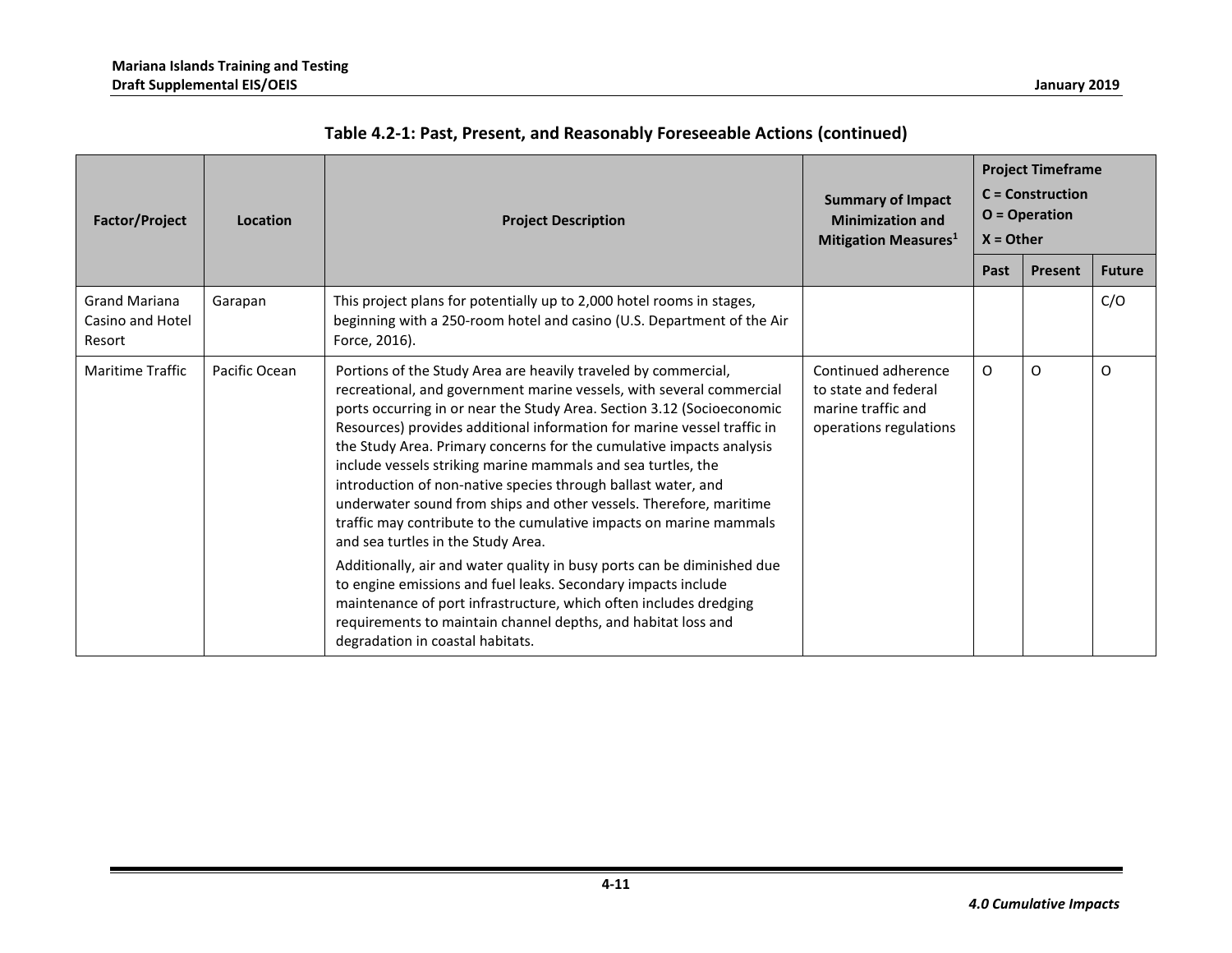| <b>Factor/Project</b>                       | Location                                                 | <b>Project Description</b>                                                                                                                                                                                                                                                                                                                                                                                                                                                                                                                                                                                       | <b>Summary of Impact</b><br><b>Minimization and</b><br><b>Mitigation Measures</b> <sup>1</sup>                                                                              | <b>Project Timeframe</b><br>$C =$ Construction<br>$O = Operator$<br>$X =$ Other |                |               |
|---------------------------------------------|----------------------------------------------------------|------------------------------------------------------------------------------------------------------------------------------------------------------------------------------------------------------------------------------------------------------------------------------------------------------------------------------------------------------------------------------------------------------------------------------------------------------------------------------------------------------------------------------------------------------------------------------------------------------------------|-----------------------------------------------------------------------------------------------------------------------------------------------------------------------------|---------------------------------------------------------------------------------|----------------|---------------|
|                                             |                                                          |                                                                                                                                                                                                                                                                                                                                                                                                                                                                                                                                                                                                                  |                                                                                                                                                                             | Past                                                                            | <b>Present</b> | <b>Future</b> |
| Plumeria Resort<br>and Casino               | Tinian                                                   | Construction on this project is expected to begin in mid-2018 and is<br>slated to occur into 2027. The hotel would include over 6,000<br>accommodation units and be built in three phases to include villas, a<br>casino, golf course, water park, shops, restaurants, and new roads over<br>151 hectares of property at Puntan Diablo Cove on Tinian (U.S.<br>Department of the Air Force, 2016). The resources evaluated that could<br>contribute to cumulative impacts include water resources, air quality,<br>cultural resources, geology and soils, terrestrial resources, and<br>socioeconomic resources. |                                                                                                                                                                             |                                                                                 | C              | C/O           |
| Project ATISA                               | Undersea<br>between Guam.<br>Saipan, Rota,<br>and Tinian | The DoCoMo Pacific and NEC Corporation built a 175-mile optical fiber<br>cable system that connects Guam and the CNMI and offers new<br>wireless, cable TV, home phone, and broadband services.                                                                                                                                                                                                                                                                                                                                                                                                                  |                                                                                                                                                                             | $\mathsf{C}$                                                                    | O              | $\Omega$      |
| Recreational and<br><b>Cultural Fishing</b> | Pacific Ocean                                            | Recreational and cultural fishing includes impacts from vessel traffic<br>(e.g., strike, noise, water pollution, marine debris) and can compound<br>impacts on fish stocks already experiencing exploitation. Recreational<br>and cultural fishing and boat traffic usually occurs nearshore rather than<br>in the deeper open ocean, and recreational/cultural traffic typically<br>frequents popular locations, which can concentrate damage in these<br>areas from anchors or other bottom-disturbing equipment.                                                                                              | Operational<br>regulations, seasonal<br>restrictions, licensing,<br>and quotas used to<br>manage to mitigate<br>negative effects of<br>recreational and<br>cultural fishing | $\Omega$                                                                        | O              | $\Omega$      |

| Table 4.2-1: Past, Present, and Reasonably Foreseeable Actions (continued) |  |  |  |  |  |
|----------------------------------------------------------------------------|--|--|--|--|--|
|----------------------------------------------------------------------------|--|--|--|--|--|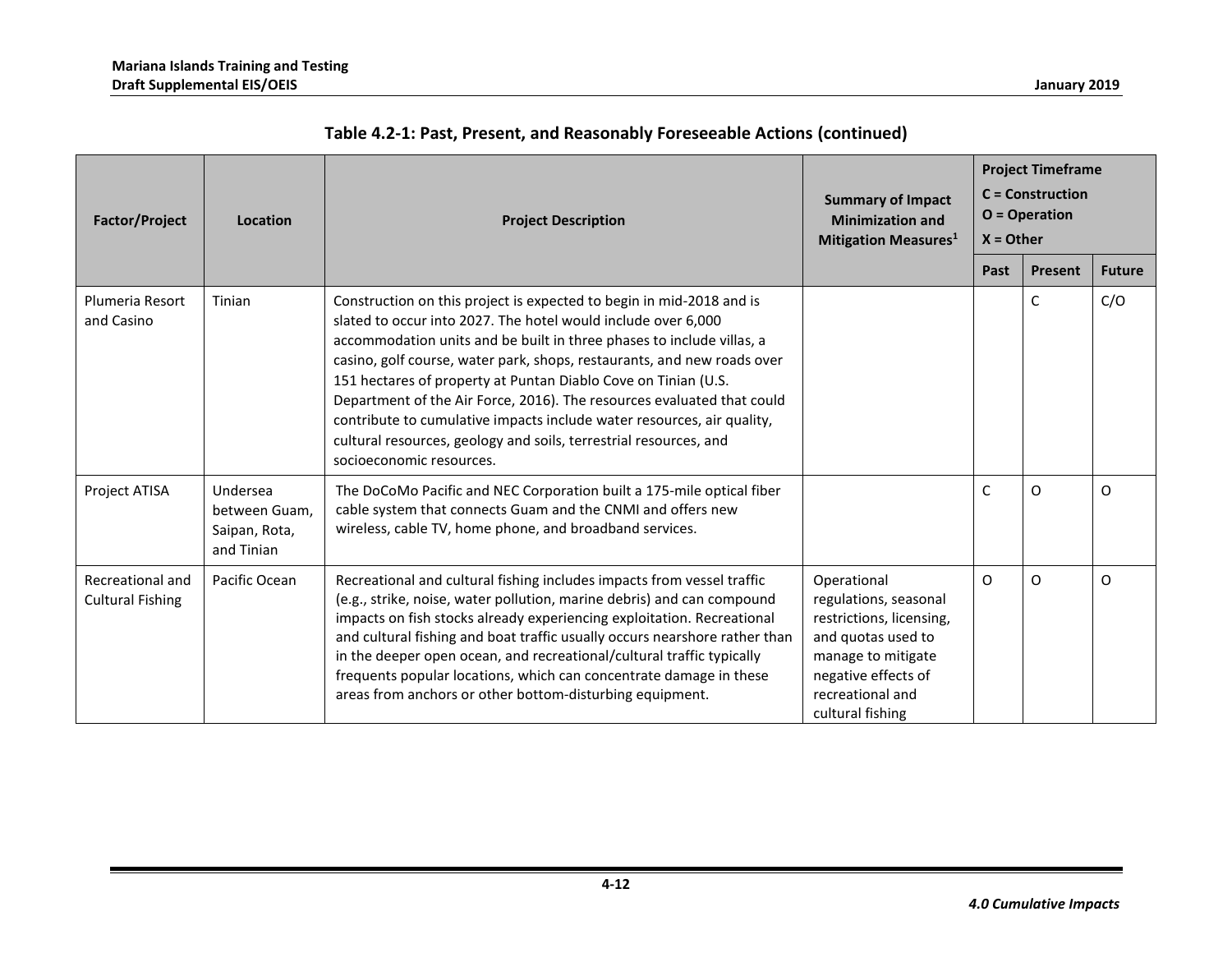| <b>Factor/Project</b>                  | Location | <b>Project Description</b>                                                                                                                                                                                                                                                                                                                                                                                                                                                                           | <b>Summary of Impact</b><br><b>Minimization and</b><br><b>Mitigation Measures</b> <sup>1</sup> | <b>Project Timeframe</b><br>$C =$ Construction<br>$O = Operator$<br>$X =$ Other |                |               |
|----------------------------------------|----------|------------------------------------------------------------------------------------------------------------------------------------------------------------------------------------------------------------------------------------------------------------------------------------------------------------------------------------------------------------------------------------------------------------------------------------------------------------------------------------------------------|------------------------------------------------------------------------------------------------|---------------------------------------------------------------------------------|----------------|---------------|
|                                        |          |                                                                                                                                                                                                                                                                                                                                                                                                                                                                                                      |                                                                                                | Past                                                                            | <b>Present</b> | <b>Future</b> |
| Saipan Resort<br>Hotel                 | Saipan   | The project entailed the construction of a 300-room resort hotel<br>immediately north of the Pacific Islands Club on Saipan. Construction<br>included a batching plant and warehouse and occurred between 2014<br>and 2016 (U.S. Department of the Air Force, 2016). The resources<br>evaluated that could contribute to cumulative impacts include geology<br>and soils, terrestrial resources, and socioeconomic resources.                                                                        |                                                                                                | C                                                                               | O              | $\Omega$      |
| Saipan Water<br>System<br>Improvements | Saipan   | The project will provide focus and direction for meeting a U.S. EPA<br>stipulated order to meet Clean Water Act and the Safe Drinking Water<br>Act requirements in Saipan on existing water quality outputs.<br>Construction of the project began in 2012 and is expected to occur<br>through 2020 (U.S. Department of the Air Force, 2016). The resources<br>evaluated that could contribute to cumulative impacts include public<br>health and safety, socioeconomic resources, and water quality. |                                                                                                | C                                                                               | C              | C/O           |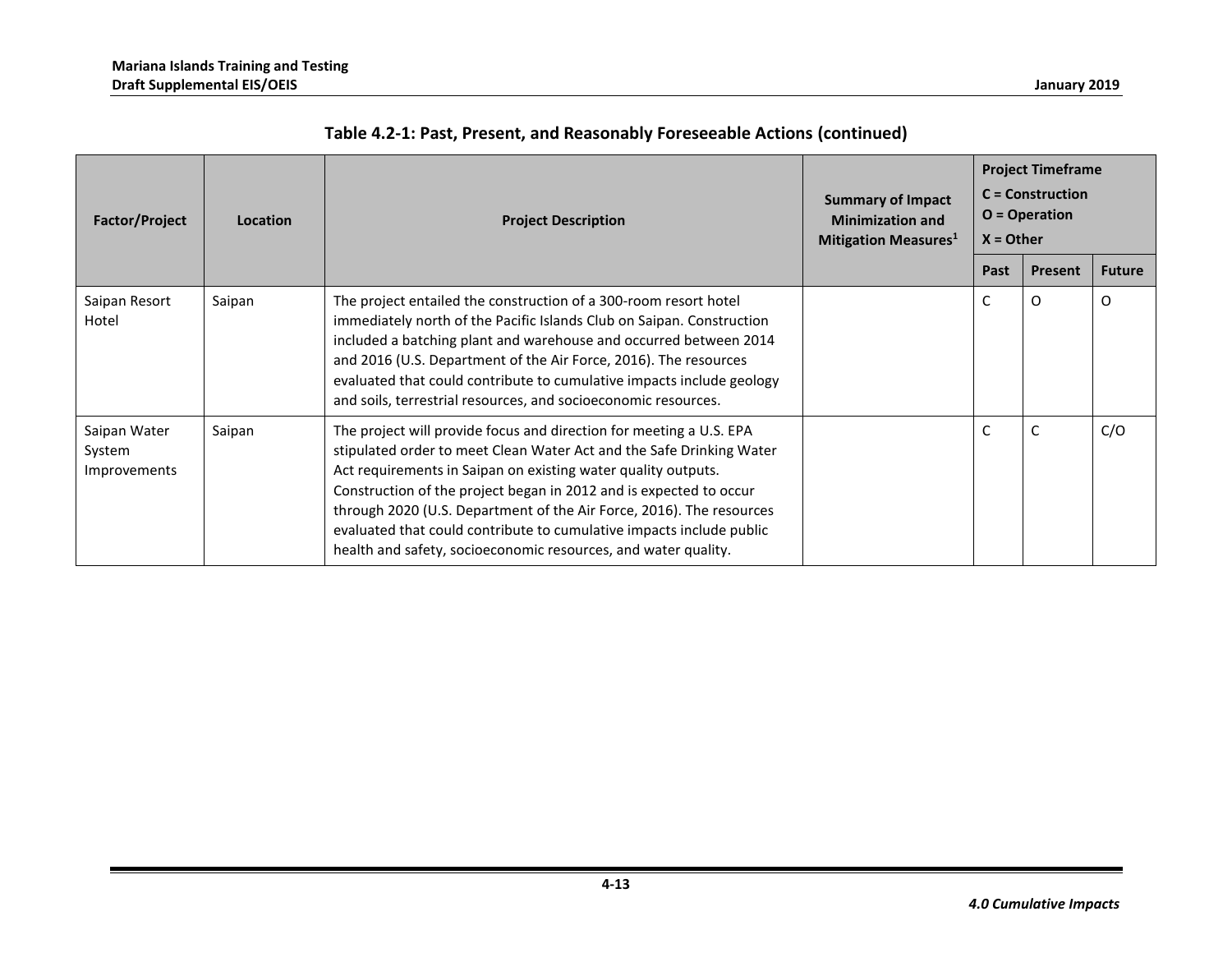| <b>Factor/Project</b>                 | Location                                                                                                                   | <b>Project Description</b>                                                                                                                                                                                                                                                                                                                                                                                                                                                                                                                                                                                                                                                                                                                                                                                                                                                                                                                                                                                                                                                                                                                                                                                                                                                                                                                                                                                                                                                                                                                                                                       | <b>Summary of Impact</b><br><b>Minimization and</b><br><b>Mitigation Measures1</b> | <b>Project Timeframe</b><br><b>C</b> = Construction<br>$O = Operator$<br>$X = Other$ |              |               |
|---------------------------------------|----------------------------------------------------------------------------------------------------------------------------|--------------------------------------------------------------------------------------------------------------------------------------------------------------------------------------------------------------------------------------------------------------------------------------------------------------------------------------------------------------------------------------------------------------------------------------------------------------------------------------------------------------------------------------------------------------------------------------------------------------------------------------------------------------------------------------------------------------------------------------------------------------------------------------------------------------------------------------------------------------------------------------------------------------------------------------------------------------------------------------------------------------------------------------------------------------------------------------------------------------------------------------------------------------------------------------------------------------------------------------------------------------------------------------------------------------------------------------------------------------------------------------------------------------------------------------------------------------------------------------------------------------------------------------------------------------------------------------------------|------------------------------------------------------------------------------------|--------------------------------------------------------------------------------------|--------------|---------------|
|                                       |                                                                                                                            |                                                                                                                                                                                                                                                                                                                                                                                                                                                                                                                                                                                                                                                                                                                                                                                                                                                                                                                                                                                                                                                                                                                                                                                                                                                                                                                                                                                                                                                                                                                                                                                                  |                                                                                    | Past                                                                                 | Present      | <b>Future</b> |
| Seismic Surveys                       | Waters near the<br>Study Area in<br>the Territory of<br>Guam and the<br>Commonwealth<br>of the Northern<br>Mariana Islands | Seismic surveys are typically accomplished by towing a sound source,<br>such as an airgun array that emits acoustic energy in timed intervals<br>behind a research vessel. The transmitted acoustic energy is reflected<br>and received by an array of hydrophones. This acoustic information is<br>processed to provide information about geological structure below the<br>seafloor. The oil and gas industry uses seismic surveys to search for new<br>hydrocarbon deposits. Also, academic geologists use them to study plate<br>tectonics and other topics. The underwater sound produced by these<br>surveys could affect marine life, including marine mammals. For<br>example, the potential exists to expose some animals to sound levels<br>exceeding 180 decibels referenced to 1 micropascal root mean square,<br>which would in turn potentially result in temporary or permanent loss of<br>hearing (Bureau of Ocean Energy Management, 2011). All seismic<br>surveys conducted by U.S. vessels are subject to the Marine Mammal<br>Protection Act (MMPA) authorization process administered by the<br>National Marine Fisheries Service (NMFS), as well as the NEPA process<br>associated with issuing MMPA authorizations. Currently, there is one<br>MMPA authorization in the process for seismic surveys near the Study<br>Area in the Territory of Guam and the Commonwealth of the Northern<br>Mariana Islands for a Programmatic Environmental Assessment for<br>Fisheries and Ecosystem Research conducted and funded by the Pacific<br>Islands Fisheries Science Center. |                                                                                    | O                                                                                    | $\circ$      | O             |
| <b>Tinian Airport</b><br>Improvements | Airport on<br>Tinian                                                                                                       | The project includes (1) relocation of the Aircraft Rescue and Fire<br>Fighting Facility building, (2) terminal improvements, (3) acquisition of a<br>1,500-gallon Aircraft Rescue and Fire Fighting Facility vehicle, and (4) a<br>new water line (U.S. Department of the Air Force, 2016).                                                                                                                                                                                                                                                                                                                                                                                                                                                                                                                                                                                                                                                                                                                                                                                                                                                                                                                                                                                                                                                                                                                                                                                                                                                                                                     |                                                                                    | $\mathsf{C}$                                                                         | $\mathsf{C}$ | O             |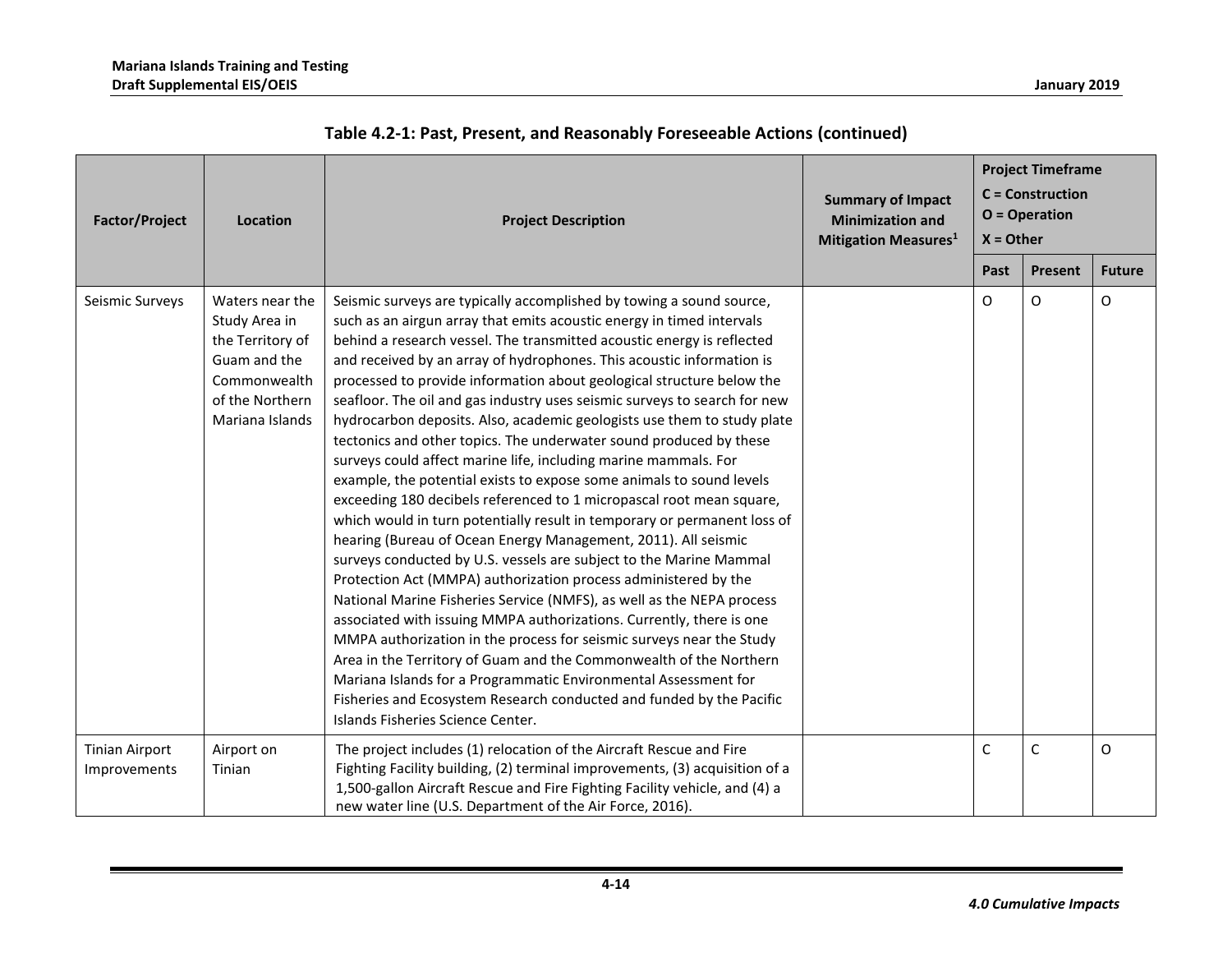| <b>Factor/Project</b>                 | Location                                                                | <b>Project Description</b>                                                                                                                                                                                                                                                                                                                                                                                                                                                                                                                                                                                                                                                                                                                                                                                                                                                                                                                                                                                                                                                                                                                                                                                                                                                                                                                                                                                                                                                                                                                                                                                                                                                      | <b>Summary of Impact</b><br><b>Minimization and</b><br><b>Mitigation Measures1</b>            | <b>Project Timeframe</b><br>$C =$ Construction<br>$O = Operator$<br>$X =$ Other |         |               |
|---------------------------------------|-------------------------------------------------------------------------|---------------------------------------------------------------------------------------------------------------------------------------------------------------------------------------------------------------------------------------------------------------------------------------------------------------------------------------------------------------------------------------------------------------------------------------------------------------------------------------------------------------------------------------------------------------------------------------------------------------------------------------------------------------------------------------------------------------------------------------------------------------------------------------------------------------------------------------------------------------------------------------------------------------------------------------------------------------------------------------------------------------------------------------------------------------------------------------------------------------------------------------------------------------------------------------------------------------------------------------------------------------------------------------------------------------------------------------------------------------------------------------------------------------------------------------------------------------------------------------------------------------------------------------------------------------------------------------------------------------------------------------------------------------------------------|-----------------------------------------------------------------------------------------------|---------------------------------------------------------------------------------|---------|---------------|
|                                       |                                                                         |                                                                                                                                                                                                                                                                                                                                                                                                                                                                                                                                                                                                                                                                                                                                                                                                                                                                                                                                                                                                                                                                                                                                                                                                                                                                                                                                                                                                                                                                                                                                                                                                                                                                                 |                                                                                               | Past                                                                            | Present | <b>Future</b> |
| <b>Tinian Seaport</b><br>Improvements | Seaport at<br>Tinian                                                    | This project would include development of an immigration and customs<br>facility, brown tree snake inspection area, and fire suppression pump<br>house (U.S. Department of the Air Force, 2016).                                                                                                                                                                                                                                                                                                                                                                                                                                                                                                                                                                                                                                                                                                                                                                                                                                                                                                                                                                                                                                                                                                                                                                                                                                                                                                                                                                                                                                                                                |                                                                                               |                                                                                 |         | C             |
| Undersea<br>Communications<br>Cables  | Pacific Ocean/<br>Connections<br>between Guam<br>and Hawaii and<br>Asia | Submarine cables provide the primary means of voice, data, and<br>Internet connectivity between the mainland United States and the rest<br>of the world (Federal Communications Commission, 2017). The Federal<br>Communications Commission grants licenses authorizing cable<br>applicants to install, own, and operate submarine cables and associated<br>landing stations in the United States. Cables are installed by specialized<br>boats across flat ocean surfaces and dug into the seabed in shallow<br>areas. Over 550,000 miles of cables currently exist in the world's<br>oceans.<br>SEA-US trans-Pacific cables will be routed to avoid congested<br>earthquake prone regions and to optimize stable connectivity between<br>the United States and Asia with landing stations in Hawaii and Guam.<br>DoCoMo's ATISA network also is in operation and connects Guam,<br>Saipan, Rota, and Tinian. Other telecom and consortiums continue to<br>discuss the potential submarine cable projects in the region. Cable<br>networks will continue to be updated in the future creating job<br>opportunities and benefits to professions where cables connect users to<br>the internet for less cost (Losinio, 2017).<br>Potential impacts of installation and maintenance activities would<br>include noise and vessel strike from boat traffic and increased seafloor<br>disturbance and sedimentation in localized areas where the cable is<br>installed. Likewise, electromagnetic fields are generated by some cables<br>that may be sensed by and affect the migration behavior of some fish,<br>sharks, rays, and eels (Bureau of Ocean Energy Management, 2016). | Continued adherence<br>to international marine<br>construction and<br>operational regulations | C/O                                                                             | C/O     | C/O           |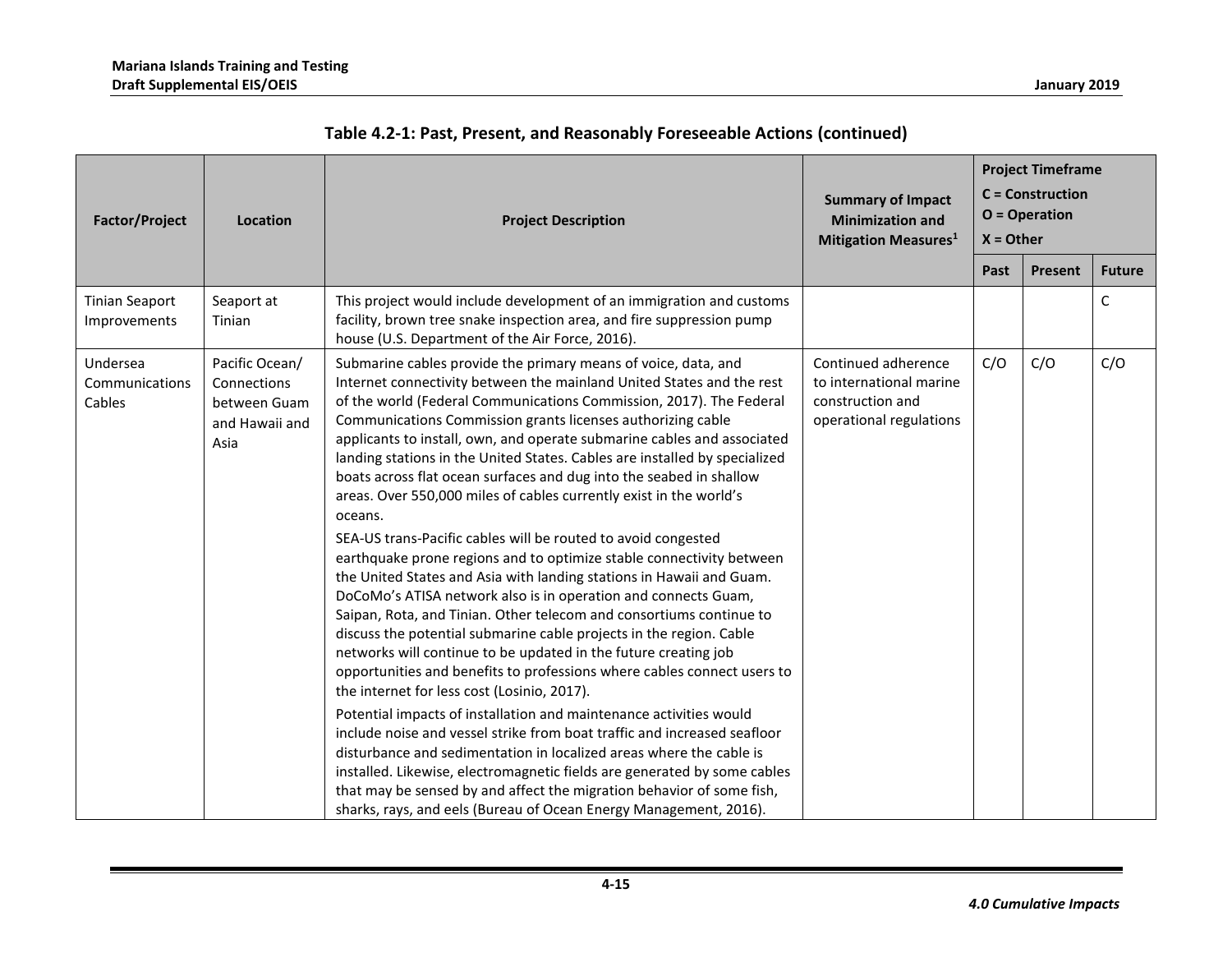| <b>Factor/Project</b>                | <b>Location</b> | <b>Project Description</b>                                                                                                                                                                                                                                                                                                                                                                                                                                                                                                                                                                                                                                                                                                                                                                                                    | <b>Summary of Impact</b><br><b>Minimization and</b><br><b>Mitigation Measures</b> <sup>1</sup>                  | <b>Project Timeframe</b><br>$C =$ Construction<br>$O = Operator$<br>$X =$ Other |                |               |
|--------------------------------------|-----------------|-------------------------------------------------------------------------------------------------------------------------------------------------------------------------------------------------------------------------------------------------------------------------------------------------------------------------------------------------------------------------------------------------------------------------------------------------------------------------------------------------------------------------------------------------------------------------------------------------------------------------------------------------------------------------------------------------------------------------------------------------------------------------------------------------------------------------------|-----------------------------------------------------------------------------------------------------------------|---------------------------------------------------------------------------------|----------------|---------------|
|                                      |                 |                                                                                                                                                                                                                                                                                                                                                                                                                                                                                                                                                                                                                                                                                                                                                                                                                               |                                                                                                                 | Past                                                                            | <b>Present</b> | <b>Future</b> |
| Wastewater<br>System for<br>Saipan   | Guam            | The project is updating the existing water/sewer system due to a U.S.<br>Federal Court order. The rehabilitated water/sewer system will be<br>compliant with U.S. Environmental Protection Agency (EPA)<br>requirements. Construction of the project began in 2012 and is<br>expected to occur through 2020 (U.S. Department of the Air Force,<br>2016). The resources evaluated that could contribute to cumulative<br>impacts include public health and safety, socioeconomic resources, and<br>water quality.                                                                                                                                                                                                                                                                                                              |                                                                                                                 | C                                                                               | $\mathsf C$    | C/O           |
| <b>Research and Conservation</b>     |                 |                                                                                                                                                                                                                                                                                                                                                                                                                                                                                                                                                                                                                                                                                                                                                                                                                               |                                                                                                                 |                                                                                 |                |               |
| Academic<br>Research                 | Global          | Wide-scale academic research is conducted in the Study Area by federal<br>entities, such as the Navy and National Oceanic and Atmospheric<br>Administration/NMFS, as well as state and private entities and other<br>partnerships.<br>Although academic research aims to capture data without disturbing<br>the ambient conditions of the ocean environment, vessels contribute to<br>traffic, noise, and strike hazard; seismic activity contributes noise; and<br>various other collection methods, such as trawling, could be disruptive<br>to the ecosystems under observation. Impacts from academic research<br>operations can be similar to the impacts expected from oil and gas<br>airgun survey activities, when an airgun array that emits acoustic energy<br>in timed intervals behind a research vessel is used. | <b>NMFS and local</b><br>government programs<br>manage scientific<br>research permits for<br>certain activities | O                                                                               | O              | O             |
| Pollution<br><b>Prevention Grant</b> | <b>CNMI</b>     | The CNMI Bureau of Environmental and Coastal Quality provided this<br>grant to support CNMI programs that reduce the environmental impact<br>of local businesses significantly. The impacts of the programs the grant<br>supported were to reduce pollution in air, water, and land during<br>construction and operations by setting requirements and conditions for<br>the Bureau of Environmental and Coastal Quality's permitting process.                                                                                                                                                                                                                                                                                                                                                                                 |                                                                                                                 | O                                                                               | O              | O             |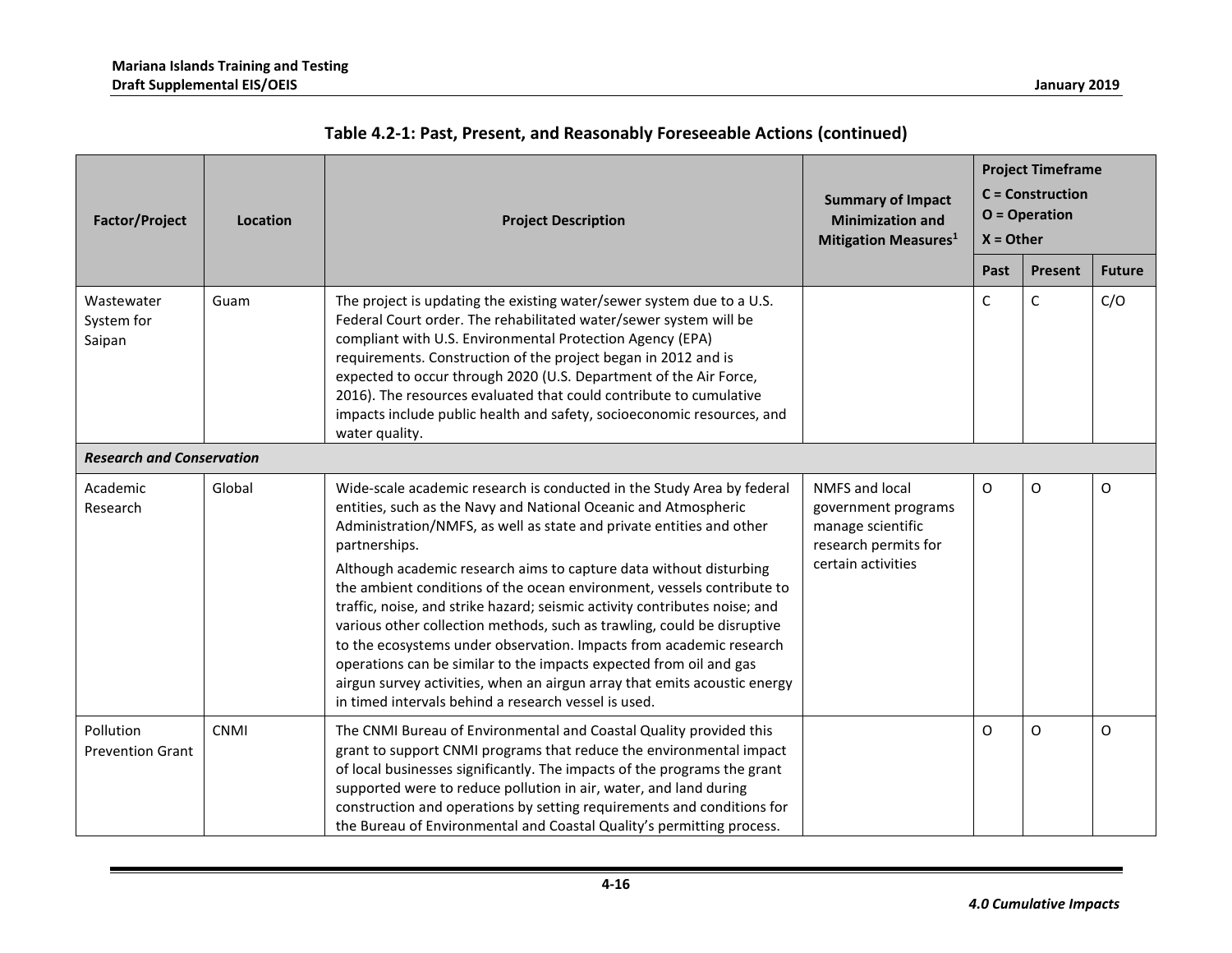| <b>Factor/Project</b>                           | Location | <b>Project Description</b>                                                                                                                                                                                                                                                                                                                                                                                                                                                                                                                                                                                                                                                                                       | <b>Summary of Impact</b><br><b>Minimization and</b><br><b>Mitigation Measures1</b> | <b>Project Timeframe</b><br>$C =$ Construction<br>$O = Operator$<br>$X =$ Other |         |               |
|-------------------------------------------------|----------|------------------------------------------------------------------------------------------------------------------------------------------------------------------------------------------------------------------------------------------------------------------------------------------------------------------------------------------------------------------------------------------------------------------------------------------------------------------------------------------------------------------------------------------------------------------------------------------------------------------------------------------------------------------------------------------------------------------|------------------------------------------------------------------------------------|---------------------------------------------------------------------------------|---------|---------------|
|                                                 |          |                                                                                                                                                                                                                                                                                                                                                                                                                                                                                                                                                                                                                                                                                                                  |                                                                                    | Past                                                                            | Present | <b>Future</b> |
| <b>Ocean Pollution and Ecosystem Alteration</b> |          |                                                                                                                                                                                                                                                                                                                                                                                                                                                                                                                                                                                                                                                                                                                  |                                                                                    |                                                                                 |         |               |
| <b>Noise</b>                                    | Global   | Ambient noise is the collection of ever-present sounds of both natural<br>and human origins. Ambient noise in the ocean is generated by sources<br>that are natural such as physical (e.g., earthquakes, rainfall, waves<br>breaking, and lightning hitting the ocean), biological (e.g., snapping<br>shrimp and the vocalizations of marine mammals), and anthropogenic<br>(human-generated) sources.<br>Anthropogenic sources have substantially increased ocean noise since<br>the 1960s, and include commercial shipping, oil and gas exploration and<br>production activities (including air gun, sonar, drilling, and explosive<br>decommissioning), commercial and recreational fishing (including vessel |                                                                                    | O                                                                               | O       | O             |
|                                                 |          | noise, fish-finding sonar, fathometers, and acoustic deterrent and<br>harassment devices), military (testing, training, and mission activities),<br>shoreline construction projects (including pile driving), recreational<br>boating and whale-watching activities, offshore power generation<br>(including offshore wind farms), and research (including sound from air<br>guns, sonar, and telemetry). The contribution of military and<br>non-military vessel traffic to the underwater noise experienced in the<br>Study Area is discussed in Section 3.0.4.1.2 (Vessel Noise).                                                                                                                             |                                                                                    |                                                                                 |         |               |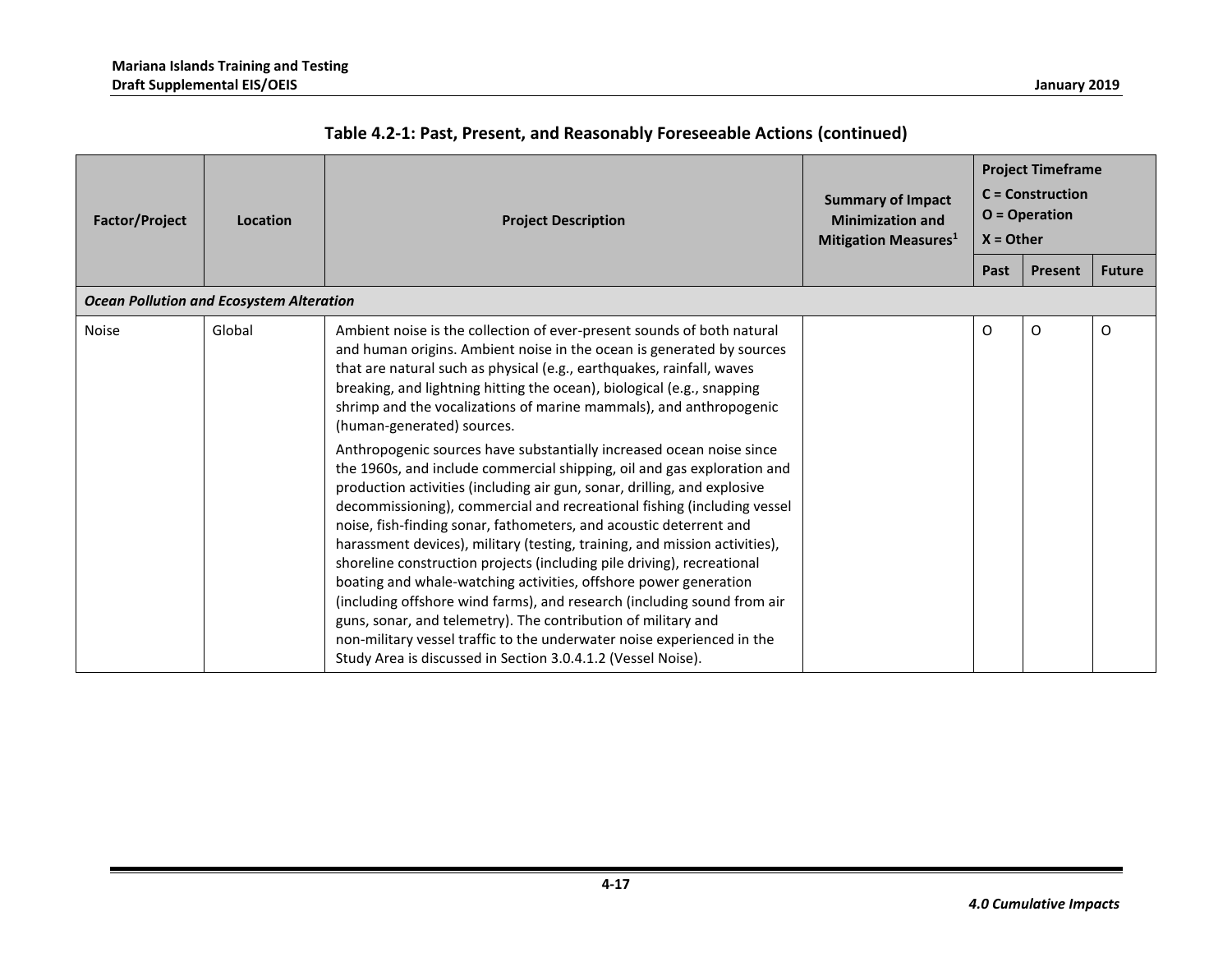| <b>Factor/Project</b>                                                                | Location | <b>Project Description</b>                                                                                                                                                                                                                                                                                                                                                                                                                                                                                                                                                                                                                                                                                                                                                                                                                                                                                                                                                                                                                                                                                                                                                                                                                                                                                                 | <b>Summary of Impact</b><br><b>Minimization and</b><br><b>Mitigation Measures</b> <sup>1</sup> | <b>Project Timeframe</b><br>$C =$ Construction<br>$O = Operator$<br>$X =$ Other |         |               |
|--------------------------------------------------------------------------------------|----------|----------------------------------------------------------------------------------------------------------------------------------------------------------------------------------------------------------------------------------------------------------------------------------------------------------------------------------------------------------------------------------------------------------------------------------------------------------------------------------------------------------------------------------------------------------------------------------------------------------------------------------------------------------------------------------------------------------------------------------------------------------------------------------------------------------------------------------------------------------------------------------------------------------------------------------------------------------------------------------------------------------------------------------------------------------------------------------------------------------------------------------------------------------------------------------------------------------------------------------------------------------------------------------------------------------------------------|------------------------------------------------------------------------------------------------|---------------------------------------------------------------------------------|---------|---------------|
|                                                                                      |          |                                                                                                                                                                                                                                                                                                                                                                                                                                                                                                                                                                                                                                                                                                                                                                                                                                                                                                                                                                                                                                                                                                                                                                                                                                                                                                                            |                                                                                                | Past                                                                            | Present | <b>Future</b> |
| <b>Marine Debris</b><br>Section 3.1.1.1.1<br>(Marine Debris<br>and Water<br>Quality) | Global   | Marine debris is any anthropogenic object intentionally or<br>unintentionally discarded, disposed of, or abandoned that enters the<br>marine environment (National Marine Fisheries Service, 2006). Common<br>types of marine debris include various forms of plastic and abandoned<br>fishing gear. Marine debris degrades marine habitat quality and poses<br>ingestion and entanglement risks to marine life and birds (National<br>Marine Fisheries Service, 2006). Plastic debris is a major concern<br>because it degrades slowly and many plastics float. The floating debris is<br>transported by currents throughout the oceans and has been<br>discovered accumulating in oceanic gyres (Law et al., 2010).<br>Additionally, plastic waste in the ocean chemically attracts hydrocarbon<br>pollutants such as polychlorinated biphenyl and<br>dichlorodiphenyltrichloroethane, which accumulate up to one million<br>times more in plastic than in ocean water (Mato et al., 2001). Fish,<br>marine animals, and birds can mistakenly consume these wastes that<br>contain elevated levels of toxins, instead of their prey. In the North<br>Pacific Subtropical Gyre, it is estimated that the fishes in this area are<br>ingesting 12,000-24,000 U.S. tons of plastic debris a year (Davison &<br>Asch, 2011). |                                                                                                | O                                                                               | O       | O             |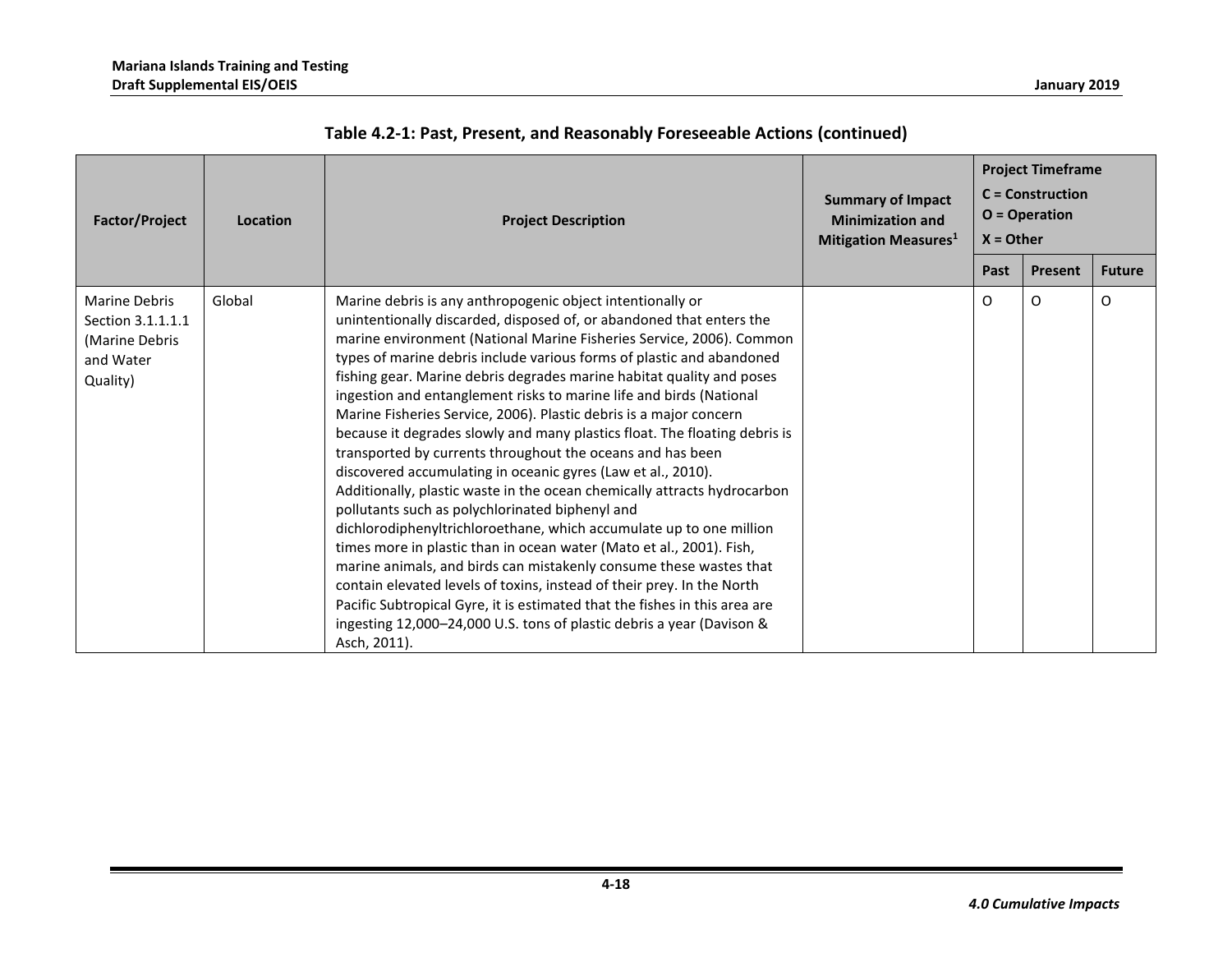| <b>Factor/Project</b>                                         | <b>Summary of Impact</b><br><b>Minimization and</b><br><b>Project Description</b><br>Location<br><b>Mitigation Measures</b> <sup>1</sup> | <b>Project Timeframe</b><br>$C =$ Construction<br>$O = Operator$<br>$X =$ Other                                                                                                                                                                                                                                                                                                                                                                                                                                                                                                                                                                                                                                                                                                                                                                                                                                                                                                                                                                                                                  |  |      |                |               |
|---------------------------------------------------------------|------------------------------------------------------------------------------------------------------------------------------------------|--------------------------------------------------------------------------------------------------------------------------------------------------------------------------------------------------------------------------------------------------------------------------------------------------------------------------------------------------------------------------------------------------------------------------------------------------------------------------------------------------------------------------------------------------------------------------------------------------------------------------------------------------------------------------------------------------------------------------------------------------------------------------------------------------------------------------------------------------------------------------------------------------------------------------------------------------------------------------------------------------------------------------------------------------------------------------------------------------|--|------|----------------|---------------|
|                                                               |                                                                                                                                          |                                                                                                                                                                                                                                                                                                                                                                                                                                                                                                                                                                                                                                                                                                                                                                                                                                                                                                                                                                                                                                                                                                  |  | Past | <b>Present</b> | <b>Future</b> |
| Pollution<br>(Section 3.1,<br>Sediments and<br>Water Quality) | Global                                                                                                                                   | Common ocean pollutants are derived from land-based activities and<br>include toxic compounds such as metals, pesticides, and other organic<br>chemicals; excess nutrients from fertilizers and sewage; detergents; oil;<br>plastics; and other solids. Pollutants enter oceans from non-point<br>sources (stormwater runoff from watersheds), point sources<br>(wastewater treatment plant discharges), other land-based sources<br>(windblown debris), spills, dumping, vessels, and atmospheric<br>deposition. Bilgewater is a mix of water, oily fluids, lubricants, grease,<br>cleaning fluids, and other wastes that are pumped out periodically from<br>vessel holding tanks, either to a reception facility onshore or treated<br>with a bilge oil-separator and discharged at sea. Discharging sewage is<br>largely prohibited under the Clean Water Act. The main risk of oil or<br>other petroleum product spills is from ships, whether carrying<br>petroleum to and from ports or in fuel tanks, and from pipelines and<br>onshore facilities that transport and store oil and gas. |  | O    | O              | O             |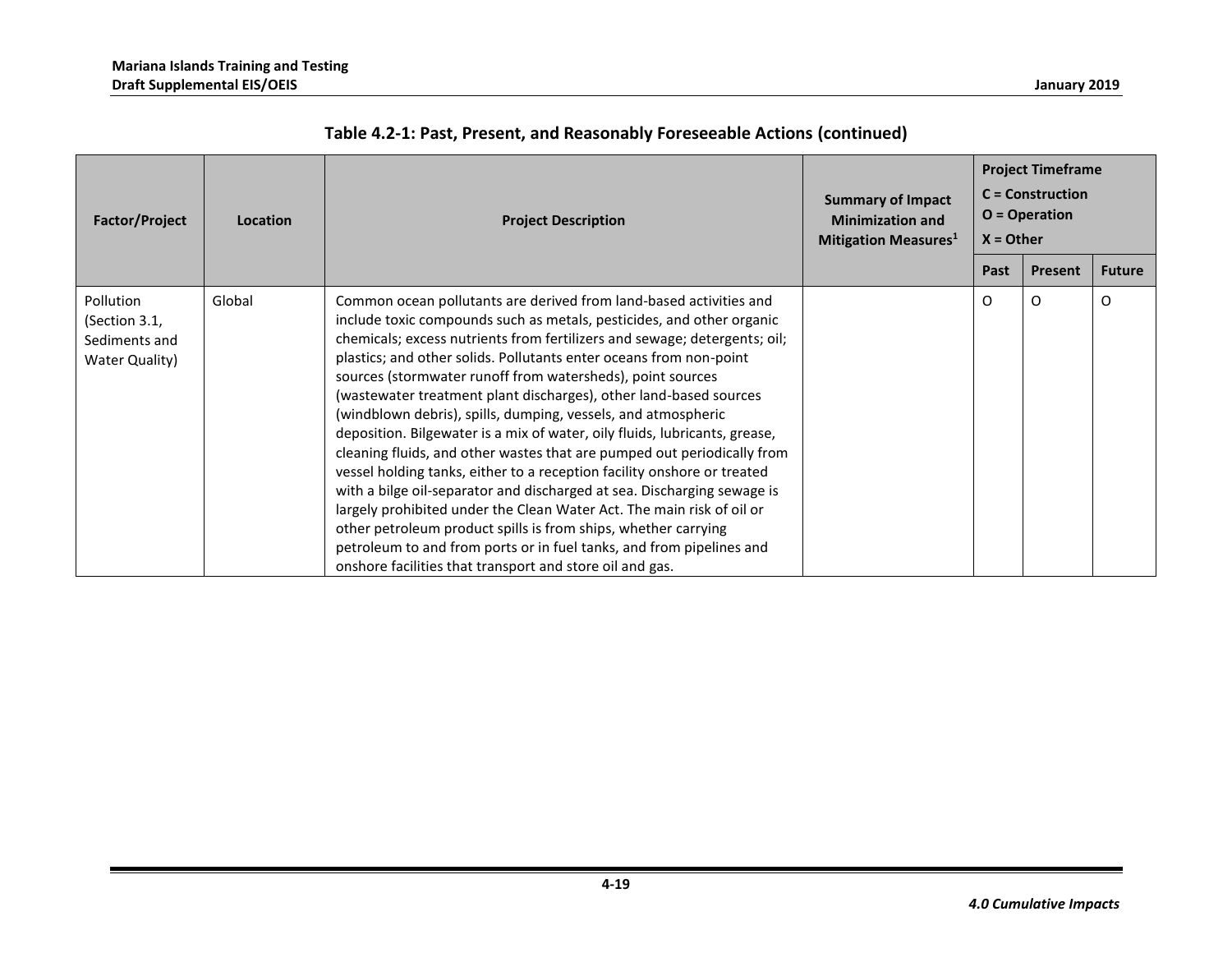| <b>Factor/Project</b>                           | Location | <b>Project Description</b>                                                                                                                                                                                                                                                                                                                                                                                                                                                                                                                                                                                                                                                                                                                                                                                                                                                                                                                                                                                                                                                                                                                                                                                                                                                                                                                                                                                | <b>Summary of Impact</b><br><b>Minimization and</b><br><b>Mitigation Measures1</b> | <b>Project Timeframe</b><br>$C =$ Construction<br>$O = Operator$<br>$X =$ Other |         |               |
|-------------------------------------------------|----------|-----------------------------------------------------------------------------------------------------------------------------------------------------------------------------------------------------------------------------------------------------------------------------------------------------------------------------------------------------------------------------------------------------------------------------------------------------------------------------------------------------------------------------------------------------------------------------------------------------------------------------------------------------------------------------------------------------------------------------------------------------------------------------------------------------------------------------------------------------------------------------------------------------------------------------------------------------------------------------------------------------------------------------------------------------------------------------------------------------------------------------------------------------------------------------------------------------------------------------------------------------------------------------------------------------------------------------------------------------------------------------------------------------------|------------------------------------------------------------------------------------|---------------------------------------------------------------------------------|---------|---------------|
|                                                 |          |                                                                                                                                                                                                                                                                                                                                                                                                                                                                                                                                                                                                                                                                                                                                                                                                                                                                                                                                                                                                                                                                                                                                                                                                                                                                                                                                                                                                           |                                                                                    | Past                                                                            | Present | <b>Future</b> |
| Climate Change<br>(Section 3.2, Air<br>Quality) | Global   | Predictions of long-term negative environmental impacts, some of which<br>have begun to occur at present, due to climate change include sea level<br>rise; changes in ocean surface temperature, acidity/alkalinity, and<br>salinity; changing weather patterns with increases in the severity of<br>storms and droughts; changes to local and regional ecosystems<br>(including the potential loss of species); shrinking glaciers and sea ice;<br>thawing permafrost; a longer growing season; and shifts in plant and<br>animal ranges, fecundity, and productivity. A special report by the<br>Intergovernmental Panel on Climate Change discussed the long-term<br>warming trend observed since pre-industrial times (Intergovernmental<br>Panel on Climate Change, 2018), and how higher than the global annual<br>average temperatures are being experienced in many land regions and<br>seasons. An example of the increase in the severity of storms occurred<br>in October 2018. Typhoon Yutu had sustained winds of 180 miles per<br>hour, and was the Earth's 10th Category 5 storm of 2018. It was the<br>biggest storm to hit U.S. soil since 1935, as two people were killed,<br>hundreds were injured, and over 3,000 houses were destroyed. In the<br>aftermath much of Saipan and Tinian went without power for weeks<br>afterwards and had severe water shortages (Wong & Cruz, 2018). |                                                                                    | X                                                                               | X       | X             |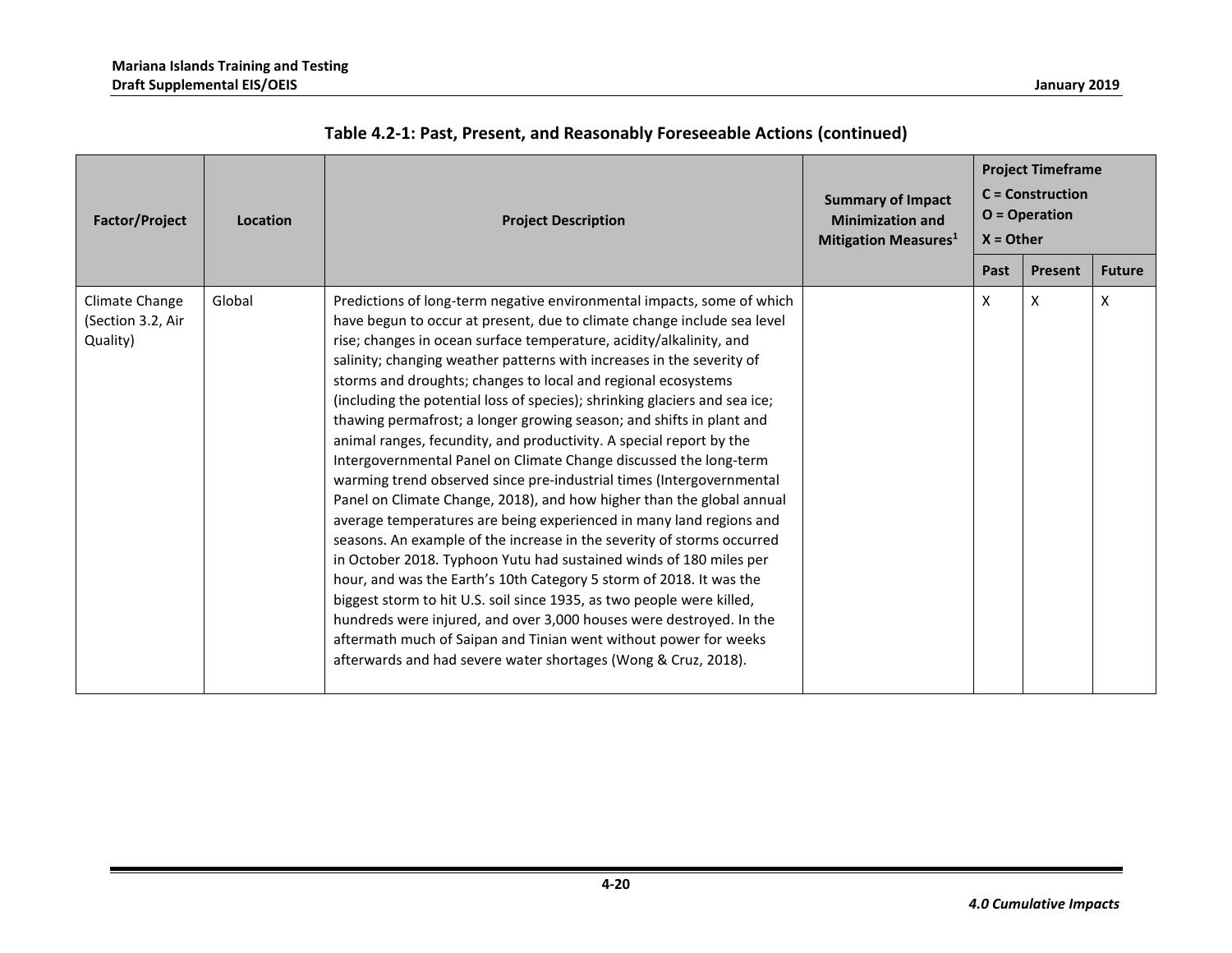| <b>Factor/Project</b> | <b>Location</b> | <b>Project Description</b>                                                                                                                                                                                                                                                                                                                                                                                                                                                                                                                                                                                                                                                                                                                                                                                                                                                | <b>Summary of Impact</b><br><b>Minimization and</b><br>Mitigation Measures <sup>1</sup> | <b>Project Timeframe</b><br>$C =$ Construction<br>$O = Operator$<br>$X =$ Other |         |               |
|-----------------------|-----------------|---------------------------------------------------------------------------------------------------------------------------------------------------------------------------------------------------------------------------------------------------------------------------------------------------------------------------------------------------------------------------------------------------------------------------------------------------------------------------------------------------------------------------------------------------------------------------------------------------------------------------------------------------------------------------------------------------------------------------------------------------------------------------------------------------------------------------------------------------------------------------|-----------------------------------------------------------------------------------------|---------------------------------------------------------------------------------|---------|---------------|
|                       |                 |                                                                                                                                                                                                                                                                                                                                                                                                                                                                                                                                                                                                                                                                                                                                                                                                                                                                           |                                                                                         | Past                                                                            | Present | <b>Future</b> |
|                       |                 | Anthropogenic greenhouse gas emissions have changed the physical and<br>chemical properties of the oceans, including a 1-degree Celsius<br>temperature rise, increased carbon dioxide absorption, decreased pH,<br>alteration of carbonate chemistry, the decline in dissolved oxygen, and<br>disruption of ocean circulation (Poloczanska et al., 2016). Observations<br>of species responses that have been linked to anthropogenic climate<br>change are widespread, and trends include shifts in species distribution<br>to higher latitudes and deeper locations, earlier onset of spring and later<br>arrival of fall, declines in calcification, and increases in the abundance of<br>warm-water species. Climate change is expected to continue to impact<br>the Study Area negatively and will contribute added stressors to all<br>resources in the Study Area. |                                                                                         |                                                                                 |         |               |

<sup>1</sup> Some projects/activities did not list specific impacts minimization measures (such as avoidance techniques, standard operating procedures, or industry-best management practices) or mitigation requirements; either official documentation of project descriptions could not be obtained or did not specify these actions. In most cases, site-specific actions are to be developed as specific projects are developed.

Notes: CNMI = Commonwealth of the Northern Mariana Islands, EA = Environmental Assessment, EIS = Environmental Impact Statement, OEIS = Overseas Environmental Impact Statement, SCUBA = Self-Contained Underwater Breathing Apparatus, SEIS = Supplemental EIS, U.S. = United States.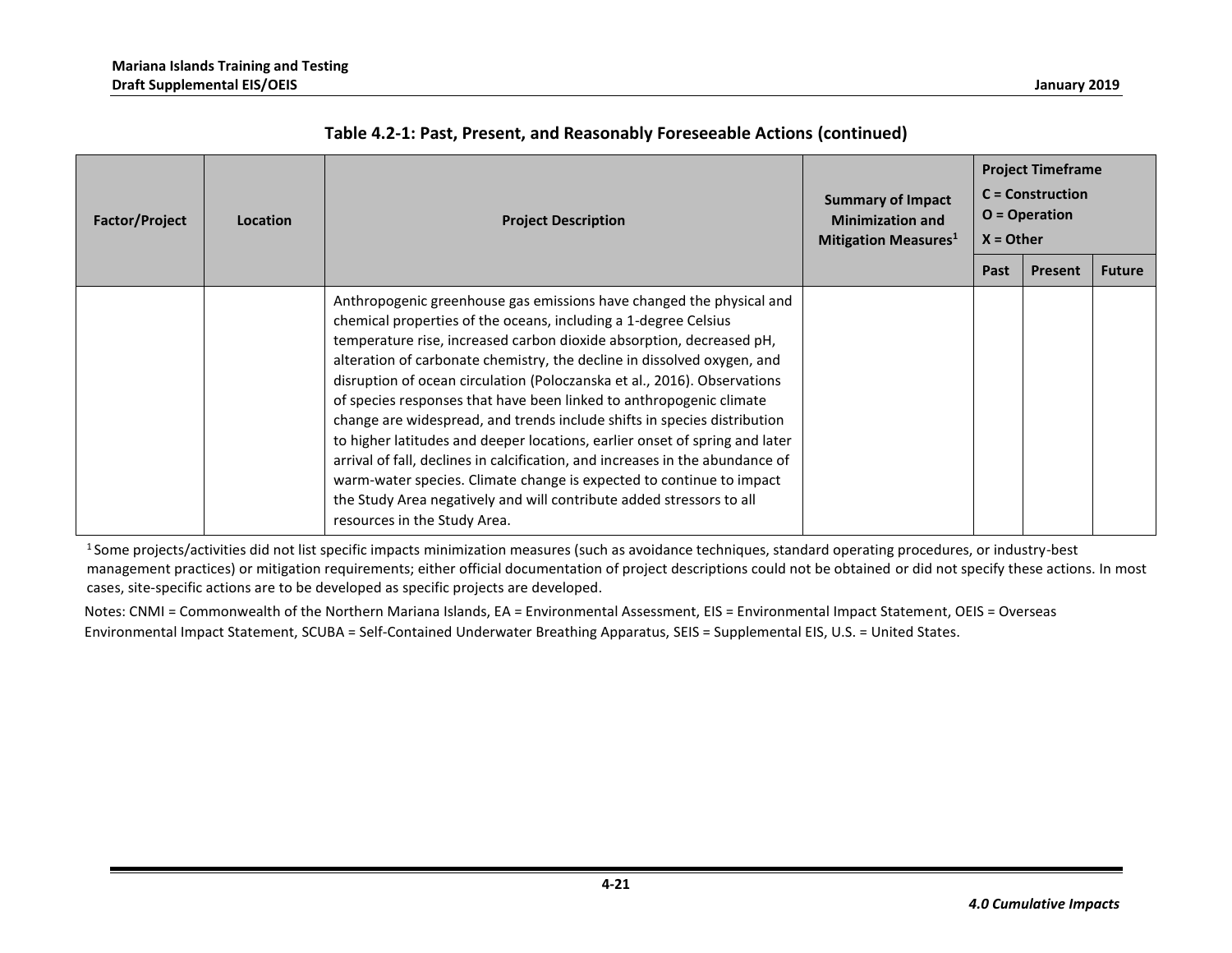## <span id="page-25-0"></span>**4.3 Cumulative Impacts on Environmental Resources**

Since the information available on past, present, and reasonably foreseeable actions varies in quality and level of detail, impacts of these actions were quantified where available data made it possible; otherwise, professional judgment was used to make a qualitative assessment of impacts. Due to the large scale of the area considered (the Study Area and overlapping areas of other actions) and multiple other activities interacting in the ocean environment [\(Table 4.2-1\)](#page-6-0), the analysis of the incremental contribution to cumulative stress that the Proposed Action may have on a given resource is largely qualitative and speculative. Chapter 3 (Affected Environment and Environmental Consequences) includes a robust discussion of the "general threats," an analysis of aggregate project effects, and a broader level analysis specific to areas where impacts are concentrated (i.e., ranges/operating areas). The Chapter 3 (Affected Environment and Environmental Consequences) analysis is referenced and briefly summarized in each section below to provide context and perspective to the rationale for the conclusions that the Proposed Action would have an insignificant contribution to the cumulative stress experienced by these resources.

Cumulative impacts were analyzed for each resource addressed in Chapter 3 (Affected Environment and Environmental Consequences) for the Proposed Action in combination with past, present, and reasonably foreseeable future actions. The analysis was not separated by Alternative because the data available for the cumulative effects analysis was mostly qualitative and, from a landscape-level perspective, these qualitative impacts are expected to be similar.

Under Alternative 1 or Alternative 2 of the Proposed Action, the Navy would implement the mitigation detailed in Chapter 5 (Mitigation) to avoid or reduce impacts on biological, socioeconomic, and cultural resources in the Study Area.

## <span id="page-25-1"></span>**4.4 Resource-Specific Cumulative Impacts**

By CEQ guidance [\(Council on Environmental Quality, 1997\)](#page-54-0), the following cumulative impacts analysis focuses on impacts that are "truly meaningful." The level of analysis for each resource is commensurate with the intensity of the impacts identified in Chapter 3 (Affected Environment and Environmental Consequences) and the level to which impacts from the Proposed Action are expected to mingle with impacts from existing activities. A full analysis of potential cumulative impacts is provided for marine mammals, sea turtles, and marine invertebrates. The rationale is also provided for an abbreviated analysis of the following resources: sediments and water quality, air quality, marine habitats, marine birds, marine vegetation, fishes, cultural resources, terrestrial species and habitats, socioeconomic resources, and public health and safety.

## <span id="page-25-2"></span>**4.4.1 Sediments and Water Quality**

In the 2015 MITT Final EIS/OEIS, the analysis in Section 3.1 (Sediments and Water Quality) indicated that training and testing activities under each alternative could result in local, short- and long-term changes in sediment and water quality. However, chemical, physical, or biological changes remained within standards, regulations, and guidelines. The short-term impacts arose from explosions and the byproducts of explosions and combusted propellants. The analysis in the 2015 MITT Final EIS/OEIS determined that it was unlikely that these short-term impacts would overlap in time and space with other future actions that produce similar constituents. Therefore, the short-term impacts did not contribute to cumulative impacts.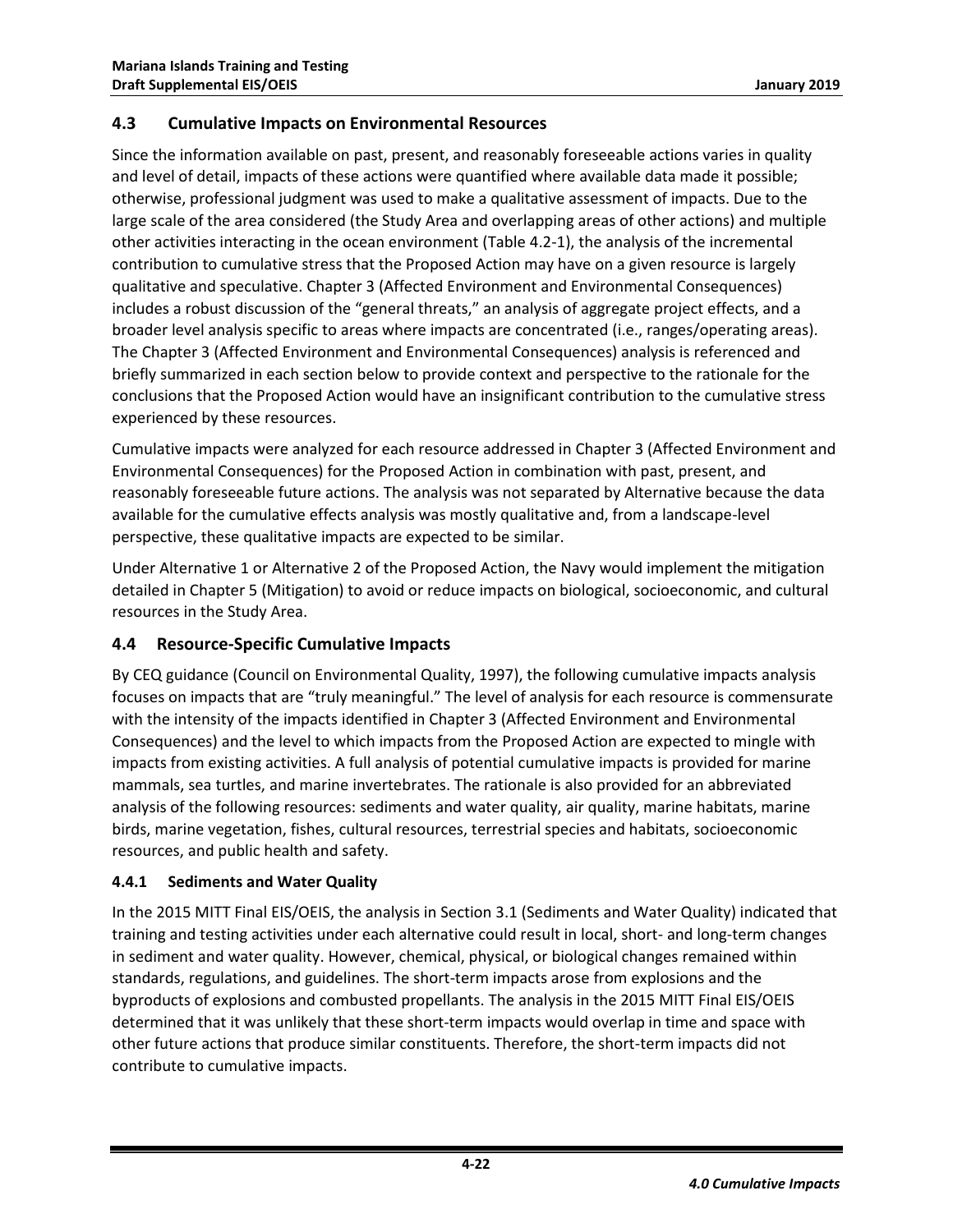The long-term impacts arose from unexploded ordnance, non-combusted propellant, metals, and other materials. Long-term impacts of each alternative are cumulative with other actions that cause increases in similar constituents. However, the contribution of Alternative 1 or Alternative 2 in the 2015 MITT Final EIS/OEIS to long-term cumulative impacts was determined to be negligible because of the following:

- Most training and testing activities are widely dispersed in space and time.
- Where activities are concentrated (i.e., Farallon de Medinilla [FDM]), marine habitat conditions observed over multiple years through dive studies indicate that ecological services that maintain water quality have not been inhibited at FDM.
- Most components of expended materials are inert or corrode slowly.
- Numerically, most of the metals expended are small- and medium-caliber projectiles, metals of concern comprise a small portion of the alloys used in expended materials, and metal corrosion is a slow process that allows for dilution.
- Most of the components are subject to a variety of physical, chemical, and biological processes that render them benign.
- Potential areas of impacts would be limited to small zones immediately adjacent to the explosive, metals, or chemicals other than explosives.

Under this SEIS/OEIS, the contribution of proposed changes in training and testing activities under Alternative 1 or Alternative 2 would still be negligible based on the reasons presented above. While all of the additional projects since 2015 may be measurable and result in long-term and widespread changes in environmental conditions (e.g., nutrient loading, turbidity, salinity, or pH), any changes in sediment and water quality would be subject to applicable standards and guidelines. Given that impacts on water quality as a result of the proposed training and testing activities would be considered negligible, the incremental contribution to cumulative impacts on water quality would also be negligible.

## <span id="page-26-0"></span>**4.4.2 Air Quality**

In the 2015 MITT Final EIS/OEIS, the analysis in Section 3.2 (Air Quality) indicated that training and testing activities conducted under each alternative resulted in increased criteria pollutant emissions and hazardous air pollutant emissions throughout the Study Area. Sources of the emissions included vessels and aircraft and, to a lesser extent, munitions. Potential impacts included localized and temporarily elevated pollutant concentrations; however, recovery occurs quickly as emissions disperse. The analysis in the 2015 MITT Final EIS/OEIS concluded that the impacts of Alternatives 1 or 2 were cumulative with other actions that involve criteria air pollutant and hazardous air pollutant emissions. However, the incremental contributions, from implementing activities in accordance with the 2015 MITT Final EIS/OEIS Record of Decision (ROD), to cumulative impacts were low for the following reasons:

- Most training and testing activities-related emissions are projected to occur at distances greater than 3 nautical miles (NM) from shore.
- Few stationary offshore air pollutant emission sources exist within the Study Area, and few are expected in the foreseeable future.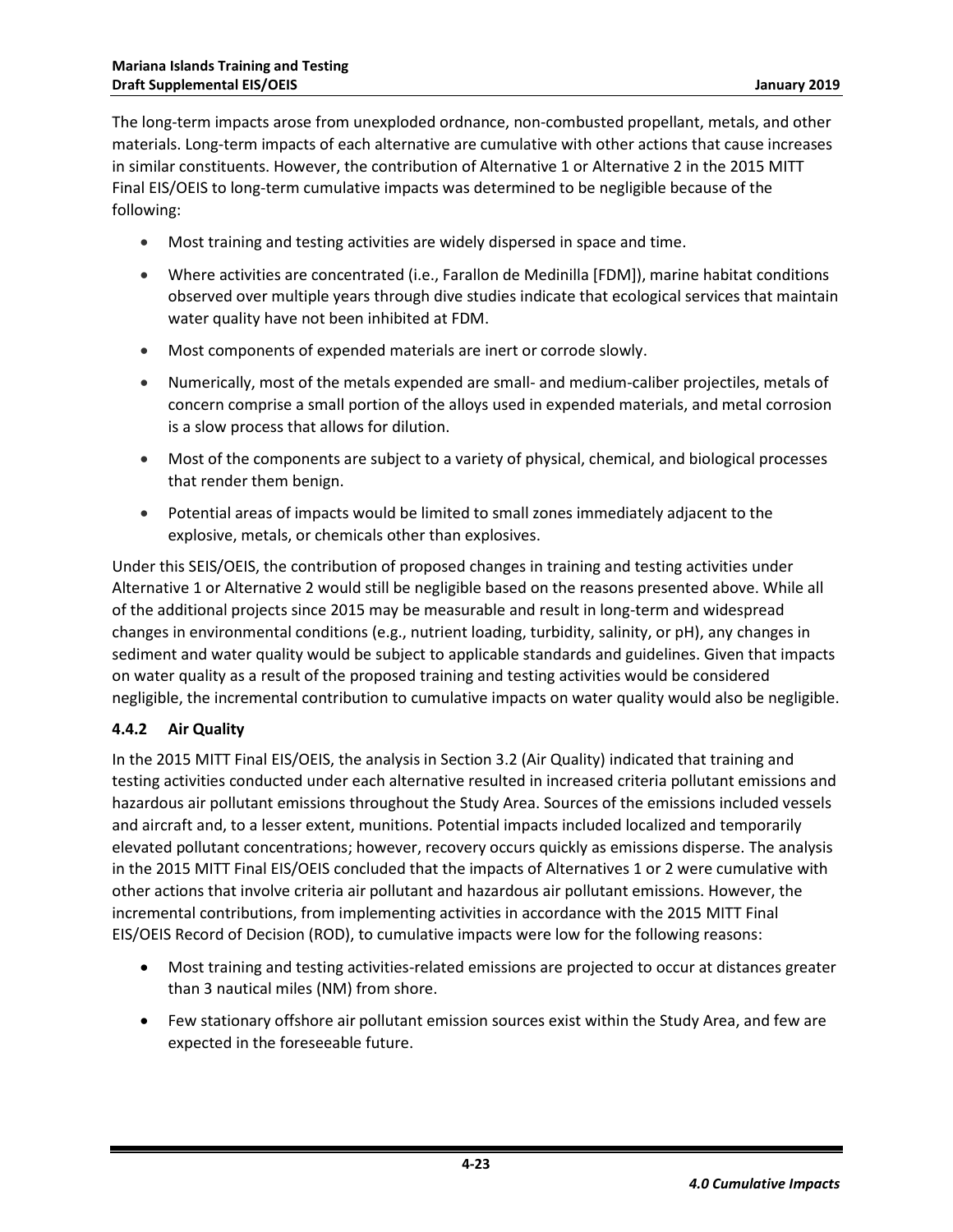- International regulations by the International Maritime Organization required commercial shipping vessels to switch to lower-sulfur fuel near U.S. and international coasts beginning in 2012 (National Oceanic and Atmospheric Administration 2011).
- The Department of Defense released the *Operational Energy Strategy: Implementation Plan*, which reduced demand, diversified energy sources, and integrated energy consideration into planning (Department of Defense 2012). Since then, the Navy has released the 2016 Operational Energy Strategy, which builds on the successes of the 2012 Operational Energy Strategy [\(U.S.](#page-58-8)  [Department of Defense, 2016\)](#page-58-8).

Under this SEIS/OEIS, the contribution of proposed increases in training and testing activities under Alternative 1 or Alternative 2 would still result in negligible additional impacts based on the reasons presented above. In addition, the International Maritime Organization is set to impose a new 0.5 percent sulfur cap on marine fuel emissions [\(International Maritime Organization, 2017\)](#page-56-5). Construction-related activities associated with the additional other projects in the area could generate increased air emissions; however, air quality in the region would remain below *de minimis* levels due to the quick dispersive nature of emissions. Based on the analysis presented in Section 3.2 (Air Quality) of this SEIS/OEIS and the reasons summarized above, the incremental contribution of Alternatives 1 or 2 to cumulative impacts on air quality would be negligible.

In addition to the cumulative effects of criteria and hazardous air pollutants, greenhouse gas emissions would increase under the Proposed Action. Greenhouse gases contribute to climate change, which are felt on a global scale, rather than having localized affects. Although the Proposed Action would result in an increase in greenhouse gas emissions, the Secretary of the Navy has released energy goals that aim to reduce the overall impact that the department has on climate change. Some of those goals involve using alternative energy sources for 50 percent of total consumption needs by 2020, having 50 percent of Navy and Marine Corps installations be net-zero emissions by 2020, and reducing petroleum use in the commercial fleet by 50 percent. These activities would more than offset the small increase in greenhouse gas emissions that would result from the implementation of Alternative 1 or 2.

## <span id="page-27-0"></span>**4.4.3 Marine Habitats**

In the 2015 MITT Final EIS/OEIS, the analysis presented in Section 3.3 (Marine Habitats) indicated that marine habitats were affected by explosive stressors (underwater detonations) and physical disturbance or strikes (vessels and in-water devices, military expended materials, or seafloor devices). Impacts included localized disturbance of the seafloor, cratering of soft bottom sediments, and structural damage to hard bottom habitats. Impacts on soft bottom habitats were determined to be short term, and impacts on the hard bottom were determined to be long term. Alterations to marine habitats that occurred under the alternatives in the 2015 MITT Final EIS/OEIS were found to be additive to those associated with other actions. The relative incremental contributions, from implementing activities in accordance with the 2015 MITT Final EIS/OEIS ROD, to the overall alterations of marine habitats within the Study Area were low for the following reasons:

- As stated in the 2015 MITT Final EIS/OEIS, training activities utilizing bottom placed detonations would only occur in the existing underwater detonation areas at Piti, Agat, and Outer Apra Harbor. Cobble, rocky reef, and other hard bottom habitat may be scattered throughout the area, but those areas would be avoided during training to the maximum extent practicable.
- Impacts were confined to a limited area, and recovery of soft bottom habitats occurs quickly.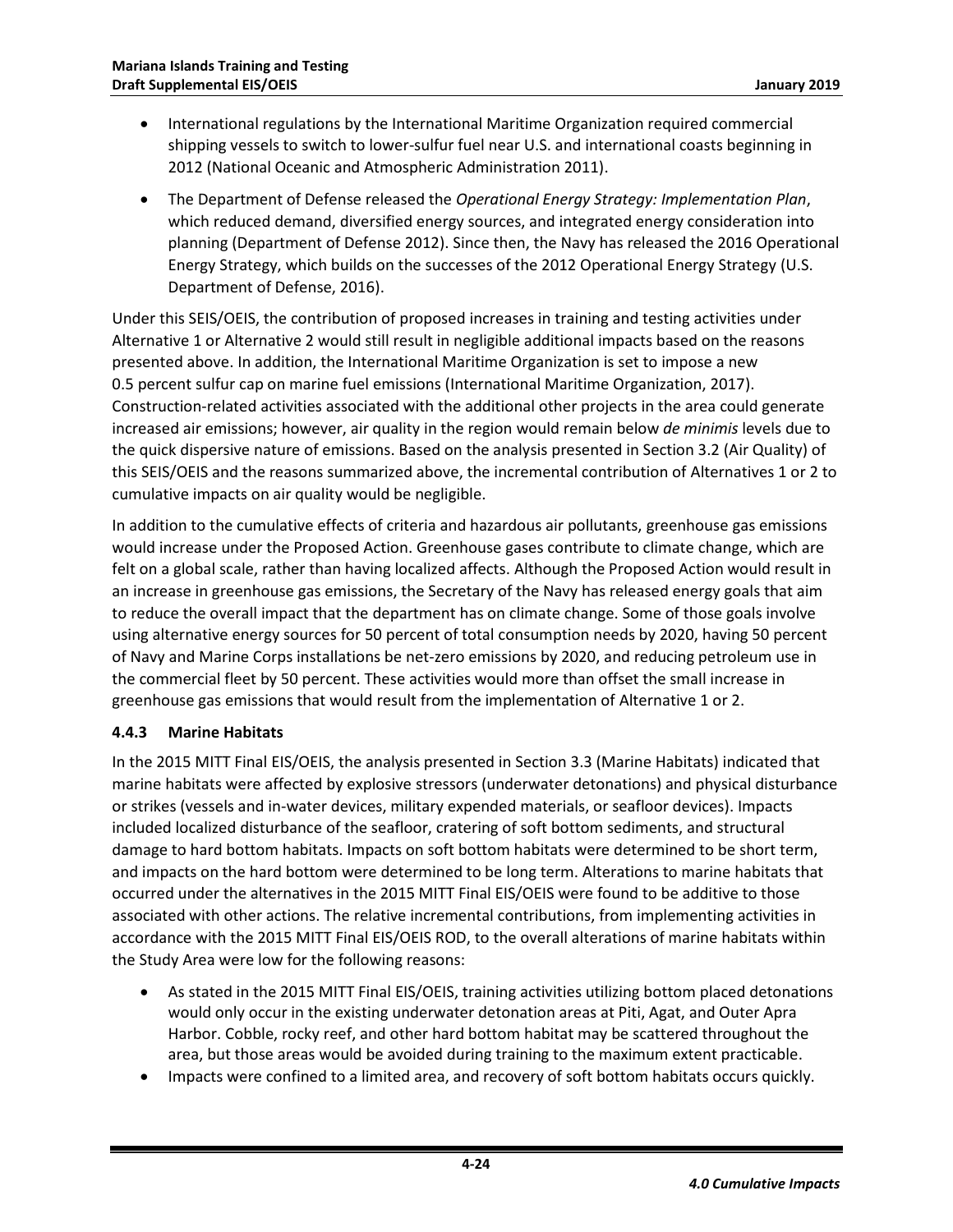It can reasonably be assumed that there may be impacts on marine habitats from other actions such as seismic surveys and commercial fishing, but no specific details regarding the impacts or effects can be determined with any specificity or certainty. Seismic surveys and commercial fishing may occur in any open area of the Study Area. Seismic surveys could temporarily disturb soft bottom sediment and would have no impacts on non-living hard-bottom habitats. Commercial fishing could temporarily disturb soft bottom sediment, and trawling or dragging the bottom of the seafloor could have moderately longer impacts on non-living hard-bottom habitats by movement of sediment; however, impacts would not change the nature of the habitat from non-living hard-bottom. For actions such as the Department of the Navy's Commonwealth of the Northern Mariana Islands Joint Military Training action, direct and indirect impacts could occur on Tinian; however, the Proposed Action is being revised to avoid or reduce direct impacts on marine habitats. Proposed training and testing activities under this SEIS/OEIS would result in minimal impacts on habitat on or around Tinian due to proposed activities such as amphibious assault; raid; noncombatant evacuation operation; humanitarian assistance/disaster relief operations; personnel insertion/extraction; parachute insertion; and intelligence, surveillance, and reconnaissance. These impacts would be minimal because proposed activities that could impact marine habitats, such as explosives, would not occur in the nearshore region of Tinian. Standard operating procedures, and mitigation measures would avoid or reduce impacts on marine habitat for the activities listed that occur near Tinian under the Proposed Action. Based on the analysis presented in Section 3.3 (Marine Habitats) and the reasons summarized above, the incremental contribution of Alternatives 1 or 2 to cumulative impacts would be negligible. Therefore, further analysis of cumulative impacts on marine habitats is not warranted.

## <span id="page-28-0"></span>**4.4.4 Marine Mammals**

## <span id="page-28-1"></span>**4.4.4.1 Region of Influence**

The range and habitat for marine mammals extends well beyond the Study Area boundaries and for some species represents only a portion of the full extent of the species' range during their life cycle. Baleen whales (e.g., humpback and blue whales) and some toothed whales (e.g., sperm whales and killer whales) seasonally migrate great distances, including into and out of the Study Area. Many of the smaller toothed whales do not migrate in the strictest sense, but some do undergo seasonal shifts in distribution both within and outside of the Study Area.

Table 3.4-1 lists the current abundance of marine mammal species in the Study Area and the general occurrence locations within the Study Area where they may be encountered. There are 26 marine mammal species known to exist in the Study Area, including 7 mysticetes (baleen whales) and 19 odontocetes (dolphins and toothed whales). Populations are varied; while the average population of certain dolphin and some whale populations include thousands of individuals, other stock populations are unknown or estimated to be in the hundreds. As with other marine resources, distribution is patchy and can be temporarily concentrated in specific areas depending on the species.

## <span id="page-28-2"></span>**4.4.4.2 Resource Trends**

Relevant information on the status, distribution, population trends, and ecology is presented for each species and stock in the Study Area in Section 3.4.1 (Affected Environment). The current aggregate impacts of past human activities are significant for some marine mammal species, many of which were in serious decline across the world's oceans. In the Pacific and specifically where the Navy has been intensively training and testing activities for decades, many marine mammal populations seem to be trending towards an increase in abundance.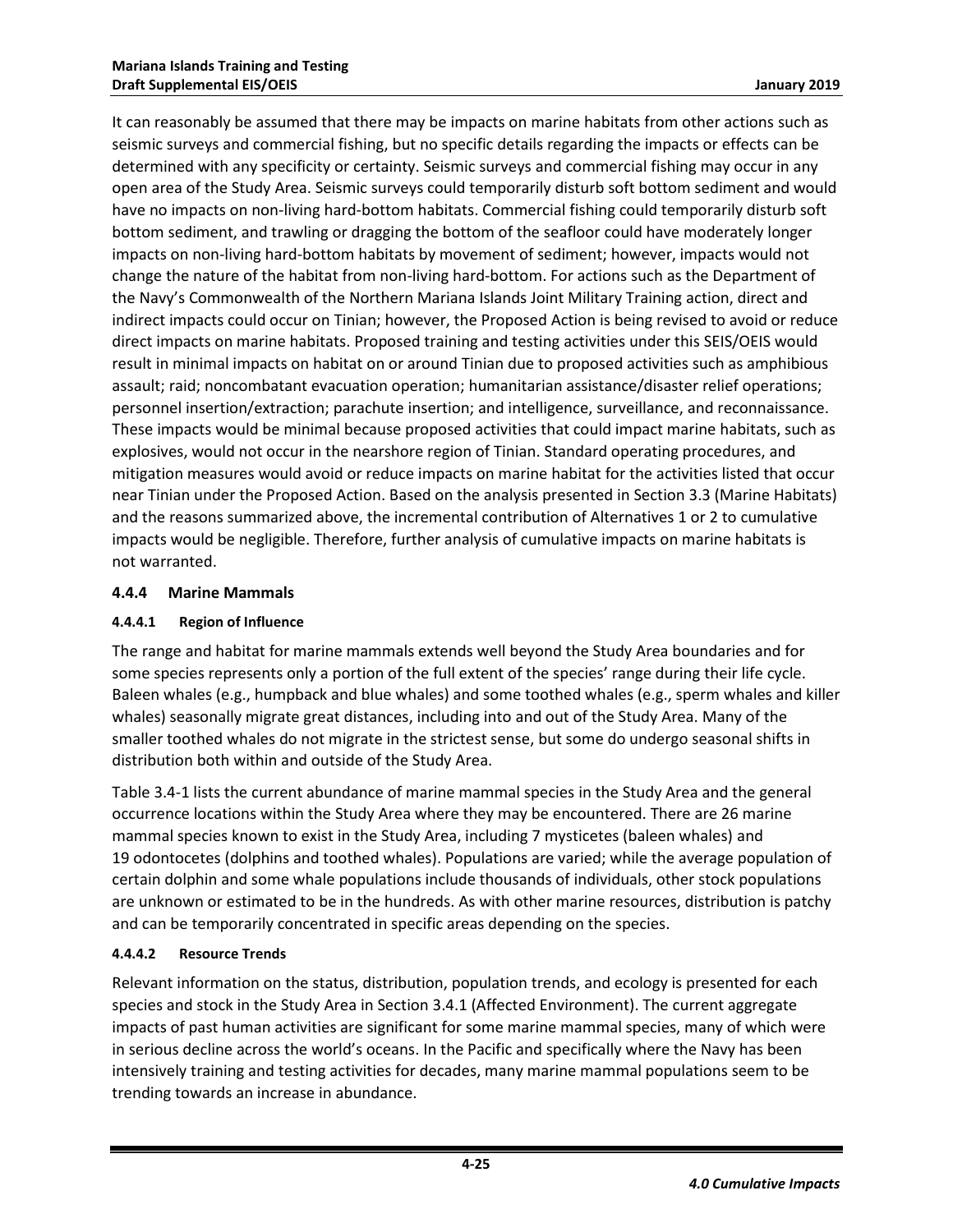#### <span id="page-29-0"></span>**4.4.4.3 Impacts of Other Actions**

#### **4.4.4.3.1 Overview**

Section 3.4.1.7 (General Threats) discusses threats within the affected environment that impact marine mammal populations in the Study Area, including water quality degradation (chemical pollution), commercial industries (fisheries bycatch, explosive pest deterrents, and other interactions), noise, hunting, vessel strike, marine debris, disease and parasites, and climate change. Potential impacts of actions that affect marine mammals include mortality, injury, disturbance, and reduced fitness (e.g., reduced reproductive, foraging, and predator avoidance success). The susceptibility of marine mammals to these impacts often depends on proximity, severity, or vulnerability to the stressor, and vulnerability can be increased as multiple stressors compound on an individual.

The activities as described in [Table 4.2-1](#page-6-0) each potentially create multiple stressors in the Study Area experienced by marine mammals, including vessel traffic, underwater noise, and water pollution. For example, most Navy actions include marine vessel operations, which contribute to underwater noise and the risk of vessel strikes, but Navy vessels are a negligible fraction of the overall vessel presence and, thus, vessel noise in the Study Area. Tens of thousands of cargo vessels annually transit through the Study Area to and from ports in Asia as part of the global network of commercial ship movement [\(Kaluza](#page-56-6)  [et al., 2010\)](#page-56-6). Many human activities also contribute underwater noise from sources other than vessels, including commercial fishing, seismic surveys, construction activities, and other military operations. Bycatch and entanglement, the main threats to marine mammal populations, are chiefly associated with fishing [\(National Marine Fisheries Service, 2016;](#page-57-2) [Read et al., 2006\)](#page-58-9). While [Table 4.2-1](#page-6-0) discusses these stressors for individual actions, their aggregate impacts specific to marine mammals are detailed in Section 3.4.1.7 (General Threats) and further described below. Data availability is inconsistent between species and activities, but quantitative estimations are presented where available.

#### **4.4.4.3.2 Commercial Fishing**

Several commercial foreign fisheries operate in the Study Area. Potential impacts from these activities include marine mammal injury and mortality due to bycatch and entanglement. Fisheries have also resulted in substantial changes to the structure and function of marine ecosystems that adversely affect marine mammals [\(National Marine Fisheries Service, 2016\)](#page-57-2). As discussed below, future commercial fishing activities in the Study Area are expected to result in significant impacts on some marine mammal species based on the relatively high injury and mortality rates associated with bycatch and entanglement. This mortality could result in or contribute to population declines for some species. Ecological changes brought about by commercial fishing are also expected to adversely impact marine mammals in the Study Area.

#### **4.4.4.3.2.1 Bycatch**

Potential impacts from commercial fishing activities include marine mammal injury and mortality from bycatch, when animals are caught in commercial fishing operations targeting a different species. In 1994, the MMPA was amended to formally require the development of a take reduction plan when U.S. bycatch exceeds a level that is considered unsustainable by the marine mammal population and will lead to marine mammal population decline for U.S. stocks of marine mammals. Although marine mammal bycatch associated with U.S. fisheries has generally declined since the implementation of take reduction measures, and new management practices and consistent regulatory oversight could result in future reductions, this only affects U.S. fisheries; bycatch is expected to remain a leading cause of mortality for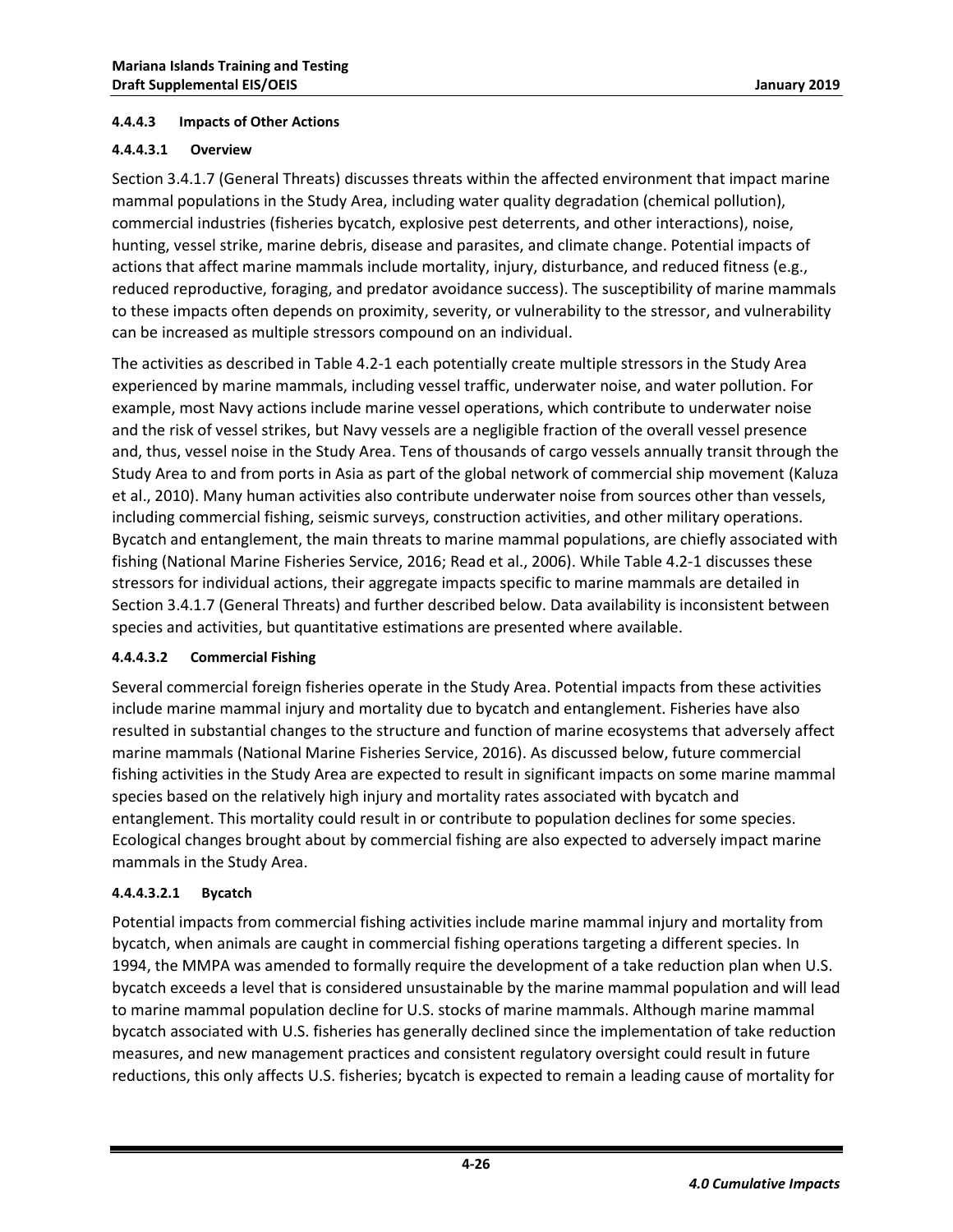the reasonably foreseeable future [\(Baker et al., 2006;](#page-54-4) [Lent & Squires, 2017;](#page-56-7) [Read et al., 2006;](#page-58-9) [Song,](#page-58-10)  [2017\)](#page-58-10).

The potential biological removal level is the number of animals that can be removed each year without preventing a stock from reaching or maintaining its optimal sustainable population level. The impacts of bycatch on marine mammal populations vary based on removal rates, population size, and reproductive rates. Small populations with relatively low reproductive rates are most susceptible. At least in part as a result of the MMPA bycatch amendment, estimates of bycatch in the Pacific declined by a total of 96 percent from 1994 to 2006 [\(Geijer & Read, 2013\)](#page-55-3). Cetacean bycatch declined by 85 percent from 342 in 1994 to 53 in 2006, and pinniped bycatch declined from 1,332 to 53 over the same time period.

Fisheries operations also result in substantial changes to the structure and function of marine ecosystems that adversely affect marine mammals, including loss of prey species and alteration of benthic structure. Overfishing of many fish stocks results in significant changes in trophic structure, species assemblages, and pathways of energy flow in marine ecosystems [\(Jackson et al., 2001;](#page-56-8) [Myers &](#page-57-3)  [Worm, 2003\)](#page-57-3). These ecological changes may have important, and likely adverse, consequences for populations of marine mammals [\(DeMaster et al., 2001\)](#page-55-4). For instance, depletion of preferred prey could lead to a less-nutritious diet and decreased reproductive success.

### **4.4.4.3.2.2 Entanglement**

As discussed in Section 3.4.1.7 (General Threats), entanglement in fishing gear, such as abandoned or partial nets, fishing line, and the ropes and lines connected to fishing gear, is another threat to marine mammals in the Study Area. The National Oceanic and Atmospheric Administration Marine Debris Program (2014) reports that abandoned, lost, or otherwise discarded fishing gear still constitutes the vast majority of mysticete entanglements.

#### **4.4.4.3.2.3 Hunting**

With the enactment of the MMPA, hunting-related mortality has decreased over the last 40 years; however, unregulated harvests and extensive legal and illegal whaling activity still occur in areas outside of U.S. waters. Between 1948 and 1979, the Union of Soviet Socialist Republics' whale harvest totaled 195,783 in the North Pacific Ocean. Subsistence harvest of marine mammals by Russian and Alaska Natives occurs in the North Pacific, Chukchi Sea, and Bering Sea, affecting marine mammal stocks that may be present in the Study Area.

#### **4.4.4.3.3 Maritime Traffic and Vessel Strikes**

Maritime traffic has increased over the past 50 years, and vessel traffic is expected to continue to increase in the Study Area due to continued economic globalization, widening of the Panama Canal, and increases in offshore energy development and other offshore activities (see for example [\(Kaluza et al.,](#page-56-6)  [2010\)](#page-56-6)). While increased risks come with increased vessel traffic, risks of vessel strikes could be minimized by ongoing and future education and awareness, marine mammal reporting, and maritime traffic planning and management. The most vulnerable marine mammals are thought to be those that spend extended periods at the surface or species whose unresponsiveness to vessel sound makes them more susceptible to vessel collisions [\(Gerstein, 2002;](#page-55-5) [Laist & Shaw, 2006;](#page-56-9) [Nowacek et al., 2004\)](#page-57-4). Marine mammals such as dolphins and porpoises, which can move quickly throughout the water column, are not as susceptible to vessel strikes.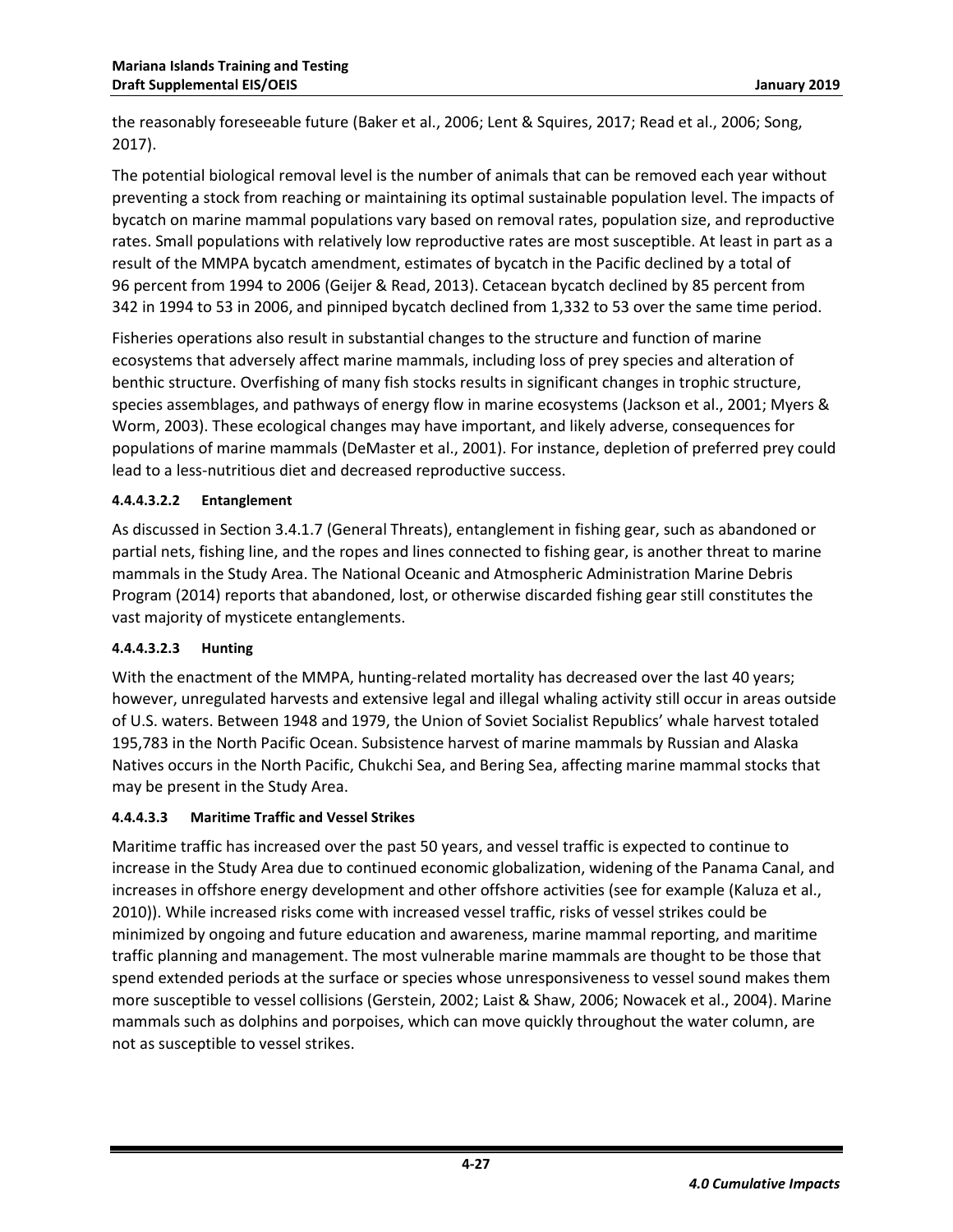#### **4.4.4.3.4 Ocean Pollution**

As discussed in Table 4.2-1, multiple pollutants from numerous sources are present in, and continue to be released into, the oceans. These releases that affect marine mammals include water pollution as well as the discharge of marine debris and the proliferation of ambient as well as impulsive noise in the underwater ecosystem. Section 3.4.1.7 (General Threats) provides an overview of these potential impacts, which include morbidity and mortality from acute toxicity (although mortality has not yet specifically been shown in marine mammals); disruption of endocrine cycles and developmental processes causing reproductive failures or birth defects; suppression of immune system function; and metabolic disorders resulting in cancer or genetic abnormalities [\(Reijnders et al., 2009\)](#page-58-11). The effects of exposure to and concentration of persistent organic pollutants in marine mammals, especially from pesticides, includes the accumulation of dichlorodiphenyltrichloroethane (DDT) and polychlorinated biphenyls (PCBs) in certain species, and high concentrations of organochlorines in tissues appear to have occurred with increasing frequency, based on disease outbreaks involving marine mammals. In addition, experimental and other evidence has shown that persistent contaminants often found in the tissues of marine mammals have deleterious effects on reproduction and the immune system [\(O'Shea et al.,](#page-57-5)  [1999\)](#page-57-5).

#### **4.4.4.3.5 Ocean Noise**

Ocean noise as a general stressor in modern oceans is described in [Table 4.2-1](#page-6-0) and as specific stressors to marine mammals in Section 3.4.1.7 (General Threats). Noise is of particular concern to marine mammals because many species use sound as a primary sense for navigating, finding prey, avoiding predators, and communicating with other individuals. Noise can cause behavioral disturbances; mask other sounds (including their own vocalizations); and may result in injury, including hearing loss in the form of temporary threshold shift or permanent threshold shift (PTS) or, in some cases, death.

Anthropogenic noise is generated from a variety of sources throughout the Study Area, including commercial shipping, oil and gas exploration and production activities (including air gun, drilling, and explosive decommissioning), commercial and recreational fishing (including vessel noise, fish-finding sonar, fathometers, acoustic deterrent, and harassment devices), shoreline construction projects (including pile driving), recreational boating and whale-watching activities, offshore power generation (including offshore windfarms), and research (including sound from air guns, sonar, and telemetry).

The military activities addressed in [Table 4.2-1](#page-6-0) include various training and testing operations that contribute vessel noise, in-water and in-air explosions, and sonar. While sonar activity can impact individual marine mammals, impacts on populations are not expected. Although various other training and testing activities involve surface or undersea detonations or gunnery exercises, these are generally mitigated through monitored exclusion zones and are infrequent, isolated events. As noted in [Table](#page-6-0)  [4.2-1,](#page-6-0) many activities incorporate best management practices or standard operating procedures to minimize noise generation; in particular, in-water construction at naval piers regularly utilizes dampening and attenuation technologies and other practices that reduce impacts on bottlenose dolphins and other sensitive receptors in the vicinity of pile-driving activities.

## **4.4.4.3.6 Marine Debris and Ingestion**

Interactions between marine mammals and marine debris, including derelict fishing gear (as discussed in Section 4.4.4.3.3.2, Entanglement) and plastics, are significant sources of injury and mortality [\(Baulch &](#page-54-5)  [Perry, 2014\)](#page-54-5), and the percentage of marine mammal species with documented records of entanglement in or ingestion of marine debris has increased from 43 to 66 percent over the past 18 years [\(Bergmann](#page-54-6)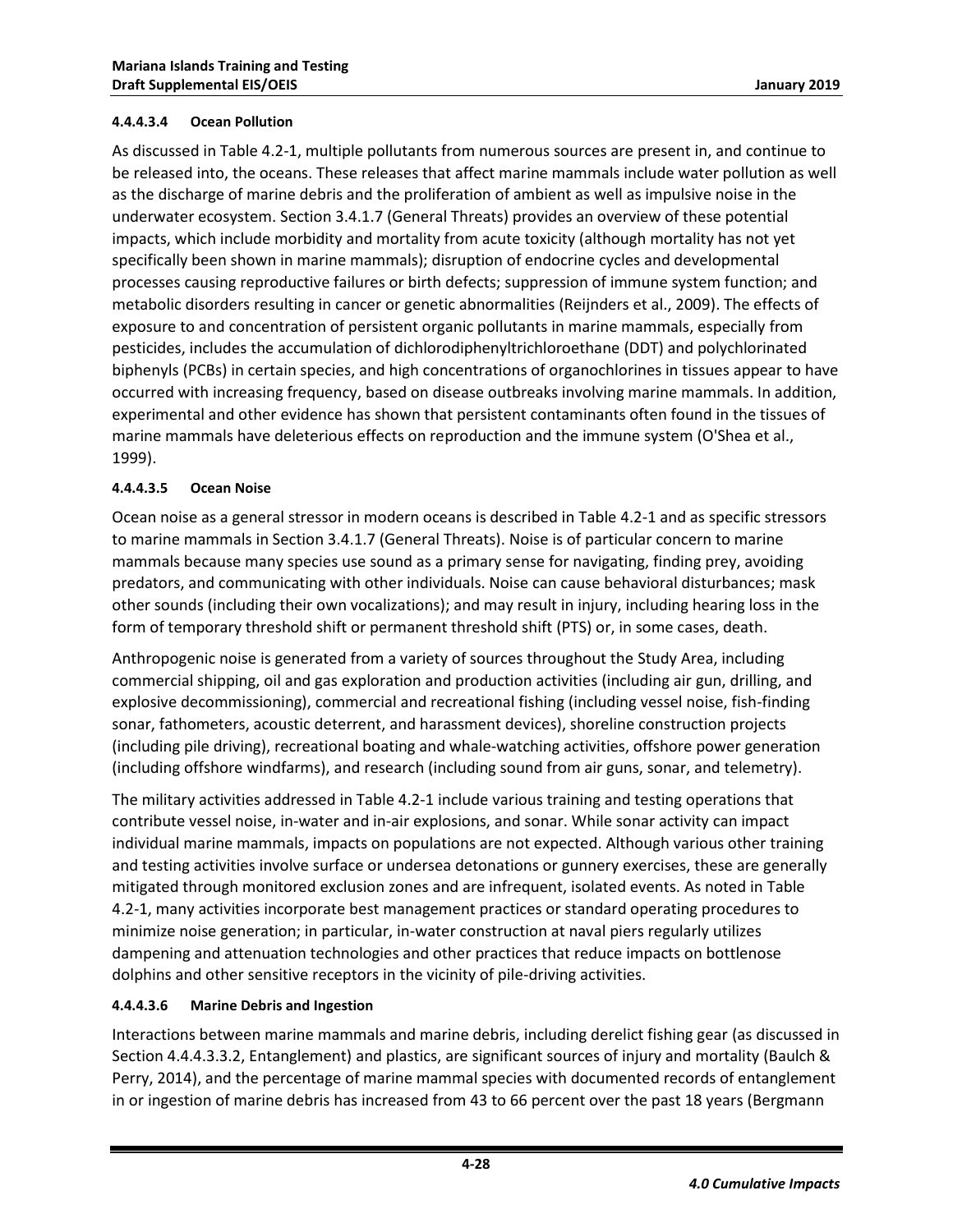[et al., 2015\)](#page-54-6). Ingestion of plastic bags and Styrofoam has been identified as a cause of injury or death of minke whales and deep-diving odontocetes, including beaked whales, pygmy sperm whales, pilot whales, and sperm whales.

#### **4.4.4.3.7 Disease and Parasites**

Section 3.4.1.7.8 (Disease and Parasites) discusses the effects of disease and parasites in marine mammals. Just like humans, older animals are more likely to be affected by disease and likewise can spread disease through a population, affecting a significant number of otherwise healthy individuals. Mass die-off events can also occur as a result of toxic algal blooms, which may be increasing in frequency due to human nutrient input and climate change, and the spread of certain parasites from the feces of feral cats (toxoplasmosis, hookworms, lungworms, and thorny-headed worms) to marine mammals in storm runoff.

### <span id="page-32-0"></span>**4.4.4.4 Impacts of the Proposed Action that May Contribute to Cumulative Impacts**

Impacts of the Proposed Action are detailed in Section 3.4 (Marine Mammals). Impacts that may contribute to cumulative impacts on marine mammals can be generally categorized as mortality, injury (Level A harassment under the MMPA), and behavioral responses and temporary threshold shift (TTS) (Level B harassment under the MMPA). These impacts would be associated with certain acoustic (sonar and other transducers), physical disturbance, and strike stressors. Although behavioral impacts are possible from the remaining stressors (as defined in Section 3.4.2, Environmental Consequences), these stressors are not expected to result in harassment, TTS, PTS, injury, or mortality of marine mammals.

The analysis presented in Section 3.4 (Marine Mammals) concluded that some stressors associated with the Proposed Action could impact individuals of certain marine mammal species, but impacts are not expected to decrease the overall fitness of any marine mammal population. Species most likely to be impacted by training and testing activities are dwarf sperm whales and pygmy sperm whales along with delphinids species (dolphins and small whales), which are the most abundant species in the Study Area. From a cumulative perspective, any potential impacts on species with small populations, especially Endangered Species Act (ESA)-listed species, are of particular concern, and the Navy will consult with the National Marine Fisheries Service, as required by Section 7(a)(2) of the ESA, in that regard. The Navy will implement mitigation to avoid or reduce impacts from acoustic, explosive, and physical disturbance and strike stressors on marine mammals, as described in Chapter 5 (Mitigation).

As determined in Section 3.4 (Marine Mammals), it is not anticipated that the Proposed Action would result in significant impacts on marine mammal populations. The majority of the proposed activities are unit-level training and testing activities, which are conducted in the open ocean. Unit-level events occur over a small spatial scale (one to a few square miles) and with few participants (usually one or two) or short duration (the order of a few hours or less). Additionally, training and testing activities are generally separated in space and time in such a way that it would be unlikely that any individual marine mammal would be exposed to stressors from multiple activities within a short timeframe. Furthermore, research and monitoring efforts have included before, during, and after-event observations and surveys, data collection through conducting long-term studies in areas of Navy activity, occurrence surveys over large geographic areas, biopsy of animals occurring in areas of Navy activity, and tagging studies where animals are exposed to Navy stressors. To date, the findings from the research and monitoring and the regulatory conclusions from previous analyses by the National Marine Fisheries Service (NMFS) [\(National](#page-57-6)  [Marine Fisheries Service, 2015b;](#page-57-6) [National Oceanic and Atmospheric Administration, 2013\)](#page-57-7) are that the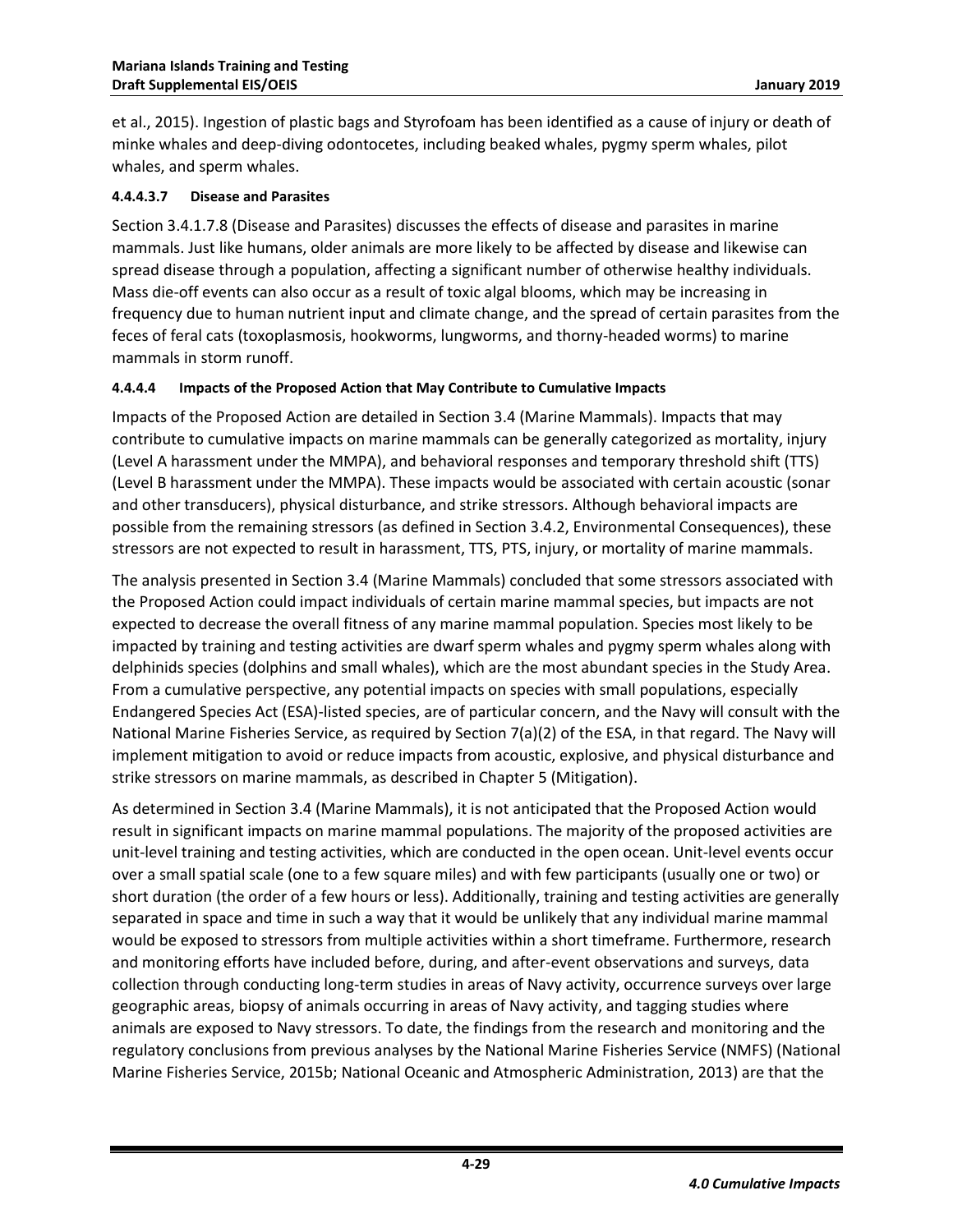majority of impacts from Navy training and testing activities are not expected to have deleterious impacts on the fitness of any individuals or long-term consequences to populations of marine mammals.

Mitigation measures discussed in Chapter 5 (Mitigation) are designed to avoid or reduce potential impacts of explosives, especially higher-order impacts such as injury and mortality to the greatest extent practicable. The acoustic analysis indicates that pressure waves resulting from explosive detonations would not lead to mortality for any of the marine mammals in the Study Area. The effectiveness of procedural mitigation measures is conservatively considered in the Navy's quantitative analysis process.

There are no records of a marine mammal ever being struck by a vessel during training and testing activities in the Study Area, and a vessel strike resulting from the Proposed Action is not anticipated.

#### <span id="page-33-0"></span>**4.4.4.5 Cumulative Impacts on Marine Mammals**

As discussed above, fishery bycatch, vessel strikes, and entanglement in marine debris are leading causes of direct mortality to marine mammals [\(Carretta et al., 2017;](#page-54-7) [Helker et al., 2017;](#page-55-6) [Lent & Squires,](#page-56-7)  [2017;](#page-56-7) [National Marine Fisheries Service, 2016;](#page-57-2) [National Oceanic and Atmospheric Administration](#page-57-8)  [Marine Debris Program, 2014;](#page-57-8) [Read et al., 2006\)](#page-58-9). Although Navy activities are mitigated to the greatest extent practicable, the Proposed Action could also result in injury and mortality to individuals of some marine mammal species from in-water explosions and vessel strikes. Implementation of measures discussed in Chapter 5 (Mitigation) would help avoid or reduce, but not absolutely eliminate, the risk for potential impacts, and any incidence of injury and mortality that might occur under the Proposed Action could be additive to injury and mortality associated with other actions in the Study Area. While it is more likely that an individual of an abundant, common stock or species would be affected, there is a chance that a less abundant stock could be affected.

Ocean noise, globally and specifically in the Study Area, is already significantly elevated over historic, natural levels, and acoustic stressors (in-water explosions and sonar, as well as increased Navy vessel noise) associated with the Proposed Action could also result in additive acoustic impacts on marine mammals. However, sonar is not known to make up a significant portion of the overall ocean noise budget [\(Bassett et al.,](#page-54-8) 2010; [Baumann-Pickering et al., 2010;](#page-54-9) [International Council for the Exploration of](#page-55-7)  [the Sea, 2005;](#page-55-7) [McDonald et al., 2006\)](#page-57-9). Other current and future actions such as construction, and operation of offshore energy projects; seismic surveys; and construction, operation, and removal of offshore energy facilities could result in underwater sound levels that could cause behavioral harassment, TTS, PTS, or, to a less extent, injury or mortality. Additionally, the constant elevation in ambient noise may produce physiological stress in individuals to which the Proposed Action would contribute.

Sounds from many of these sources travel over long distances, and it is possible that some would overlap in time and space with sounds from in-water explosions or Navy sonar use, in particular commercial shipping noise, which is more widespread and continuous. It is not known whether the co-occurrence of shipping noise and sounds associated with in-water explosions and sonar use would result in harmful additive impacts on marine mammals. However, these training and testing activities are widely dispersed, the sound sources are intermittent, and mitigation measures would be implemented. Furthermore, standard operating procedures would preclude some training and testing activities in the immediate vicinity of other actions, further reducing the likelihood of simultaneous or overlapping exposure. For these reasons, it is unlikely that an individual marine mammal would be simultaneously exposed to sound levels from multiple actions that could cause behavioral harassment, TTS, PTS, or injury.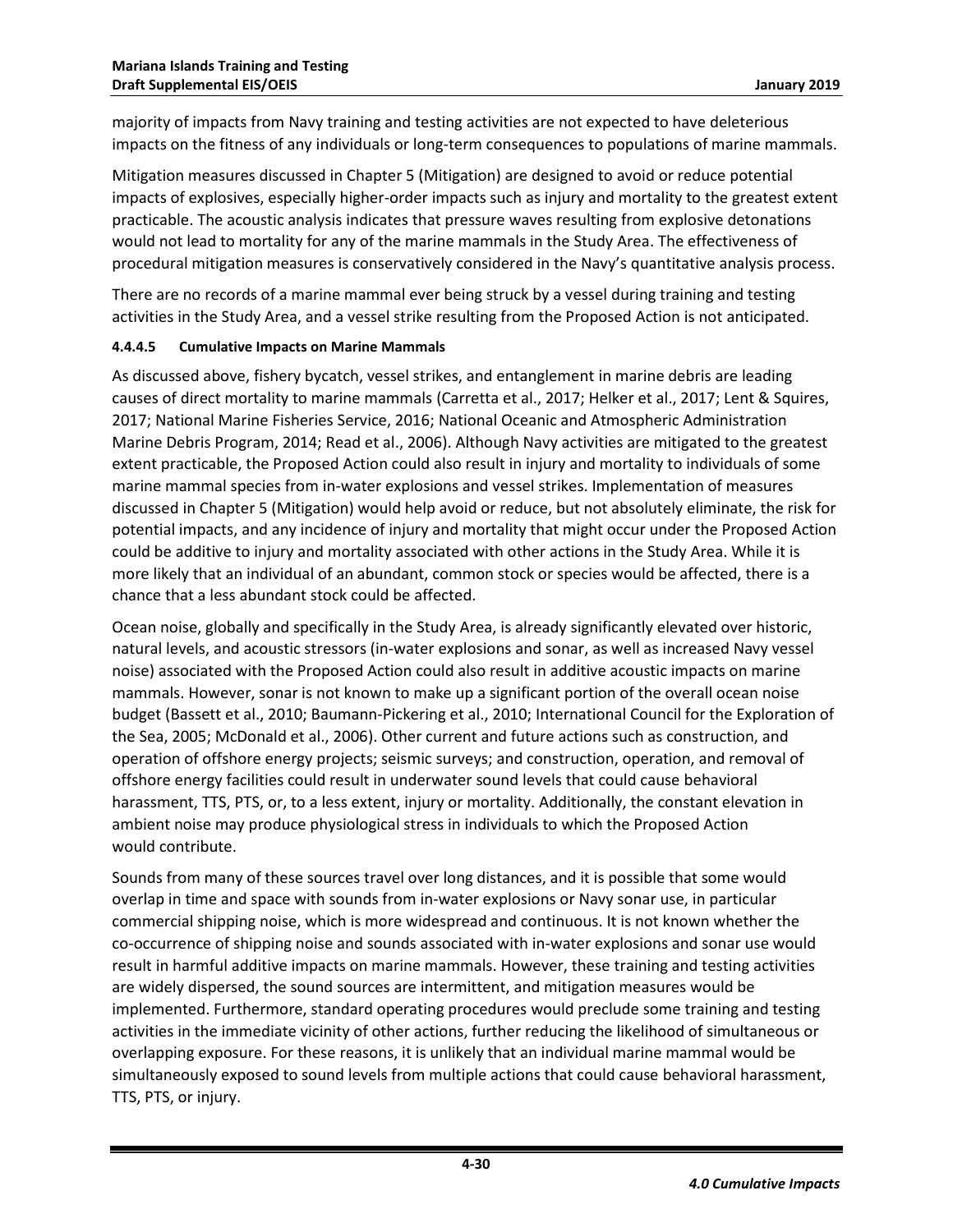If the health of an individual marine mammal were compromised, it is possible this condition could alter the animal's expected response to stressors associated with the Proposed Action. The behavioral and physiological responses of any marine mammal to a potential stressor, such as underwater sound, could be influenced by various factors, including disease, dietary stress, body burden of toxic chemicals, energetic stress, percentage body fat, age, reproductive state, and social position. Synergistic impacts are also possible; for example, animals exposed to some chemicals may be more susceptible to noise-induced loss of hearing sensitivity [\(Fechter & Pouyatos, 2005\)](#page-55-8). While the response of a previously stressed animal might be different from the response of an unstressed animal, no data are available at this time that accurately predict how stress caused by various ocean pollutants would alter a marine mammal's response to stressors associated with the Proposed Action.

In summary, the aggregate impacts of past, present, and other reasonably foreseeable future actions continue to have significant impacts on some marine mammal species in the Study Area. The Proposed Action could contribute incremental stressors to individuals, which would both further compound effects on a given individual already experiencing stress and, in turn, have the potential to further stress populations, some of which may already be in significant decline or in the midst of stabilization and recovery.

Furthermore, the regulatory process administered by NMFS, which includes Stock Assessments for all marine mammals, as well as five-year reviews for all ESA-listed species, provides a backstop that informs decisions on take authorizations and Biological Opinions. Stock Assessments include estimates of Potential Biological Removal that stocks of marine mammals can sustainably absorb. MMPA take authorizations require the minimization of adverse effects and are explicitly limited to small numbers, with no more than a negligible impact on species and stocks of marine mammals. MMPA authorizations are reinforced by monitoring and reporting requirements so that NMFS is kept informed of deviations from what has been approved. Biological Opinions for federal and non-federal actions are similarly grounded in status reviews and conditioned to avoid jeopardy and to allow continued progress toward recovery. These processes help to ensure that, through compliance with these regulatory requirements, the Navy's Proposed Actions would not have a measurable effect on the resource.

## <span id="page-34-0"></span>**4.4.5 Sea Turtles**

## <span id="page-34-1"></span>**4.4.5.1 Region of Influence**

The general region of influence for sea turtles includes open ocean and coastal water off Guam, Rota, Tinian, Saipan, and FDM. The 2015 MITT Final EIS/OEIS analyzes amphibious landings on the beaches of Guam, Rota, and Tinian where sea turtles are known to nest. As this SEIS/OEIS only addresses sea-based training and testing activities in the Study Area, the impacts of amphibious landings on sea turtle nesting and other land-based impacts of amphibious landings are not addressed or analyzed in this SEIS/OEIS. The sea turtle species occurring in the Study Area include green sea turtles (*Chelonia mydas*) (Central West Pacific DPS), hawksbill sea turtle (*Eretmochelys imbricata*), loggerhead sea turtle (*Caretta caretta*), olive ridley sea turtle (*Lepidochelys olivacea*), and leatherback sea turtle (*Dermochelys coriacea*). In general, sea turtles spend most of their time at sea, with female turtles returning to land to nest and often migrating long distances between feeding grounds and nesting beaches. As with other marine resources, distribution is patchy and can be concentrated in specific areas depending on the species, season, habitat, activity, and age of the individuals.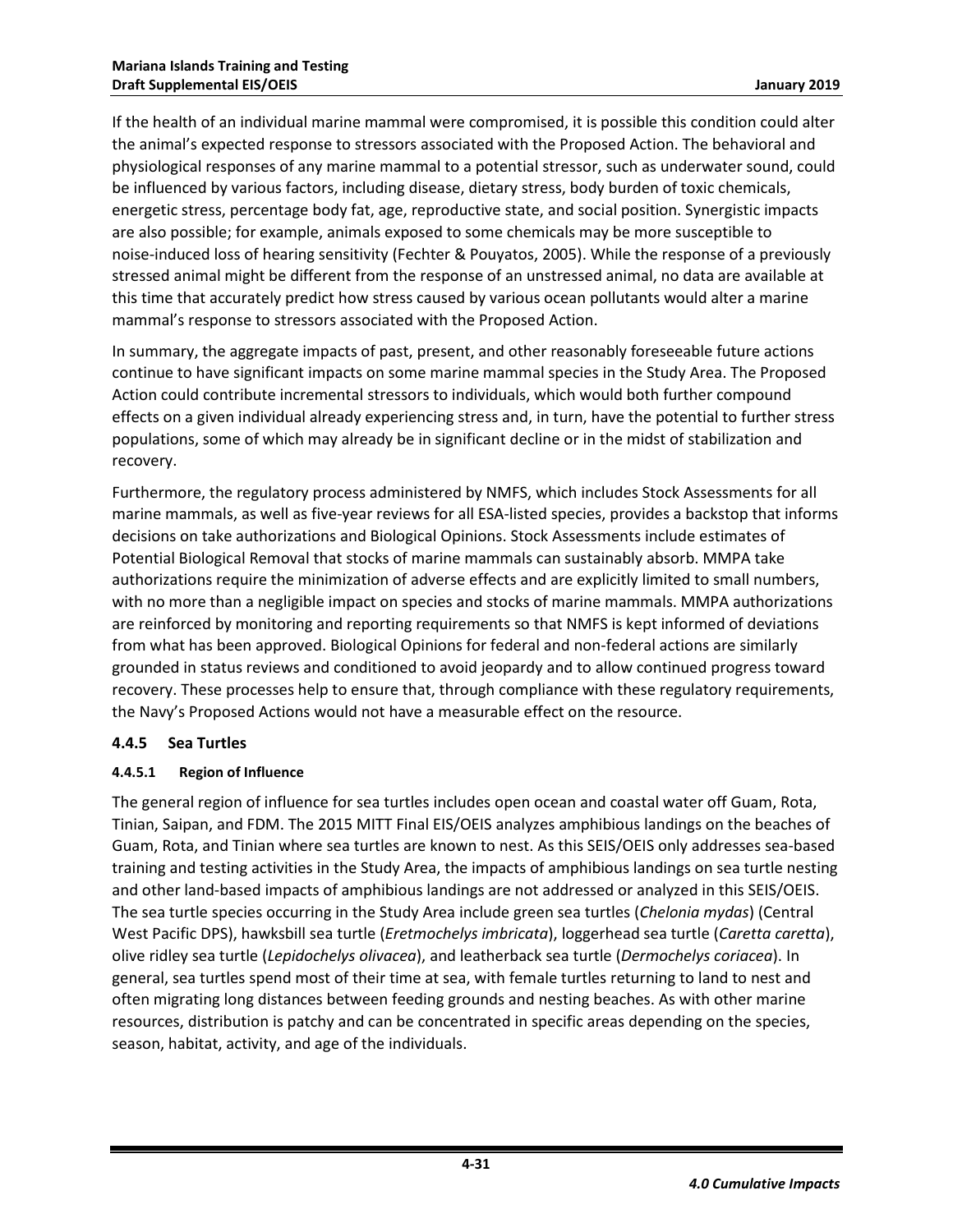#### <span id="page-35-0"></span>**4.4.5.2 Resource Trends**

All sea turtles in the Study Area have experienced significant decline in population numbers over the past hundred years and are ESA-listed (Table 3.5-1). Because sea turtles are so long-lived, and because reliable data are only available for approximately the past 20 years, it is not possible to determine a reliable trend in abundance for most species. In addition, leatherback sea turtles, loggerhead sea turtles, and olive ridley sea turtles are not expected to occur in nearshore waters of the Study Area, increasing the difficulty of tracking trends of these species in pelagic waters. Recent information, however, shows significant increases of green sea turtles and hawksbill sea turtles in nearshore waters of Guam. Jones and Martin (2016) analyzed five decades of aerial surveys (from 1962 through 2012), calculated a population growth rate of approximately 90 percent over the past five decades for these two species, and estimated that 85 percent of the sea turtles were green sea turtles, and 15 percent were hawksbill sea turtles. The Navy is currently funding in-water tagging of sea turtles to further understand resource trends in waters off of Guam, Tinian, and Saipan. Since November 2015 when tagging began, Falcone et al. (2017) report that the majority of sea turtles observed or captured (65 of 68 total sea turtles observed, or 96 percent) have been green sea turtles.

### <span id="page-35-1"></span>**4.4.5.3 Impacts of Other Actions**

### **4.4.5.3.1 Overview**

Section 3.5.1.5 (General Threats) discusses the specific stressors within the affected environment that impact sea turtle populations in the Study Area, which include water quality (marine debris and chemical contaminants), commercial industries (fisheries bycatch and other interactions), hunting/exploitation, vessel strike, oil and gas development, wind energy development, shoreline development and recreation, dredging, military activities, invasive species, disease, habitat destruction (loss of seagrass habitat and nesting beaches), and climate change. Potential impacts of actions that affect sea turtles include mortality, injury, disturbance, and reduced fitness, including reproductive, foraging, and predator avoidance success.

The susceptibility of sea turtles to these outcomes often depends on proximity, severity, or vulnerability to the stressor, and vulnerability can be increased as multiple stressors compound on an individual. The abundance of the species, potential impacts that may affect localized nesting sites, and individual fatalities could have considerable impacts in localized populations.

The activities as described in [Table 4.2-1](#page-6-0) each potentially contribute multiple stressors in the Study Area experienced by sea turtles, including vessel traffic, underwater noise, and water pollution. For example, most actions include the operation of marine vessels, which contribute to vessel strikes and underwater noise. Bycatch and entanglement, among the main threats to sea turtle populations in the Study Area, are chiefly associated with fishing and are discussed separately. While [Table 4.2-1](#page-6-0) discusses these stressors for individual actions, their aggregate impacts specific to sea turtles are detailed in Section 3.5.1.5 (General Threats) and further described below.

## **4.4.5.3.2 Commercial Fishing and Harvest**

Past and present commercial fishing activities have had a global effect on the recovery and conservation of marine turtle populations and, despite continued improvements in bycatch avoidance and the implementation of regulatory efforts, fisheries interactions continue to be the primary human-related source of mortality for most sea turtles [\(National Research Council of the National Academies, 1990;](#page-57-10) [Wallace et al., 2010\)](#page-59-2). Among fisheries that incidentally capture sea turtles, certain types of trawl, gillnet, and longline fisheries generally pose the greatest threat. One comprehensive study estimated that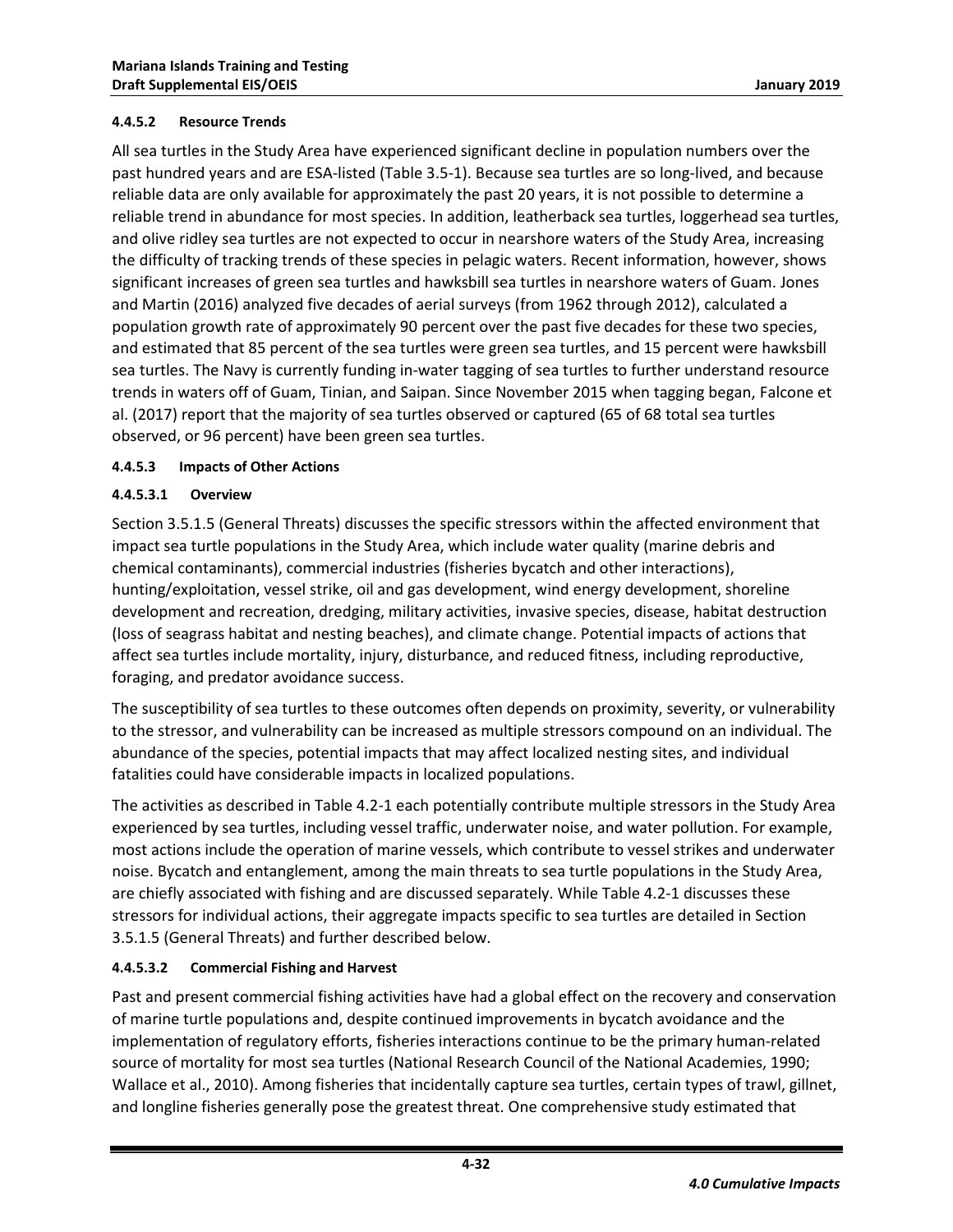worldwide, 447,000 turtles are killed each year from bycatch in commercial fisheries [\(Wallace et al.,](#page-59-2)  [2010\)](#page-59-2). In United States' fisheries, bycatch resulted in 71,000 sea turtle deaths per year prior to effective protective sea turtle regulations (enacted in the mid-1990s); but current mortality estimates are 94 percent lower than pre-regulation estimates [\(Finkbeiner et al., 2011\)](#page-55-9).

Globally, large-scale commercial exploitation also contributes to global decline in marine turtle populations. Currently, 42 countries and territories allow some form of take of turtles and collectively remove in excess of 42,000 turtles per year, the majority of which (more than 80 percent) are green sea turtles [\(Humber et al., 2014\)](#page-55-10). Illegal fishing for turtles and nest harvesting also continues to be a major cause of sea turtle mortality, both in countries that allow sea turtle take and in countries that outlaw the practice [\(Lam et al., 2011;](#page-56-10) [Maison et al., 2010\)](#page-56-11). For example, Humber et al. (2014) estimated that 65,000 sea turtles have been illegally harvested in Mexico since 2000. The authors, however, have seen legal and illegal direct take of sea turtles trending downward over the past three decades—citing a more than 40 percent decline in green sea turtle take since the 1980s, a more than 60 percent decline in hawksbill and leatherback take, and a more than 30 percent decline in loggerhead take [\(Humber et al., 2014\)](#page-55-10).

### **4.4.5.3.3 Maritime Traffic and Vessel Strikes**

Maritime traffic has increased over the past 50 years, and vessel traffic is expected to continue to increase in the Study Area in response to continued economic globalization, increases in energy development, and other offshore activities. Vessel strike has been identified as one of the important mortality factors in several nearshore turtle habitats worldwide. Precise data are lacking for sea turtle mortalities directly caused by ship strikes; however, live and dead turtles are often found with deep cuts and fractures indicative of collision with a boat hull or propeller [\(Hazel et al., 2007;](#page-55-11) [Lutcavage et al.,](#page-56-12)  [1997\)](#page-56-12). Some vessel strikes could cause temporary impacts, such as diverting the turtle from its previous activity or causing minor injury. Major strikes could cause permanent injury or death from bleeding, infection, or inability to feed. Apart from the severity of the physical strike, the likelihood and rate of a turtle's recovery from a strike may be influenced by its age, reproductive state, and general condition. Numerous living sea turtles bear scars that appear to have been caused by propeller cuts or collisions with vessel hulls [\(Hazel et al., 2007;](#page-55-11) [Lutcavage et al., 1997\)](#page-56-12), suggesting that not all vessel strikes are lethal. While increased risks come with increased vessel traffic, risks of vessel strikes could be minimized by ongoing and future education and awareness, ship-speed reduction measures, and maritime traffic planning and management.

#### **4.4.5.3.4 Coastal Land Development**

Although sea turtle nesting sites within the Mariana Islands are not included in the Study Area for this SEIS/OEIS, impacts on sea turtle nesting sites from activities not associated with training and testing activities may impact overall populations of sea turtles within the region of influence for this SEIS/OEIS.

Female sea turtles migrate to their natal beaches to lay eggs, and pervasive coastal development often interferes with successful nesting at these locations. Shared use between turtles and human interests on increasingly populated and utilized beach areas has intensified the tendency for female turtles and their hatchlings to encounter various barriers and hazards accessing, nesting, and leaving these beaches. The following factors prevent beach access and emigration of sea turtles: beachfront construction of homes, hotels, restaurants, roads, seawalls, and shoreline armoring; beach erosion; ports and marinas; beach replenishment; nearshore dredging; and oil and gas activities. Beach-going vehicles and watercraft cause injury and mortality to sea turtles. Abandoned debris and equipment are often insurmountable obstacles for both mother and offspring [\(SeeTurtles.org, 2017\)](#page-58-12). Populated areas also often have excess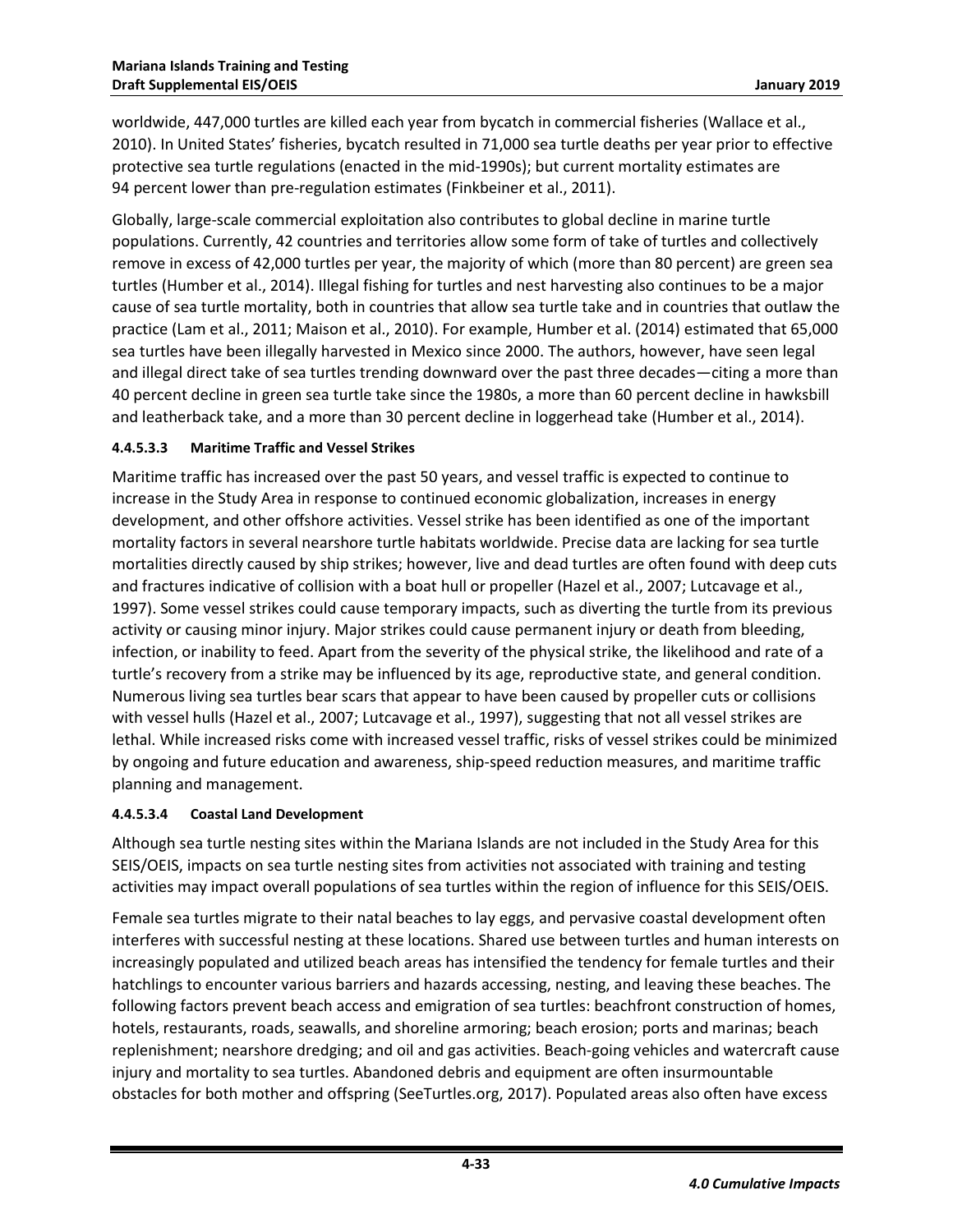nighttime lighting that confuses hatchlings' instincts to orient toward the moon to arrive at the ocean, and in this journey they often fall into and can remain trapped within pits and scars left on the beach. Conservation awareness has increased on many popular U.S. beaches and tourist destinations, but nesting success remains imperiled in many others.

#### **4.4.5.3.5 Ocean Pollution**

As discussed i[n Table 4.2-1,](#page-6-0) multiple pollutants from numerous sources are present in, and continue to be released into, the oceans. Section 3.5.2 (Environmental Consequences) provides an overview of these potential impacts on sea turtles, which include the ingestion of and entanglement in marine debris as well as toxicity from bisphenol-A, phthalates, and heavy metals. Sea turtles often mistake debris for prey; one study found 37 percent of dead leatherback turtles had ingested various types of plastic [\(Mrosovsky et al., 2009\)](#page-57-11). Other marine debris, including derelict fishing gear and cargo nets, can entangle and drown turtles in all life stages.

#### **4.4.5.3.6 Ocean Noise**

Ocean noise as a general stressor in modern oceans is described in [Table 4.2-1.](#page-6-0) Anthropogenic noise is generated from a variety of sources throughout the Study Area, including commercial shipping, oil and gas exploration and production activities (including air gun, drilling, explosive decommissioning), commercial and recreational fishing (including vessel noise, fish-finding sonar, fathometers, acoustic deterrent and harassment devices), shoreline construction projects (including pile driving), recreational boating and whale-watching activities, offshore power generation (including offshore windfarms), and research (including sound from air guns, sonar, telemetry). The military activities addressed in [Table](#page-6-0)  [4.2-1](#page-6-0) include various training and testing activities that also contribute vessel noise, in-air and in-water explosions, and sonar; however, due to the low risk of encounter and the implementation of required mitigation measures, the Surveillance Towed Array Sensor System Low Frequency Active Sonar training and testing activities are not expected to result in mortality to any sea turtles, and minimal injury or behavioral changes are anticipated.

In general, the potential concerns associated with ocean noise and sea turtles are not as well defined as those for marine mammals. While it is well known that many species of marine mammals use sound as a primary sense for navigating, finding prey, and communicating with other individuals, little is known about how sea turtles use sound in their environment. Based on knowledge of their sensory biology [\(Bartol & Musick, 2003;](#page-54-10) [Bartol & Ketten, 2006;](#page-54-11) [Ketten & Moein-Bartol, 2006;](#page-56-13) [Levenson et al., 2004\)](#page-56-14), there is evidence that sea turtles may be able to detect objects within the water column (e.g., vessels, prey, predators) via some combination of auditory and visual cues. However, research examining the ability of sea turtles to avoid collisions with vessels shows they may rely more on their vision than auditory cues [\(Hazel et al., 2007\)](#page-55-11). Similarly, while sea turtles may rely on acoustic cues from breaking waves to identify nesting beaches, they also appear to rely on other non-acoustic cues for navigation, such as magnetic fields [\(Lohmann & Lohmann, 1992,](#page-56-15) [1996\)](#page-56-16) and light [\(Avens, 2003\)](#page-54-12). Additionally, sea turtles are not known to produce sounds underwater for communication. As a result, sound may play a limited role in a sea turtle's environment.

Nonetheless, as discussed in Section 3.5.2.1 (Acoustic Stressors), sea turtles could experience a range of impacts from ocean noise, depending on the sound source. The impacts could include permanent or temporary hearing loss, changes in behavior, physiological stress, and auditory masking. In addition, potential impacts from use of explosives could range from physical discomfort to non-lethal and lethal injuries.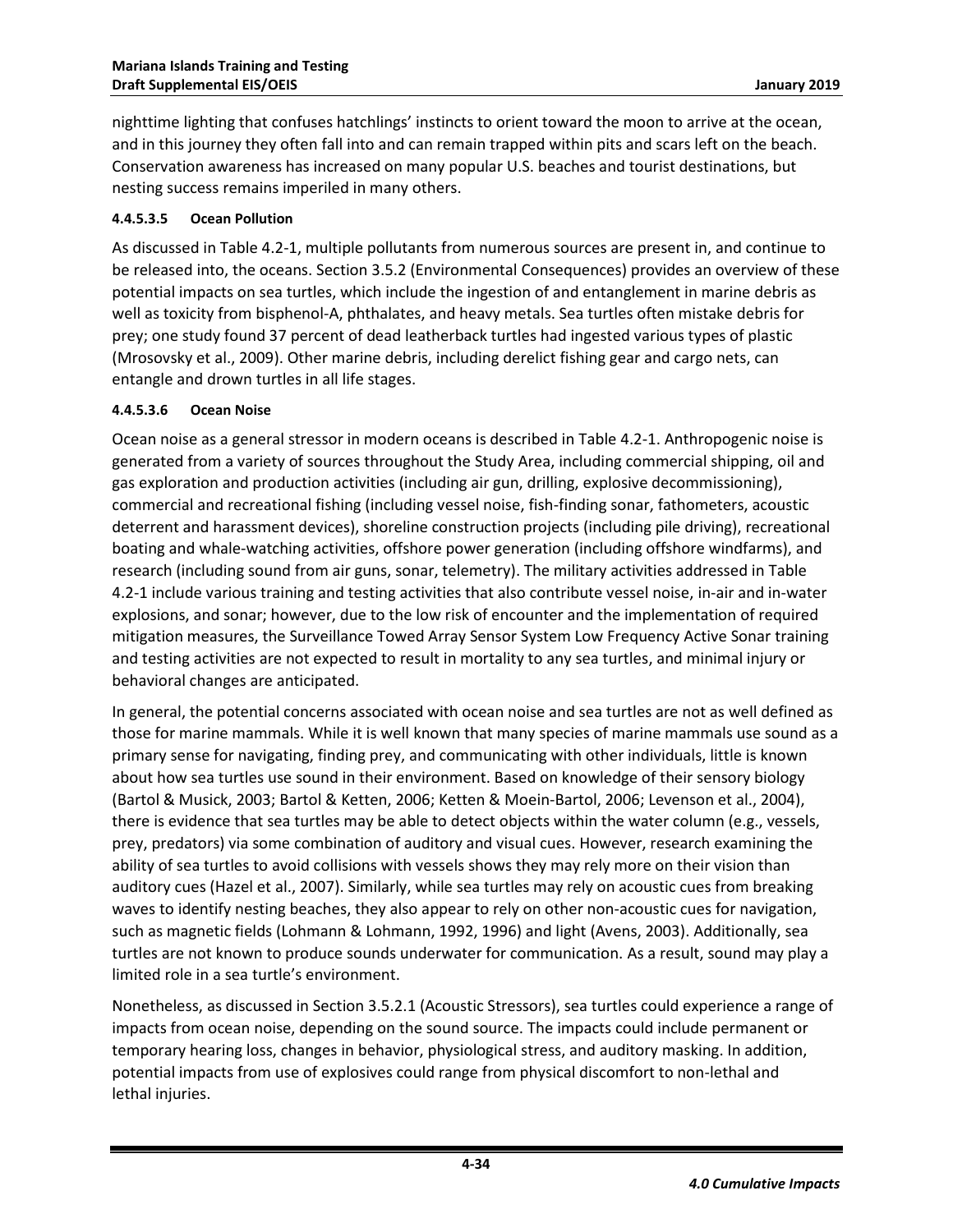#### <span id="page-38-0"></span>**4.4.5.4 Impacts of the Proposed Action That May Contribute to Cumulative Impacts**

The cumulative impacts analysis includes green, hawksbill, olive ridley, leatherback, and loggerhead turtles, all of which are ESA-listed species. The analysis presented in Section 3.5 (Sea Turtles) concludes that some stressors associated with the Proposed Action could impact individuals of certain sea turtle species, but impacts are not expected to decrease the overall fitness of any sea turtle population. From a cumulative perspective, potential impacts on listed species are of particular concern, and mitigation measures designed to avoid or reduce the potential impacts are discussed in Chapter 5 (Mitigation).

Impacts from the Proposed Action that may contribute to cumulative impacts on sea turtles can be generally categorized as behavioral responses, temporary and PTSs, non-auditory injury (modeled as slight lung injury and gastrointestinal tract injury), and mortality. As summarized below, these impacts would be associated with certain acoustic and physical strike stressors. The use of sonar and other transducers may result in behavioral responses, and temporary and PTSs in sea turtles, including ESAlisted sea turtles. Explosives may result in behavioral responses, TTS, PTS, injury, and mortality in sea turtles, including ESA-listed sea turtles. Vessel strikes may cause injury or mortality in sea turtles, including ESA-listed sea turtles.

The remaining acoustic stressors (noise from air guns, weapons firing/launch/impact, aircraft overflight, vessels), energy stressors (electromagnetic, high energy lasers), physical disturbance and strike stressors (in-water devices, military expended materials, seafloor devices), entanglement stressors (cables, wires, decelerators/parachutes), ingestion stressors (military expended materials – munitions and military expended materials – other than munitions), and secondary stressors are not expected to result in temporary or PTSs, injury, or mortality of sea turtles under the Proposed Action, including ESA-listed sea turtles. The Proposed Action would not introduce significant light sources that would disorient nesting turtles or their hatchlings. Because the Navy's training and testing activities covered under this SEIS/OEIS do not co-occur with nesting activities, it is unlikely that stressors presented to sea turtles would contribute to other anthropogenic threats not caused by Navy activities.

Although sea turtles could be exposed to sound and energy from explosive detonations throughout the Study Area, the estimated impacts on individual sea turtles are unlikely to impact populations. Injured sea turtles could suffer reduced fitness and long-term survival. Sea turtles that experience temporary or PTSs may have reduced ability to detect relevant sounds such as predators or prey, although some with temporary threshold shift would recover quickly, possibly in a matter of minutes. It is uncertain whether some permanent hearing loss over a part of a sea turtle's hearing range would have long-term consequences for that individual because the sea turtle hearing range is already limited (Section 3.5.2.1, Acoustic Stressors). Any significant behavioral reactions to acoustic stimuli could lead to a sea turtle expending energy and missing opportunities to secure resources. However, most individuals are not likely to experience long-term consequences from behavioral reactions because exposures would be intermittent and widely spaced, allowing exposed individuals to recover. Since long-term consequences for most individuals are unlikely, long-term consequences for populations are not expected.

In summary and as determined in Section 3.5 (Sea Turtles), it is not anticipated that the Proposed Action would result in significant impacts on sea turtles. Due to the wide dispersion of stressors, speed of the platforms, and general dynamic movement of many training and testing activities, it is very unlikely that a sea turtle would remain in the potential impact range of multiple sources or sequential exercises. Additionally, the majority of the proposed activities are unit-level training and small testing activities, which are conducted in the open ocean. Unit-level exercises occur over a small spatial scale (one to a few square miles) and with few participants (usually one or two) or short duration (the order of a few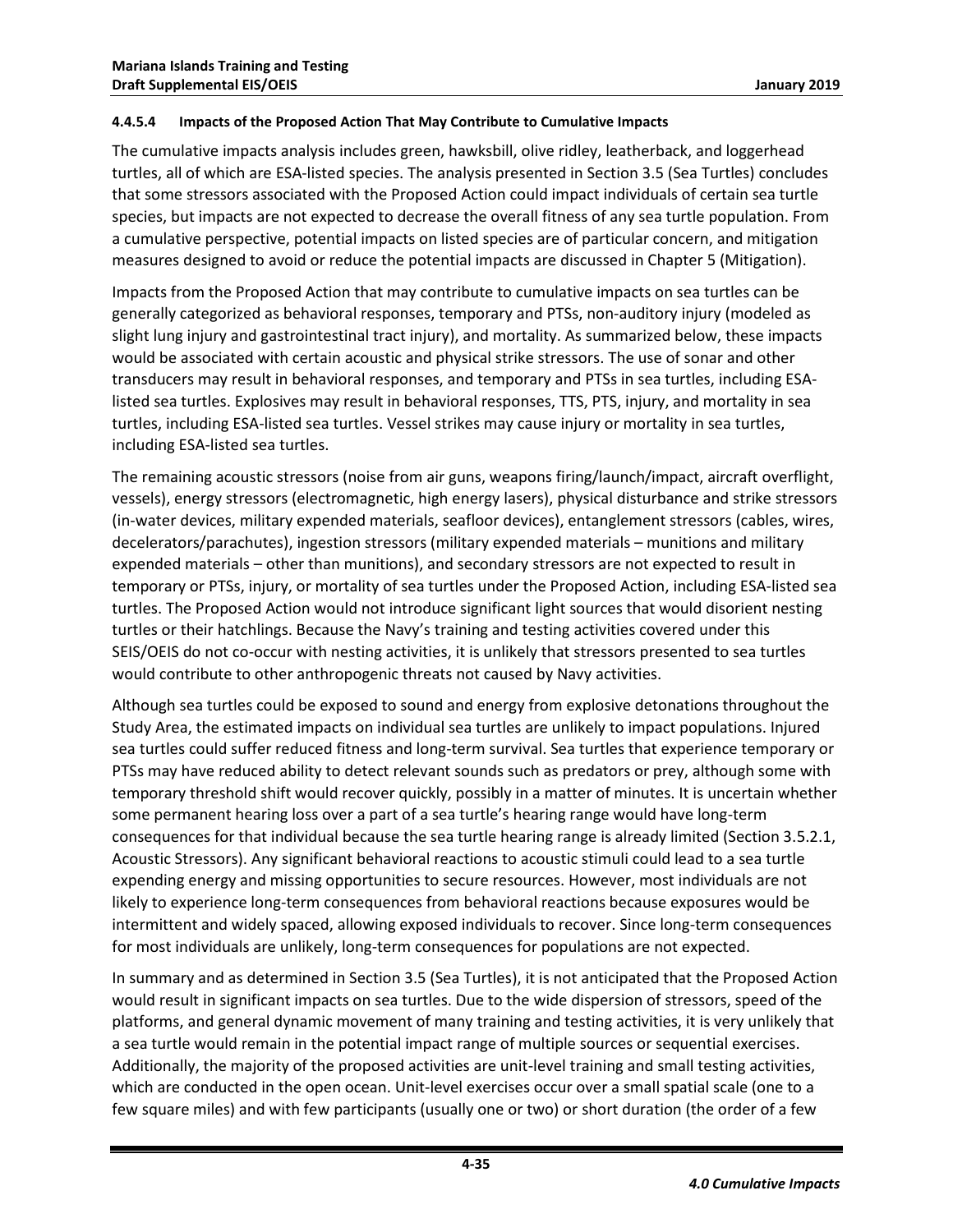hours or less). Likewise, training and testing activities are generally separated in space and time in such a way that it would be unlikely that any individual sea turtle would be exposed to stressors from multiple activities within a short timeframe. Furthermore, research and monitoring efforts have included before, during, and after-event observations and surveys; data collection through conducting long-term studies in areas of Navy activity; occurrence surveys over large geographic areas; biopsy of animals occurring in areas of Navy activity; and tagging studies where animals are exposed to Navy stressors. To date, the findings from the research and monitoring and the regulatory conclusions from previous analyses by NMFS [\(National Marine Fisheries Service, 2015b;](#page-57-6) [National Oceanic and Atmospheric Administration,](#page-57-7)  [2013\)](#page-57-7) are that majority of impacts from Navy training and testing activities are not expected to have deleterious impacts on the fitness of any individuals or long-term consequences to populations of sea turtles.

### <span id="page-39-0"></span>**4.4.5.5 Cumulative Impacts on Sea Turtles**

The fact that all five species of sea turtles occurring in the Study Area are ESA-listed provides a clear indication that the current aggregate impacts of past human activities are significant for sea turtles. Bycatch, vessel strikes, coastal land development, and ocean pollution are the leading causes of mortality and population decline for sea turtles, and, although mitigated/avoided to the greatest extent practicable, the Proposed Action could result in stress, injury, and mortality to individuals of some sea turtle species from in-water explosions and vessel strikes. Implementation of observation and delay measures discussed in Chapter 5 (Mitigation) would help avoid or reduce, but not absolutely eliminate, the risk for potential impacts, and any incidence of injury and mortality that might occur under the Proposed Action could be additive to injury and mortality associated with other actions in the Study Area.

According to scientific studies, sea turtles may rely primarily on senses other than hearing for interacting with their environment and appear to recover quickly from noise stressors (Section 3.5.2.1, Acoustic Stressors); thus, the acoustic stressors produced by Navy activities are anticipated to have minimal cumulative impact on sea turtles. The Proposed Action would not affect turtle nesting habitat, and contaminants and debris discharged into the marine environment are expected to be negligible and not persistent (Section 4.4.1, Sediments and Water Quality). Effects from the Proposed Action to sea turtle food sources are avoided or insignificant (Section 4.4.7, Marine Vegetation, and Section 4.4.8, Marine Invertebrates). Likewise, Navy actions generally would not overlap in space and time with other stressors as they occur as dispersed, infrequent, and isolated events that do not last for extended periods.

The potential exists for the impacts of ocean pollution (disease, malnourishment), injury, nesting habitat loss, starvation, and the composite increased underwater noise environment to contribute multiple stressors to an individual, and it is possible that the response of a previously stressed animal to impacts associated with the Proposed Action could be more severe than the response of an unstressed animal, or impacts from the Proposed Action could make an individual more susceptible to other stressors. For example, if a Navy vessel were to strike and injure an otherwise healthy sea turtle, exposure to multiple other stressors in the area may hinder the individual's recovery from any injury sustained in the accident. Likewise, a sea turtle near an in-water explosion or sonar activity may become stressed or disoriented, and the time to recover may be increased if that individual is likewise experiencing disease, malnutrition, or other strike injury that may increase its vulnerability to predation or decrease its ability to forage.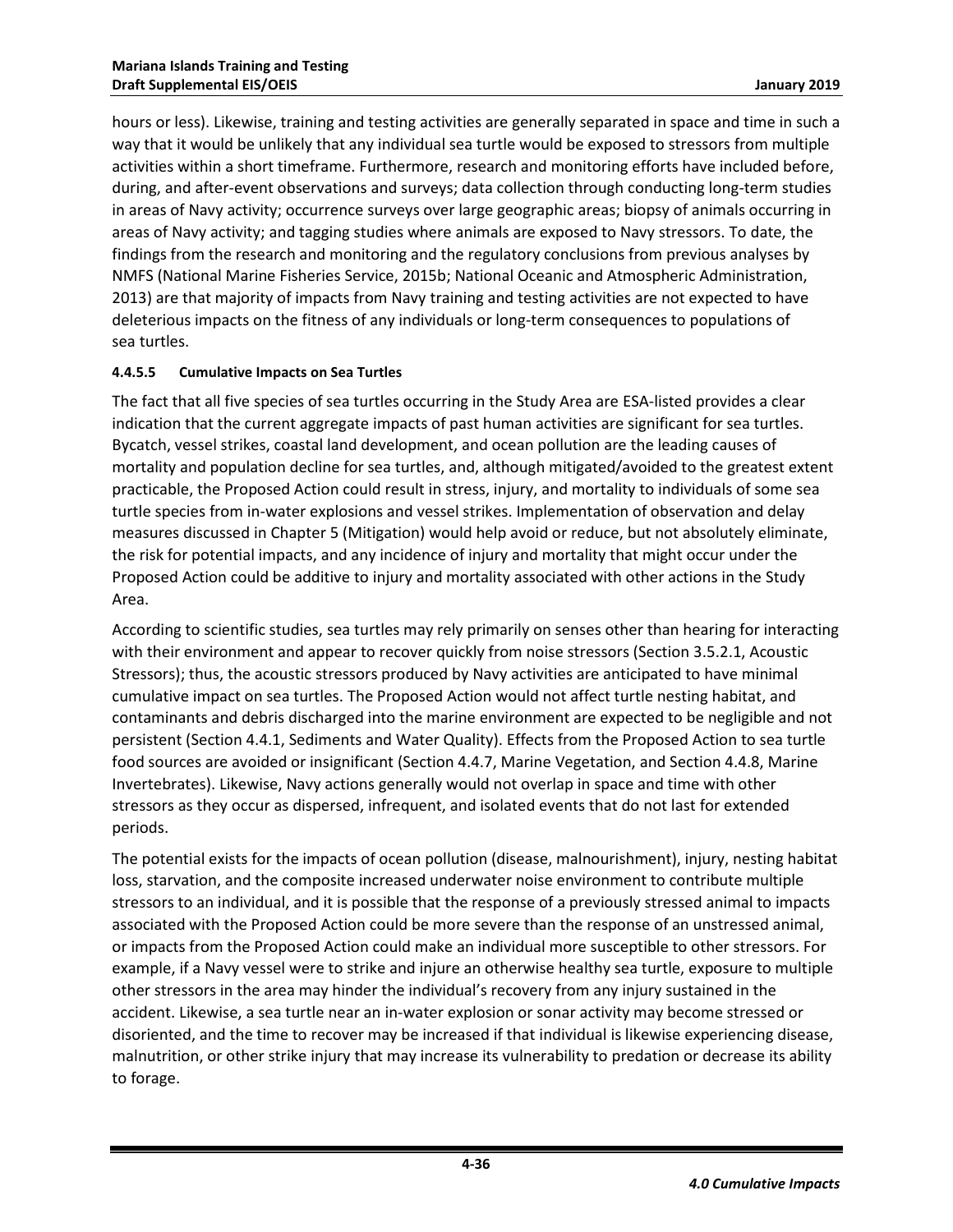In summary, the aggregate impacts of past, present, and other reasonably foreseeable future actions continue to have significant impacts on all sea turtle species in the Study Area. The Proposed Action could contribute incremental stressors to individuals, which would both further compound effects on a given individual already experiencing stress and in turn has the potential to further stress populations in significant decline or recovery efforts thereof. Additionally, as with marine mammals, the NMFS regulatory process includes Stock Assessments and five-year reviews for all ESA-listed species, which provides a backstop that informs decisions on take authorizations and Biological Opinions. Biological Opinions for federal and non-federal actions are grounded in status reviews and conditioned to avoid jeopardy and to allow continued progress toward recovery. This process helps to ensure that, through compliance with these regulatory requirements, the Navy's Proposed Action would not have a measurable effect on the resource into the future.

## <span id="page-40-0"></span>**4.4.6 Marine Birds**

In the 2015 MITT Final EIS/OEIS, the analysis in Section 3.6 (Marine Birds) indicated that birds were impacted by acoustic stressors (sonar and other transducers, in-water explosions, weapons firing noise, aircraft noise, vessel noise), energy stressors (electromagnetic devices), physical disturbance and strikes (aircraft, aerial targets, vessels and in-water devices, military expended materials), and ingestion (military expended materials – munitions and military expended materials – other than munitions). Potential responses included a startle response, which includes short-term behavioral (e.g., movement) and physiological components (e.g., increased heart rate). Recovery from the impacts of most stressor exposures occurs quickly, and impacts are localized. Some stressors, including in-water explosions, physical strikes, and ingestion of plastic military expended materials, result in mortality. However, the number of individual birds affected was expected to be low, and no population-level impacts were expected. The impacts of the alternatives were determined to be cumulative with other actions that caused short-term behavioral and physiological impacts and mortality to birds. However, the incremental contribution of those alternatives to cumulative impacts on birds were determined to be low for the following reasons:

- Most of the proposed activities were widely dispersed in offshore areas, where bird distribution is patchy and concentrations of individuals are often low. Therefore, the potential for interactions between birds and training and testing activities was low.
- As discussed in Section 3.6 (Marine Birds), there have been no statistically significant declines in numbers of indicator species that nest on FDM, despite a long history of military use of FDM.
- It is unlikely that training and testing activities influenced nesting because most activities take place in water and away from nesting habitats on land. Alternatives 1 or 2 did not result in destruction or loss of nesting habitat.
- For most stressors, impacts were short term and localized, and recovery occurs quickly.
- While a limited amount of mortality could occur, no population-level impacts were expected.
- None of the alternatives were likely to adversely affect ESA-listed bird species.

Under this SEIS/OEIS, the contribution of proposed increases in training and testing activities under Alternative 1 or Alternative 2 would still be negligible based on the reasons presented above. While all of the additional projects since 2015 may be measurable and contribute to the cumulative impacts on marine birds, the number of individual marine birds affected is expected to be low, and no population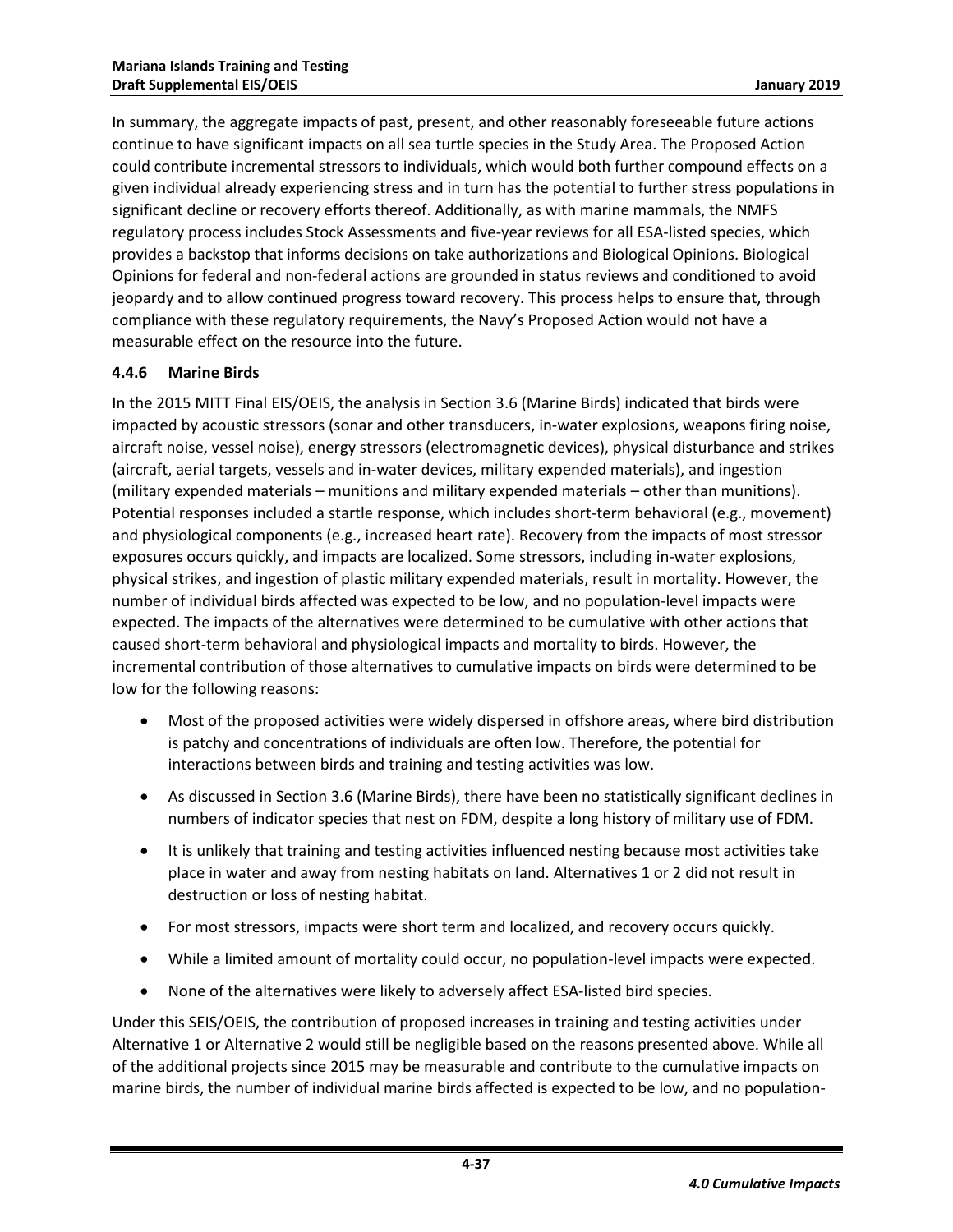level impacts are expected. Based on the analysis presented in Section 3.6 (Marine Birds) and the reasons summarized above, the incremental contribution of Alternatives 1 or 2 to cumulative impacts would be negligible. Further analysis of cumulative impacts on marine birds is not warranted.

#### <span id="page-41-0"></span>**4.4.7 Marine Vegetation**

In the 2015 MITT Final EIS/OEIS, the analysis presented in Section 3.7 (Marine Vegetation) indicated that marine vegetation was affected by explosive stressors (in-water explosions), physical stressors (vessels and in-water devices, military expended materials, or seafloor devices), and secondary stressors (impacts associated with sediments and water quality) and is still valid in this SEIS/OEIS analysis. Potential impacts included localized disturbance and mortality. As discussed in the 2015 MITT Final EIS/OEIS, the analysis indicated that recovery would occur quickly, and population-level impacts were not anticipated. Impacts of the alternatives in the 2015 MITT Final EIS/OEIS were considered to be cumulative with other actions that caused disturbance and mortality of marine vegetation.

The current aggregate impacts of past, present, and reasonably foreseeable future actions presented in [Table 4.2-1](#page-6-0) may affect marine vegetation. Aggregate impacts from vessel strikes, increased sedimentation, and other stressors associated with other actions discussed in [Table 4.2-1](#page-6-0) could result in injury and mortality. Although this SEIS/OEIS does address some of these projects, developments, and actions listed in [Table 4.2-1,](#page-6-0) many of these other actions and their associated cumulative impacts on marine vegetation cannot be determined with any specificity or certainty. However, it can reasonably be assumed that there may be marine vegetation that could be affected by these actions, but no specific details are known regarding the impacts or effects to individuals or populations. Alternatives 1 or 2 could also result in injury and mortality to marine vegetation from in-water explosions and strikes. Injury and mortality that might occur would be additive to injury and mortality associated with other actions. However, the relative contribution of Alternatives 1 or 2 to the overall injury and mortality would be low compared to other actions for the following reasons:

- Most training and testing activities would occur in areas where seagrasses and other attached marine vegetation do not grow.
- Impacts would be localized, recovery would occur quickly, and no population-level impacts would be expected.
- Proposed training and testing activities would not result in impacts that have historically affected marine vegetation. For example, Alternatives 1 or 2 would not increase nutrient loading, which can cause algal blooms, decrease light penetration, and impact photosynthesis of seagrasses.

Under this SEIS/OEIS, the contribution of proposed increases in training and testing activities under Alternative 1 or Alternative 2 would still be low, based on the reasons presented above. Impacts on marine vegetation from projects such as pollution, and climate change could result in long-term or widespread changes in secondary stressors to the environment that would change environmental conditions, such as turbidity, salinity, pH, or water temperature that would impact marine vegetation. However, these impacts are expected to be localized, recovery would occur quickly, and no populationlevel impacts would be expected. Based on the analysis presented in Section 3.7 (Marine Vegetation) and the reasons summarized above, the incremental contribution of Alternatives 1 or 2 to cumulative impacts on marine vegetation would be negligible. Therefore, further analysis of cumulative impacts on marine vegetation is not warranted.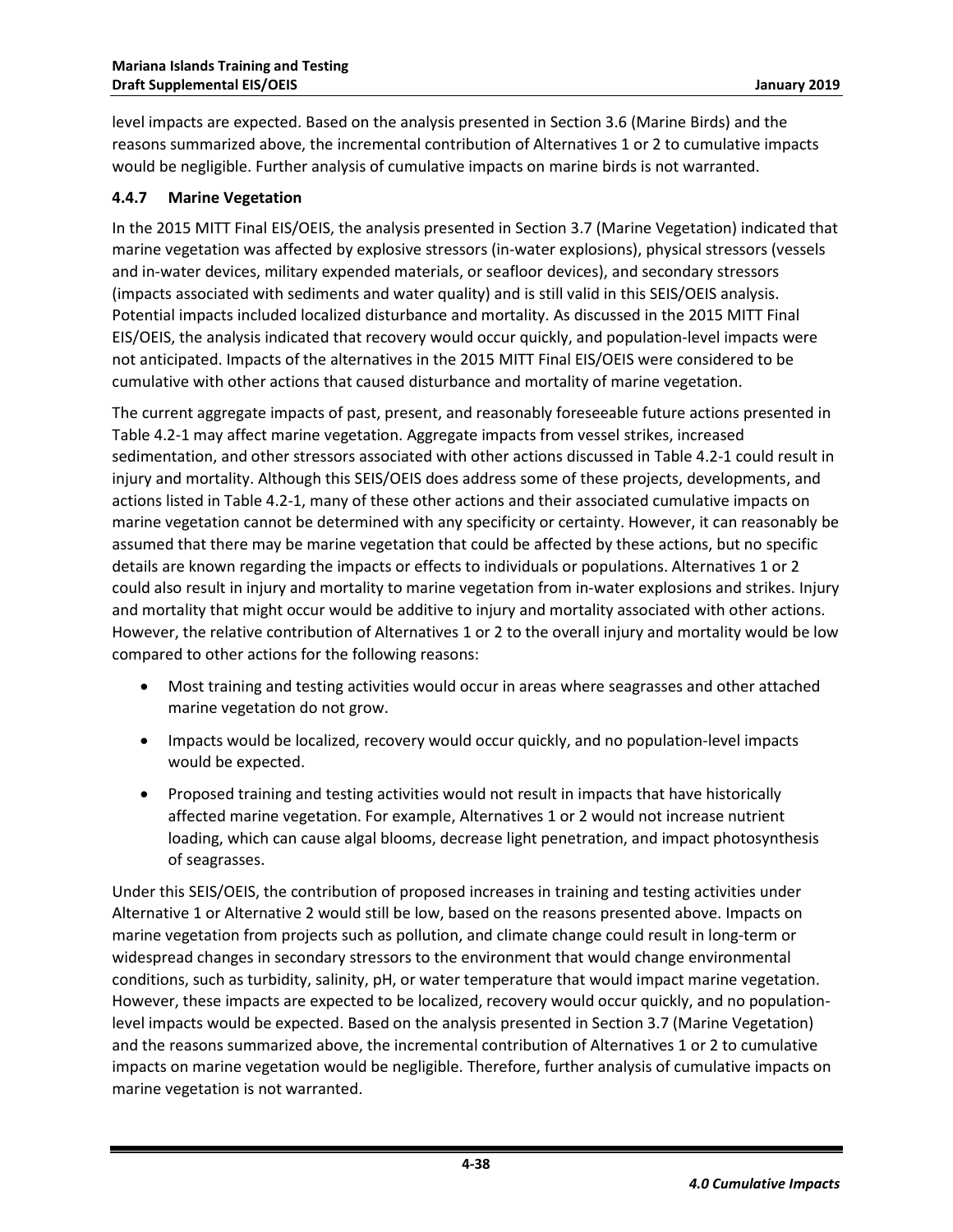#### <span id="page-42-0"></span>**4.4.8 Marine Invertebrates**

#### <span id="page-42-1"></span>**4.4.8.1 Region of Influence**

The region of influence for invertebrates includes the entire Study Area as invertebrates occur in all habitats and depths, including both the water column and benthic habitat, and many species have pelagic larvae, such as corals, that can drift in the ocean currents until they settle on reefs. Invertebrate groups in the Study Area are listed in Section 3.8 (Marine Invertebrates) and include microscopic zooplankton that drift with currents (e.g., invertebrate larvae, copepods, protozoans), larger invertebrates living in the water column (e.g., jellyfish, shrimp, squid), and benthic invertebrates that live on or in the seafloor (e.g., clams, corals, crabs, worms).

### <span id="page-42-2"></span>**4.4.8.2 Resource Trends**

As discussed in Section 3.8.1.2 (General Threats), marine invertebrates are ecologically and economically crucial, performing essential ecosystem services such as coastal protection, nutrient recycling, food for other animals, and habitat, as well as providing income from tourism and commercial fisheries. The health and abundance of marine invertebrates are vital to the marine ecosystem and the sustainability of the world's fisheries. Invertebrates are fished for food (e.g., shrimps, lobsters, and crabs; scallops, clams, and oysters; sea urchins, sea cucumbers, squids, and octopuses); harvested for jewelry, curios, and the aquarium trade; and some are known to secrete medicinal compounds of interest to the health industry.

Corals occur throughout the Study Area and include three species (*Acropora globicep*s, *A. retusa*, and *Seriatopora aculeata*) that are listed under the ESA. Raymundo et al. [\(2017\)](#page-58-13) reported a catastrophic mass mortality event of more than 50 percent in shallow staghorn (*Acropora*) coral in Guam that was initiated in 2013 by anomalous warm sea surface temperatures.

In 2017, NMFS determined that seven species of giant clam (*Hippopus, H. porcellanus, Tridacna costata, T. derasa, T. gigas, T. squamosa*, and *T. tevoroa*) were candidates that may warrant listing under the ESA (82 Federal Register 28946). A status review is currently being done for these species. Two species, *H hippopus* and *T. gigas*, have historically been found in the Study Area but are believed to have been locally extirpated [\(Meadows, 2016\)](#page-57-12).

#### <span id="page-42-3"></span>**4.4.8.3 Impacts of Other Actions**

Section 3.8.1.2 (General Threats) includes an extensive discussion of the existing stressors to marine invertebrates, including overexploitation and destructive fishing practices, habitat degradation resulting from pollution and coastal development, disease, invasive species, oil spills, noise, global climate change, and ocean acidification. Stressors specific to reef-building corals, which are generally located in more shallow zones with adequate sunlight penetration and a mean annual water temperature more than about 64 degrees Fahrenheit, include thermal stress, disease, tropical storms, coastal development and pollution, erosion and sedimentation, tourism/recreation, fishing, trade in coral and live reef species, vessel anchoring or groundings, marine debris, predation, invasive species, and hydrocarbon exploration. Primary threats to deep-water or cold-water corals include bottom fishing, hydrocarbon exploration and extraction, petroleum contamination, cable and pipeline installation, and other various bottom-disturbing activities. Deep corals are susceptible to physical disturbance due to the branching and fragile growth form of some species, slow growth rate (colonies can be hundreds of years old), and low reproduction and recruitment rates. All activities described in [Table 4.2-1](#page-6-0) have the potential to impact marine invertebrates due to their ubiquitous presence and relative vulnerability.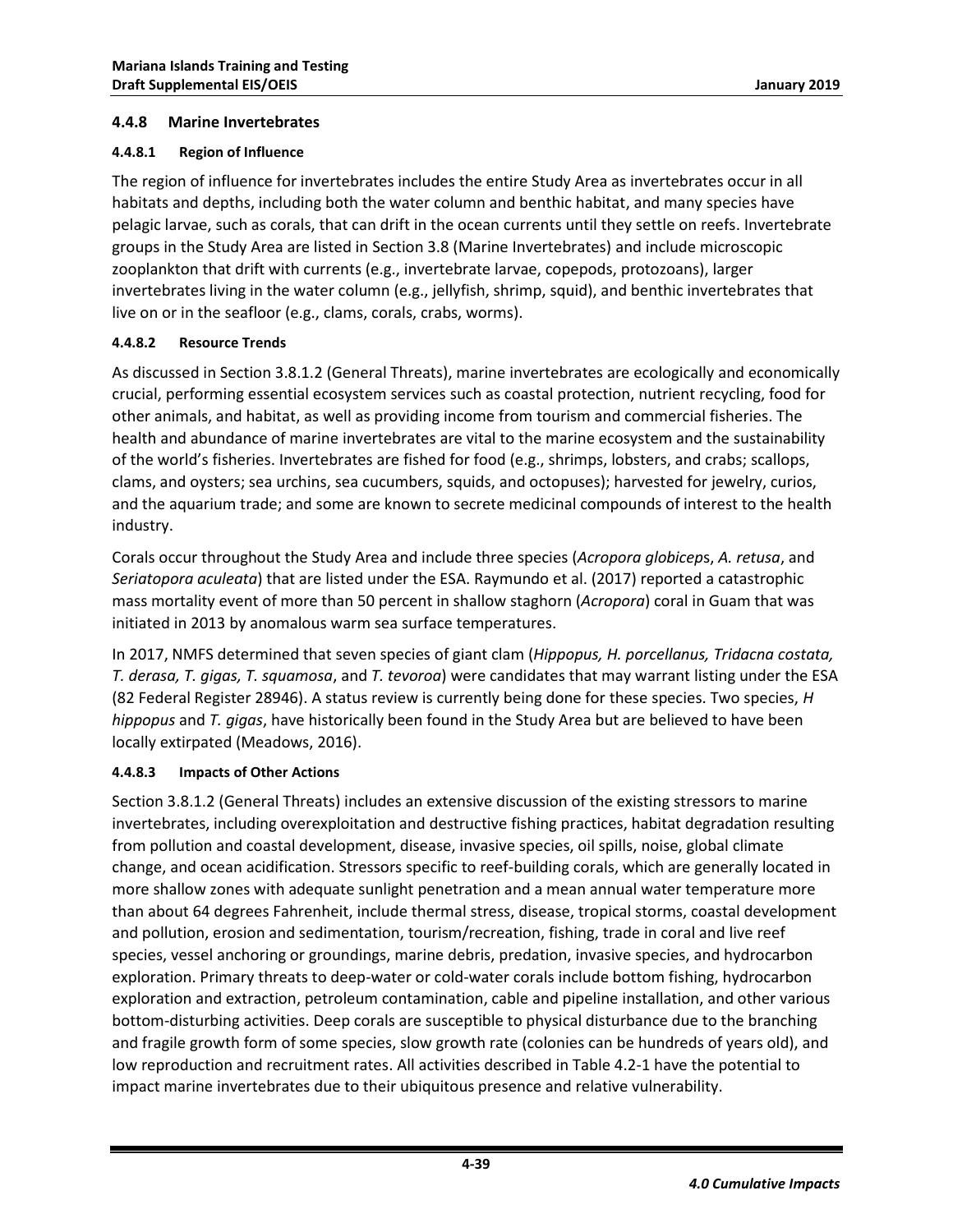#### **4.4.8.3.1 Climate Change**

The primary threat to corals is global climate change, which has and is projected to continue to seriously impact coral reefs in the near and known future. The effects of climate change include increased water temperature, ocean acidification, increased frequency or intensity of cyclonic storm events, and sea level rise, which can cause direct damage to these crucial and sensitive ecosystems as well as increase their susceptibility to and decrease their resilience from encounters with all other threats, including disease, pathogens, and genetic disorders.

Increases in ocean temperature can lead to coral stress, bleaching, and mortality. Coral and other marine invertebrate (e.g., anemones, giant clams) bleaching, which occurs when corals expel the symbiotic algae living in their tissues, is a stress response often tied to atypically high sea temperatures or changes in light availability but also can be attributed to nutrients, toxicants, and pathogens [\(National](#page-57-13)  [Oceanic and Atmospheric Administration, 2017\)](#page-57-13). Bleaching events have increased in frequency in recent decades, and coral bleaching on a global scale has occurred during the summers of 2014, 2015, and 2016. Likewise, ocean acidification has the potential to reduce calcification and growth rates in species with calcium carbonate skeletons, including shellfish, corals, and sponges, and possibly even lobsters and sea cucumbers. In addition to physical effects, increased acidity may result in behavioral changes in some species, such as burrowing behavior and juvenile dispersal patterns of the soft-shell clam and reduction in the loudness and number of snaps in the snapping shrimp.

Although the potential effects that climate change could have on future storm activity are uncertain, numerous researchers suggest that rising temperatures could result in little change to the overall number of storms, but that storm intensity could increase. Increased storm intensity could result in increased physical damage to individual corals and reefs constructed by the corals (which support numerous other invertebrate taxa), overturning of coral colonies, and a decrease in structural complexity (due to disproportionate breakage of branching species). However, large storms such as hurricanes may also have positive impacts on corals, such as lowering the water temperature and removing less resilient macroalgae from reef structures, which can overgrow corals.

Sea level rise could affect invertebrates by modifying or eliminating habitat, particularly estuarine and intertidal habitats bordering steep and artificially hardened shorelines. Likewise, changes in ocean circulation patterns could affect the planktonic food supply of filter- and suspension-feeding invertebrates. Cumulative effects of threats from fishing, pollution, and other human disturbance may reduce the tolerance of corals and other invertebrates to global climate change.

## <span id="page-43-0"></span>**4.4.8.4 Impacts of the Proposed Action That May Contribute to Cumulative Impacts**

The analysis presented in Section 3.8 (Marine Invertebrates) indicates that the Proposed Action could impact marine invertebrates through acoustic stressors (sonar and other transducers, air guns, vessel noise, weapons noise), explosives, energy stressors (in-water electromagnetic devices, high-energy lasers), physical disturbance or strikes (vessels and in-water devices, military expended materials, seafloor devices, pile driving), entanglement (wires and cables, decelerators/parachutes), and ingestion of military expended materials. Potential impacts include short-term behavioral and physiological responses [\(Celi et al., 2015;](#page-54-13) [Edmonds et al., 2016;](#page-55-12) [Roberts et al., 2016\)](#page-58-14). Some stressors could also result in injury or mortality to a relatively small number of individuals. The potential for impacts on ESA-listed corals would be avoided by mitigation designed to avoid locations where they are present, except at designated locations and nearshore training areas where seafloor resources will be avoided to the maximum extent practicable. For example, the Navy will not conduct certain activities within a specified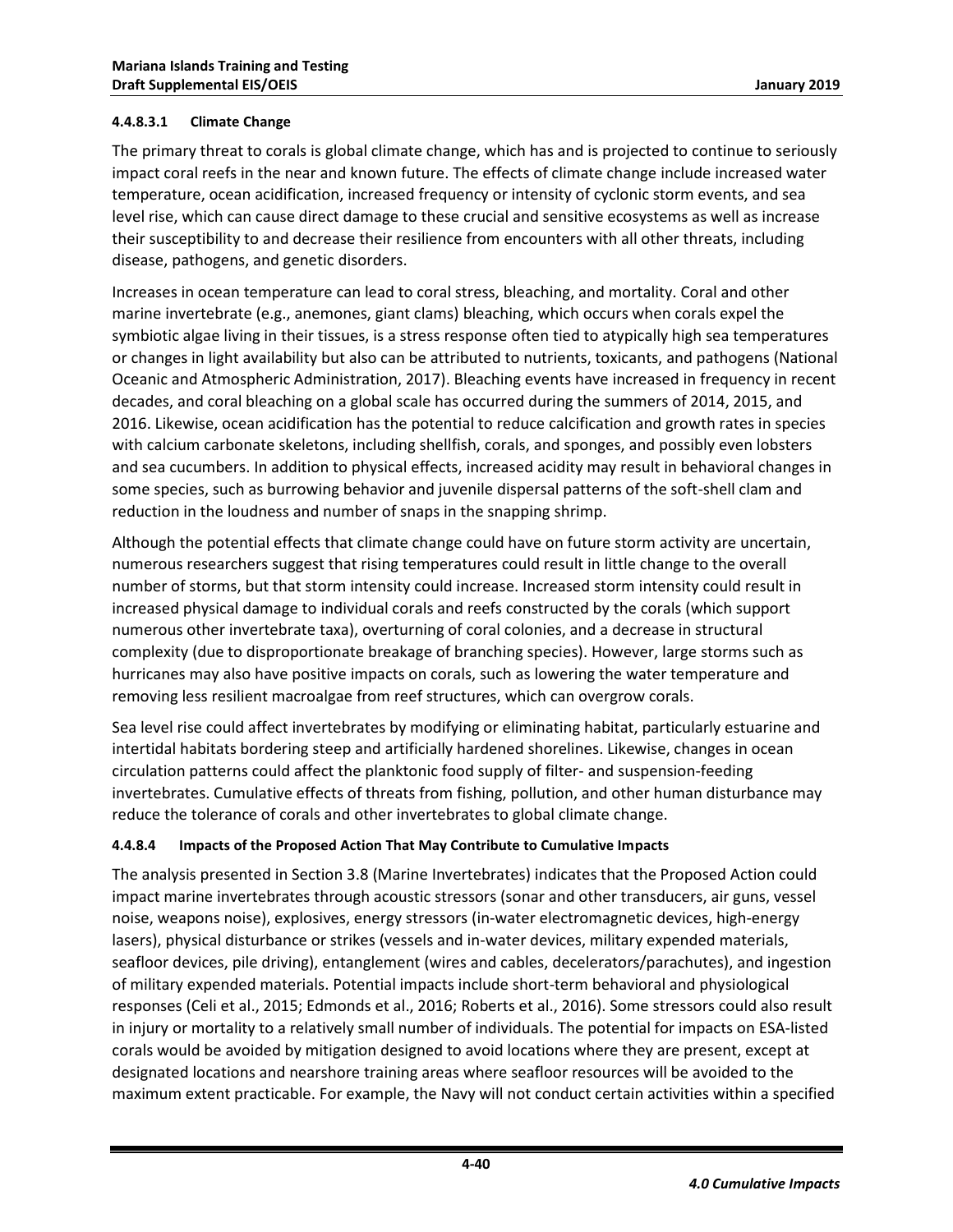distance of shallow-water coral reefs, live hard bottom, artificial reefs, and shipwrecks (Chapter 5, Mitigation) as much as is practicable. Employment of these measures will help avoid or reduce potential impacts on invertebrates that inhabit these areas.

#### <span id="page-44-0"></span>**4.4.8.5 Cumulative Impacts on Marine Invertebrates**

Some direct impacts on invertebrates are expected, and the impacts of the Proposed Action could be cumulative with other actions that cause disturbance and mortality of marine invertebrates. However, it is anticipated that the incremental contribution of the proposed alternatives would be insignificant for the following reasons:

- Invertebrates are generally abundant and relatively short-lived; thus, with the exception of sessile species located near areas of repeated Navy activities (e.g., pierside locations), few individuals would likely be affected repeatedly by the same event.
- Invertebrates generally have high reproductive rates, short reproductive cycles, and resilient dispersal mechanisms; thus, local communities are likely to reestablish quickly.
- Most of the proposed activities would occur over dispersed, deep water areas where marine invertebrates are more sparsely distributed but not at the same specific point each time and, therefore, would be unlikely to affect the same individual invertebrates.
- Marine invertebrates are not particularly susceptible to energy, entanglement, or ingestion stressors resulting from Navy activities, and none of the alternatives would result in or interact with impacts that have been historically significant to marine invertebrates, such as overfishing, nutrient loading, disease, or the presence of invasive species.
- None of the alternatives would result in long-term or widespread changes in environmental conditions, such as turbidity, salinity, pH, or water temperature that could impact marine habitats or interact with existing trends affecting these parameters.
- The Navy will not conduct certain activities within a specified distance of shallow coral reefs, live hard bottom, artificial reefs, or submerged cultural resources such as shipwrecks (except designated locations, where these resources will be avoided to the maximum extent practicable). Underwater detonations that would occur in the nearshore areas are only conducted in designated locations and away from known seafloor resources such as shallow coral reefs, live hard bottom, artificial reefs, or submerged cultural resources such as shipwrecks, to the maximum extent practicable. All features that have been identified are included in Chapter 5 (Mitigation).

Although the aggregate impacts of other stressors in the ocean environment continue to have significant impacts on some marine invertebrate species in the Study Area, particularly the effects of global climate change on corals, the Proposed Action is not likely to incrementally contribute to population-level stress and decline of the resource. Due to the effects of global climate change, corals may be less resilient to additional stressors; however, it is not anticipated that the Navy will cause direct effects to coral reef systems. As impacts would be isolated, localized, and not likely to overlap with other relevant stressors, it is anticipated that the incremental contribution of the Proposed Action, when added to the impacts of all other past, present and reasonably foreseeable future actions, would not result in measurable additional impacts on marine invertebrates in the Study Area or beyond.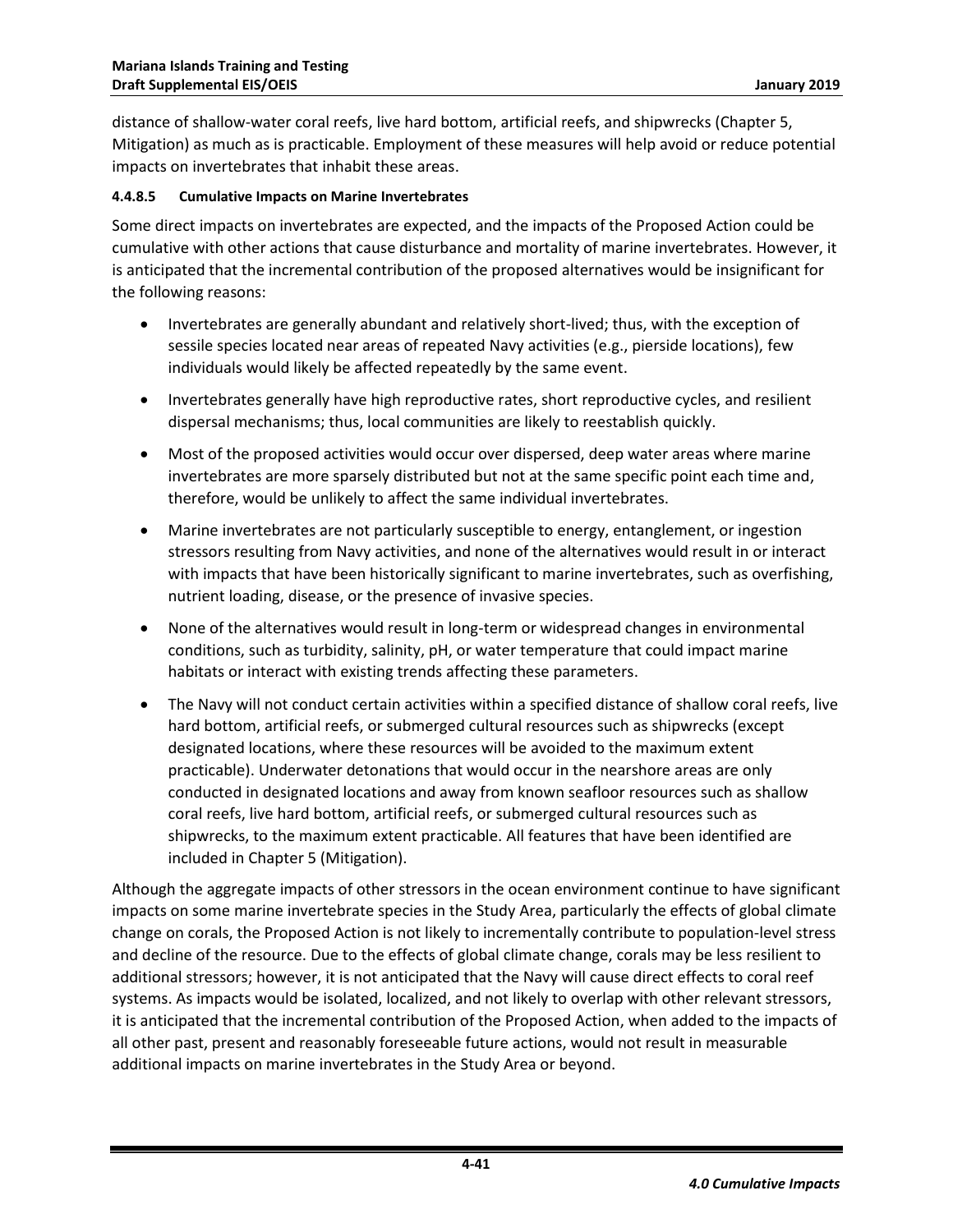### <span id="page-45-0"></span>**4.4.9 Marine Fishes**

In the 2015 MITT Final EIS/OEIS, the analysis presented in Section 3.9 (Fishes) indicated that fishes, including ESA-listed scalloped hammerhead sharks, oceanic whitetip sharks, and giant manta rays could be affected by acoustic stressors (sonar and other transducers, explosives, swimmer defense air guns; weapons firing, launch, and impact noise; aircraft noise; and vessel noise), energy (electromagnetic devices), physical disturbance or strikes (vessels and in-water devices, military expended materials, seafloor devices), entanglement (fiber optic cables and guidance wires, decelerator/parachutes), and ingestion (military expended materials – munitions and military expended materials – other than munitions) and remains valid in this SEIS/OEIS.

Overfishing is discussed as a threat to marine fishes in the Study Area in the Socioeconomics analysis in this SEIS/OEIS (Section 3.12.1.4.1.1, Guam, and 3.12.1.4.1.2, Commonwealth of the Northern Mariana Islands). While target fish species may be less available, which may have a greater impact on the success of traditional practices like subsistence fishing, overall traditional fishing practices on Guam and in the Commonwealth of the Northern Mariana Islands have not changed appreciably since the 2015 MITT Final EIS/OEIS, and the analysis in the 2015 MITT Final EIS/OEIS remains valid. Refer to Section 3.12.2.3 (Subsistence Use) of the 2015 MITT Final EIS/OEIS for a discussion of subsistence fishing practices on Guam and in the Commonwealth of the Northern Mariana Islands.

The current aggregate impacts of past, present, and reasonably foreseeable future actions presented in Section 4.2 (Projects and Other Activities Analyzed for Cumulative Impacts) may potentially affect fishes, including ESA-listed scalloped hammerhead sharks, oceanic whitetip sharks, and giant manta rays. Aggregate impacts associated with the other actions discussed in Section 4.2 (Projects and Other Activities Analyzed for Cumulative Impacts) and [Table 4.2-1](#page-6-0) could result in injury and mortality. Although this SEIS/OEIS does address some of these other actions listed in Section 4.2 (Projects and Other Activities Analyzed for Cumulative Impacts), many of these actions and their associated cumulative impacts on fish cannot be determined with any specificity or certainty at this time. However, it can reasonably be assumed that there may be fish that could be affected by these other actions, but no specific details are known regarding the impacts or effects to individuals or populations. Alternatives 1 or 2 could also result in injury and mortality to fish from in-water explosions, entanglement, and strikes. Injury and mortality that might occur under Alternatives 1 or 2 would be additive to injury and mortality associated with other actions. However, the relative contribution of Alternatives 1 or 2 to the overall injury and mortality would be low compared to other actions for the following reasons:

- Most potential impacts would be short-term behavioral and physiological responses.
- Any impacts from the Proposed Action resulting in injury or mortality would be to a relatively small number of individuals.
- No population-level impacts are anticipated.

Under this SEIS/OEIS, the contribution of proposed increases in training and testing activities under Alternative 1 or Alternative 2 would still be negligible based on the reasons presented above. Based on the analysis presented in Section 3.9 (Fishes) and the reasons summarized above, the incremental contribution of Alternatives 1 or 2 to cumulative impacts would be negligible. Further analysis of cumulative impacts on fishes is not warranted.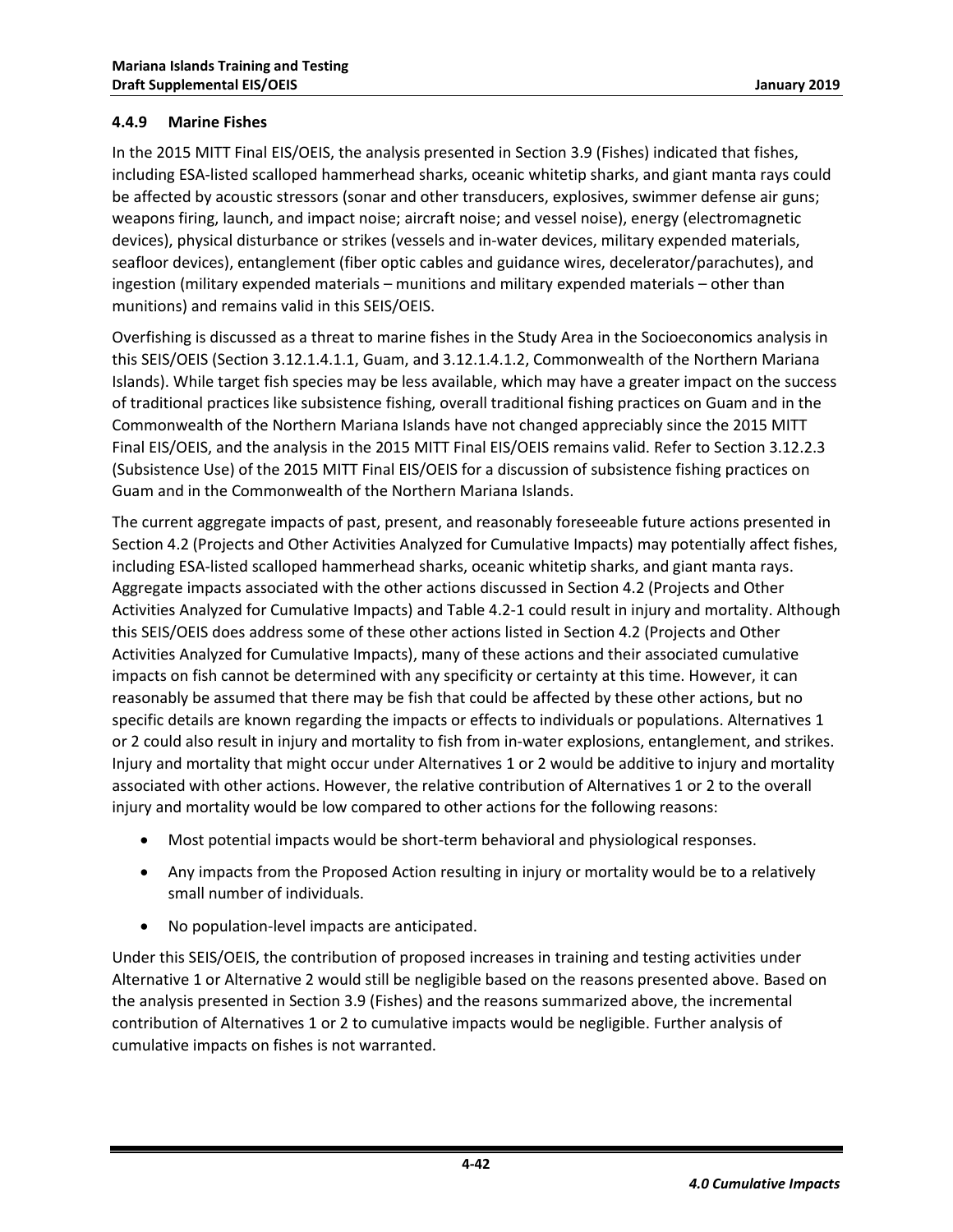### <span id="page-46-0"></span>**4.4.10 Terrestrial Species and Habitats**

The only terrestrial location included in the region of influence for this SEIS/OEIS is FDM. Military use of FDM as a bombing range has occurred for decades, with the lease agreement formalized with the newly formed CNMI in 1983 [\(United States of America and Commonwealth of the Northern Mariana Islands,](#page-59-3)  [1983\)](#page-59-3). Since the late 1990s, the Navy has established restrictions on the types of ordnance used on FDM and where ordnance can be targeted in compliance with past biological opinions and Sikes Act obligations. These measures confine the impacts on discrete impact zones on the island, in contrast to island-wide targeting prior to the establishment of restrictions. By establishing these restrictions, the impacts of decades of military use of the island are reduced (e.g., not targeting a remnant forest patch on the north end of the island and allowing its recovery), and current and future ordnance use on the island are confined to discrete impact zones on the island. The activities that only occur on FDM other than training activities described in this SEIS/OEIS and the 2015 MITT Final EIS/OEIS include: (1) range maintenance activities and periodic ordnance cleanup actions [\(U.S. Department of the Navy, 2013\)](#page-58-15), and (2) ecological monitoring of natural resources on the island. Both of these activities are interrelated. For example, range clearance activities are required to maintain a suitable training environment on the range (e.g., ordnance cleanup, target maintenance). Surveys are conducted on the island in compliance with biological opinions and Sikes Act obligations associated with military use of the island. All of these activities are authorized and scheduled by the Navy, and entrance rights are conveyed to the Navy through the lease agreement with CNMI. In summary, there are no additional actions that would occur on FDM; therefore, an analysis of cumulative impacts is not warranted.

### <span id="page-46-1"></span>**4.4.11 Cultural Resources**

In the 2015 MITT Final EIS/OEIS, Alternatives 1 or 2 concluded that physical disturbance and strike stressors including vessel strikes, use of towed in-water devices, use of seafloor devices, and ground disturbance during training and testing activities would not adversely affect historic properties within U.S. territorial waters or on Guam and the Commonwealth of the Northern Mariana Islands because measures have been previously implemented to protect these resources and would continue to be implemented according to the conservation measures and procedures identified and described in the 2009 Mariana Islands Range Complex Programmatic Agreement.

The contribution of proposed increases in training and testing activities under Alternative 1 or Alternative 2 in this SEIS/OEIS would be negligible because the Navy routinely avoids locations of known obstructions, which includes submerged cultural resources, to prevent damage to sensitive Navy equipment and vessels and to avoid or reduce impacts on known submerged resources. The current aggregate impacts of past, present, and reasonably foreseeable future actions presented in Section 4.2 (Projects and Other Activities Analyzed for Cumulative Impacts) may have an effect on cultural resources. Actions that would contribute to cumulative impacts on cultural resources would involve some form of disturbance to the ocean bottom in areas where cultural resources are present. Actions that would disturb the ocean bottom could impact submerged cultural resources if those resources are not avoided.

Other actions that result in ocean bottom disturbance require federal agencies to take into account the effects of their undertakings on historic properties. If it is determined that there would be an adverse effect to a cultural resource that qualifies for the National Register, the federal agency would work to avoid, minimize, or mitigate the adverse effect. For example, the Bureau of Ocean Energy Management has procedures in place to identify the probability of the presence of submerged historic properties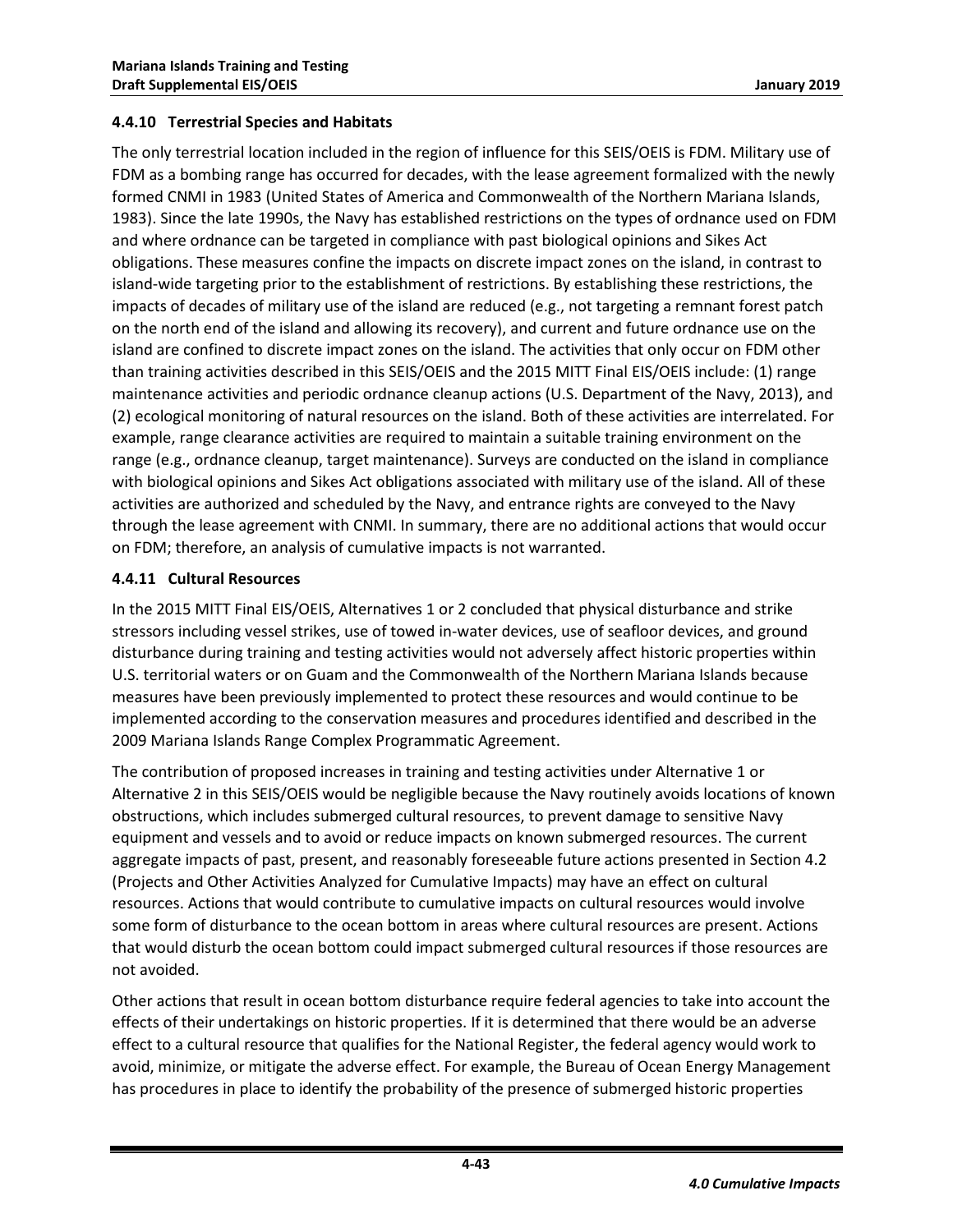shoreward from the 148-foot (45-meter) isobaths, informing the Navy to avoid locations of known obstructions, which includes submerged cultural resources. It also has procedures for project redesign or relocation to avoid identified resources [\(Minerals Management Service, 2007\)](#page-57-14). Nonetheless, inadvertent impacts could occur if submerged cultural resources are present, but are greatly reduced when avoidance measures are put in place.

Effects to submerged historic properties from other actions would typically be avoided or mitigated through compliance with federal regulations. However, impacts could occur if avoidance measures were not implemented or if inadvertent disturbance or destruction of the characteristics or the historic property that qualify it for inclusion on the National Register occurs. Disturbance or destruction of submerged historic properties, including shipwrecks, would diminish the overall record for these properties and decrease the potential for meaningful research. When considered with other actions, Alternatives 1 or 2 would not contribute to cumulative impacts on submerged historic properties because the Navy routinely avoids locations of known obstructions, which includes submerged cultural resources.

### <span id="page-47-0"></span>**4.4.12 Socioeconomic Resources**

In Section 3.12 (Socioeconomic Resources) of the 2015 MITT Final EIS/OEIS, the analysis determined that training and testing activities under Alternatives 1 or 2 would limit public access to certain nearshore areas used for commercial and recreational fishing, certain tourism activities, and subsistence fishing. However, limits on accessibility to these areas were not expected to significantly impact socioeconomic resources, because the majority of restrictions would be temporary, lasting hours, with the exception of the 3 NM danger zone surrounding FDM, which is permanently closed to ensure public safety. Other surface danger zones and temporary exclusion areas would be accessible to the public for fishing, transiting, or other activities when military activities are not occurring. When an area is closed for a training and testing activity, mariners are permitted to transit directly through a danger zone to a destination outside of the danger zone but are not allowed to anchor or loiter within the danger zone. Military activities utilizing the danger zone or restricted area would be halted until the danger zone or restricted area is cleared of transiting vessels.

Under this SEIS/OEIS, cumulative impacts on fishing may occur from frequent or extended, but temporary, closures of restricted areas and danger zones in the Study Area. The Navy attempts to mitigate these impacts by using a variety of communication methods (e.g., Notices to Mariners [NOTMARs], e-mails, Facebook posts) to inform the public of upcoming events that may limit access to certain areas. Dates and times of scheduled closures are provided in announcements to allow fishers, tour boat operators, and any other commercial or recreational vessels that may be in the area to plan accordingly.

As a result of previous discussions with fishers, the Navy no longer restricts access to the northern portion of W-517 while military activities are conducted in the southern portion of the warning area, which allows fishers to access popular fishing sites south of Guam. The Navy also informs the public of extended periods of time when the restricted area (beyond 3 NM from shore) surrounding FDM will be accessible. The military will continue to collaborate with local communities and stakeholders to develop efficient and effective communication with the public. The goals of these on-going and evolving efforts are (1) to reduce socioeconomic impacts associated with limiting access to areas used by the public, and (2) to ensure the safety of the public and military personnel. Under this SEIS/OEIS, the contribution of proposed increases in training and testing activities under Alternative 1 or Alternative 2 would still be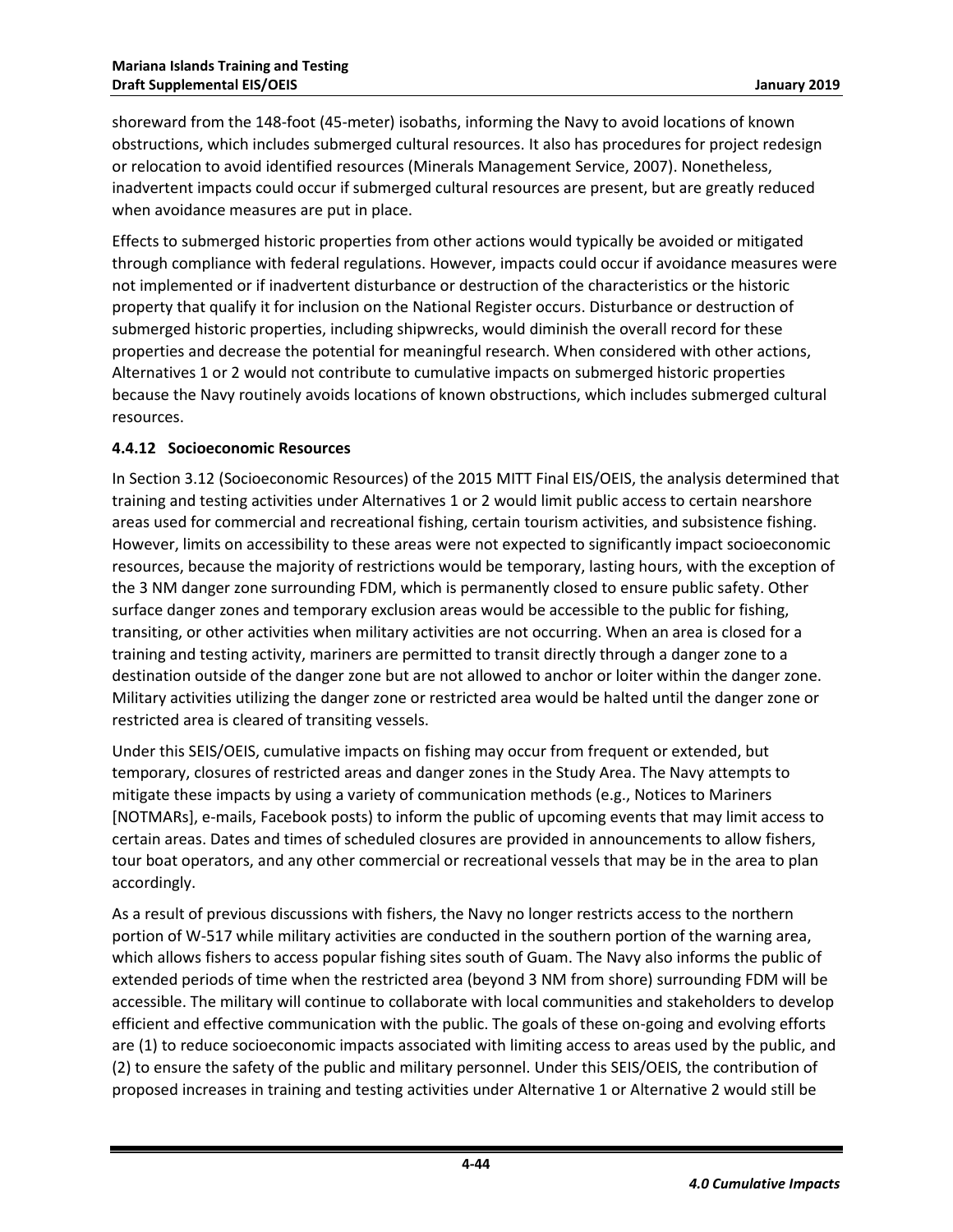negligible based on the analysis summarized above and described in greater detail in the 2015 MITT Final EIS/OEIS, Section 3.12 (Socioeconomic Resources).

#### <span id="page-48-0"></span>**4.4.12.1 Resource Trends**

Trends in commercial transportation and shipping are described in Section 3.12.1.1 (Commercial Transportation and Shipping) and indicate that commercial shipping has remained consistent over the past five years. Trends in commercial fishing and tourism are described in Section 3.12.1.2 (Commercial and Recreational Fishing) and Section 3.12.1.3 (Tourism), respectively. Commercial fisheries landing in Guam declined steadily from 2010 through 2015 mainly due to the declining abundance of reef fish around the island, which make up a large percentage of the target species [\(Weijerman et al., 2016\)](#page-59-4). Trends in commercial fisheries around the CNMI are less clear. Landings from 2010 through 2015 were highest in 2013 and 2014 but declined to their lowest totals in 2015. Tourism trends are mixed for both Guam and the CNMI. The number of visitors from Japan, the largest market, has been declining in recent years, but tourism from other Asian nations, particularly China, has increased and is expected to continue to grow. Trends in recreational fishing are partially driven by trends in tourism. While both recreational fishing and subsistence fishing by residents of Guam and the CNMI remain popular, there are no data that indicate specific trends in either resource.

#### <span id="page-48-1"></span>**4.4.12.2 Impacts of Other Actions**

The impacts of actions related to coastal development and infrastructure development listed i[n Table](#page-6-0)  [4.2-1](#page-6-0) would generally contribute positively to socioeconomic conditions on Guam and in the CNMI. Water quality and wastewater treatment on Saipan should improve; additional jobs in tourism and retail are likely with further coastal development; and tourism, the largest economic driver, should also be supported by these projects. Other military activities that limit access to popular fishing sites could increase cumulative socioeconomic impacts on commercial, recreational, and subsistence fishers beyond impacts associated with the Proposed Action. Increases in marine debris and pollution [\(Table](#page-6-0)  [4.2-1\)](#page-6-0) in waters surrounding Guam and the CNMI would potentially impact tourism and fisheries and contribute to cumulative impacts on socioeconomic resources or restrict vessel movement in the Study Area. The effects of climate change on the marine environment could have similar, long-term, cumulative impacts on fisheries and tourism in the region if the marine resources that support these industries are diminished.

#### <span id="page-48-2"></span>**4.4.12.3 Cumulative Impacts on Socioeconomic Resources**

The current aggregate impacts of past, present, and reasonably foreseeable future actions have the potential to result in significant cumulative impacts on certain socioeconomic resources in the Study Area. The impacts would be considered significant if they resulted in extensive limitations on accessibility by residents, businesses, and tourists to ocean areas needed for commercial, recreational, and subsistence fishing and tourism. If tourism continues to expand, the desire to transit to and access popular ocean areas may also increase. Maintaining efficient and effective communication methods with the public is expected to avoid or reduce conflicts between military and civilian activities in the Study Area.

#### <span id="page-48-3"></span>**4.4.13 Public Health and Safety**

In the 2015 MITT Final EIS/OEIS, the analysis presented in Section 3.13 (Public Health and Safety) indicated that the impacts of Alternatives 1 or 2 on public health and safety would be negligible. Under this SEIS/OEIS, Alternatives 1 or 2 are not expected to contribute incrementally to cumulative health and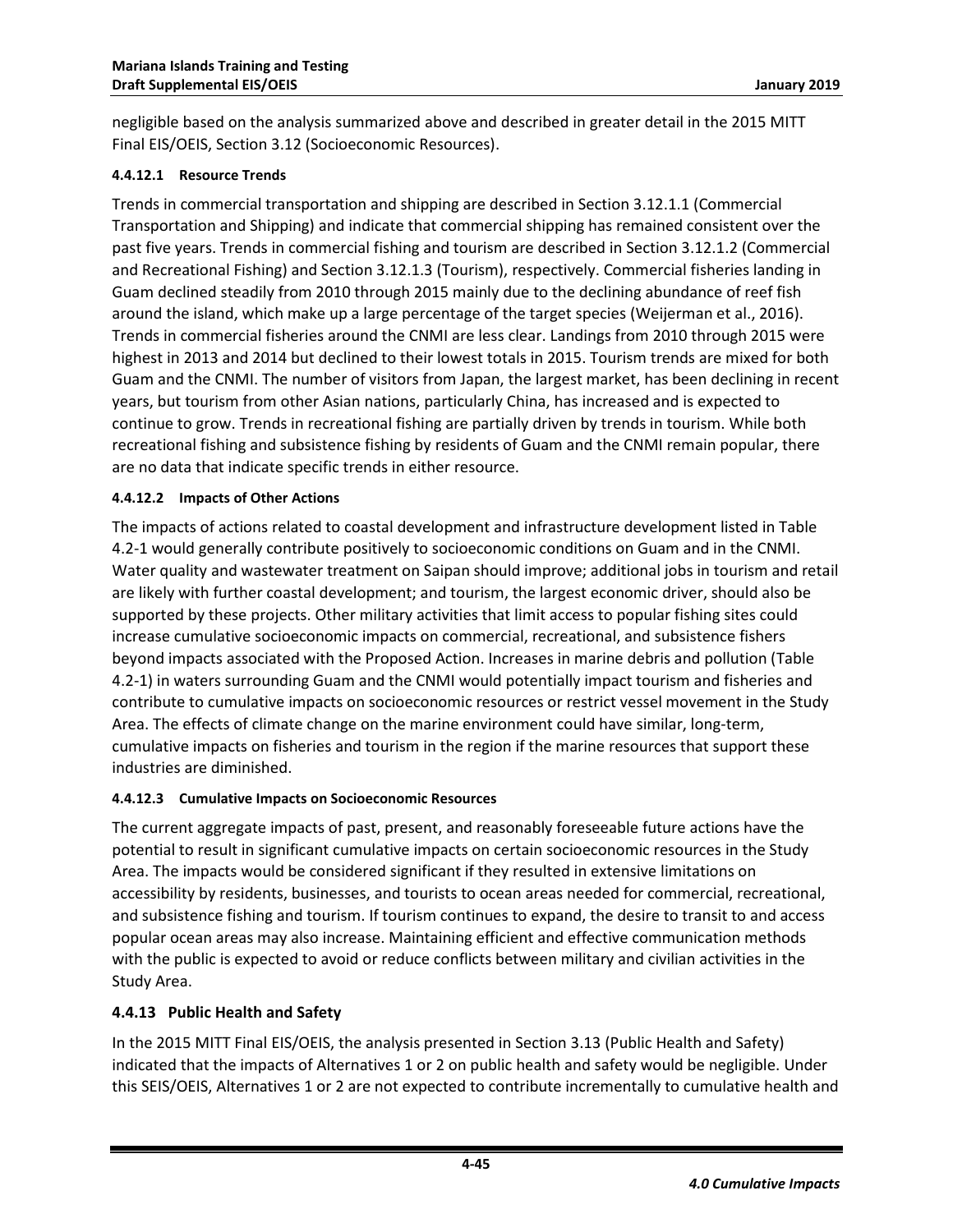safety impacts. Therefore, further analysis of cumulative impacts on public health and safety is not warranted.

### <span id="page-49-0"></span>**4.5 Summary of Cumulative Impacts**

Marine mammals, sea turtles, marine invertebrates, and socioeconomic resources are the primary resources of concern for cumulative impacts analysis:

- Past human activities have impacted these resources to the extent that several marine mammals, sea turtles, and marine invertebrates occurring in the Study Area are ESA listed. Several marine mammal species and stocks are also classified as strategic stocks under MMPA.
- The use of sonar and other non-impulsive sound sources under Alternative 1 and Alternative 2 has the potential to disturb or injure marine mammals and sea turtles.
- Explosive detonations under Alternative 1 and Alternative 2 have the potential to disturb, injure, or kill marine mammal, and sea turtle species.
- Under Alternative 1 or Alternative 2, proposed danger zones could potentially restrict access to fishing and recreational areas when ranges are in use.

In summary, based on the analysis presented in Sections 3.4 (Marine Mammals), 3.5 (Sea Turtles), 3.8 (Marine Invertebrates), and 3.12 (Socioeconomic Resources), the current aggregate impacts of past, present, and other reasonably foreseeable future actions are not significantly different than the assessment in the 2015 MITT Final EIS/OEIS. For marine mammals, sea turtles, and marine invertebrates Alternatives 1 or 2 would contribute to an increase cumulative impacts, but the relative contribution would be low compared to other actions. Cumulative effects on socioeconomic resources may have short-term impacts on accessibility to public services, fishing sites, and tourism resources, but they are not expected to have long-term negative impacts on these resources or the economy of Guam and the CNMI. No new information or circumstances are significant enough to warrant further cumulative impact review.

## <span id="page-49-1"></span>**4.6 Public Scoping Comments**

The public raised a number of issues during the scoping period in regard to cumulative impacts. The issues are summarized in the list below.

 **Analyze the cumulative effects of all Department of Defense actions in the Mariana Islands, including CNMI Joint Military Training EIS –** The CNMI Joint Military Training EIS would establish a series of live-fire and maneuver ranges and training areas within the CNMI and include amphibious operations on Tinian. The proposed action for the CNMI Joint Military Training EIS is to expand existing ranges and training areas and construct new ranges and training areas within the CNMI. The resources evaluated that could contribute to cumulative impacts include geology and soils, water resources, air quality, noise, airspace, land and submerged land use, recreation, terrestrial biology, marine biology, cultural resources, visual resources, transportation, utilities, socioeconomics and environmental justice, hazardous materials and waste, and public health and safety. The Navy is drafting a revised EIS that would reduce impacts on resources as a result of the proposed action. The analysis of cumulative impacts contained in this chapter addresses cumulative effects of all Department of Defense actions on the Mariana Islands, including the CNMI Joint Military Training EIS.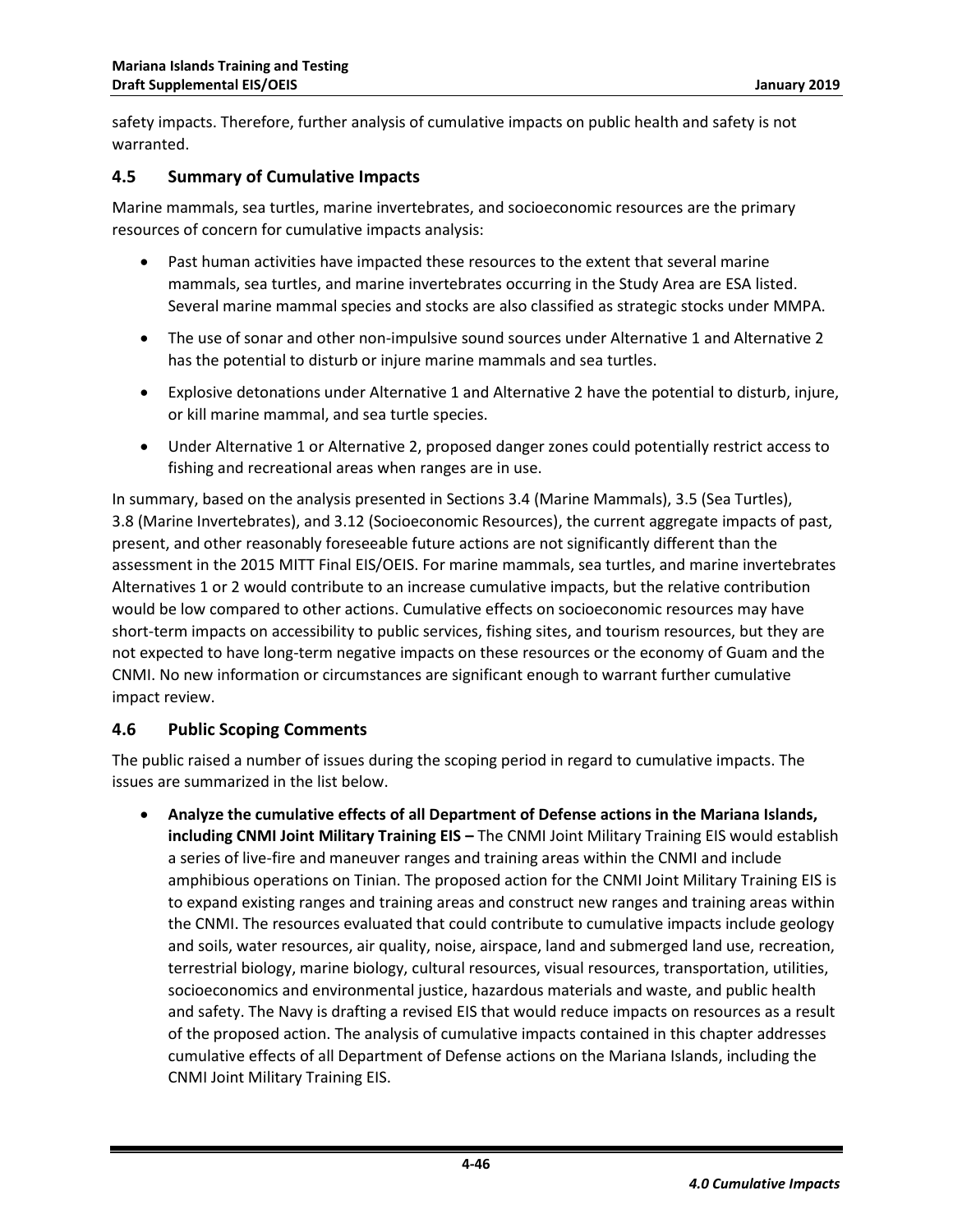- **Cumulative impacts from military-expended material and debris on water quality and marine biology –** The analysis of cumulative impacts on water quality from military expended material and debris concluded that although military expended material would occur in the Study Area as a result of training and testing activities, the Navy has defined standard operating procedures and committed to mitigation measures to offset potential impacts from military training and testing to sediment and water quality in the Study Area. The impact analysis conducted on marine biology (e.g., marine mammals, sea turtles, marine birds, marine vegetation, marine invertebrates, and fish) from military expended material and debris concluded that the military expended material and debris would not have a significant impact on water quality or habitat, therefore it would not have a significant impact on marine biology in the Study Area. Further analysis of cumulative impacts on water quality can be found in Section 4.4.1 (Sediments and Water Quality). Further analysis of cumulative impacts on marine biology can be found in Sections 4.4.4 through 4.4.9 (Marine Mammals, Sea Turtles, Marine Birds, Marine Vegetation, Marine Invertebrates, and Marine Fishes).
- **Cumulative impacts on marine mammals from use of explosives and sonar –** The cumulative impact analysis for marine mammals from the use of explosives and sonar concluded that the aggregate impacts of past, present, and other reasonably foreseeable future actions continue to have significant impacts on some marine mammal species in the Study Area. Proposed training and testing activities could result in additional stressors to individuals, which would both further compound effects on a given individual already experiencing stress and, in turn, have the potential to further stress populations, some of which may already be in significant decline or in the midst of stabilization and recovery. However, implementation of standard operating procedures would reduce the likelihood of overlap in time and space with other stressors, and implementation of mitigation measures would further reduce the likelihood of impact. Therefore, the incremental stressors anticipated from proposed training and testing activities are not anticipated to be significant. Further analysis of cumulative impacts on marine mammals can be found in Section 4.4.4 (Marine Mammals).
- **Cumulative impacts on seagrass, coral reef, and other invertebrate from sedimentation around FDM, military expended materials as marine debris, and sonar disrupting larval recruitment –** The cumulative impact analysis on seagrass and marine vegetation concludes that sedimentation around FDM and military expended materials as marine debris would have minimal impacts on seagrass and marine vegetation in the Study Area. Based on the analysis presented in Section 3.7 (Marine Vegetation) and the reasons summarized above, the incremental contribution of Alternatives 1 or 2 to cumulative impacts would be negligible. Further cumulative impact analysis on seagrass and marine vegetation can be found in Section 4.4.7 (Marine Vegetation). The cumulative impact analysis on coral reef and other invertebrates from sedimentation around FDM, military expended materials as marine debris, and sonar disrupting larval recruitment concluded that although the aggregate impacts of other stressors in the ocean environment continue to have significant impacts on some marine invertebrate species in the Study Area, particularly the effects of global climate change on corals, proposed training and testing activities are not likely to incrementally contribute to population-level stress and decline of the resource. Further cumulative impact analysis on marine invertebrates can be found in Section 4.4.8 (Marine Invertebrates).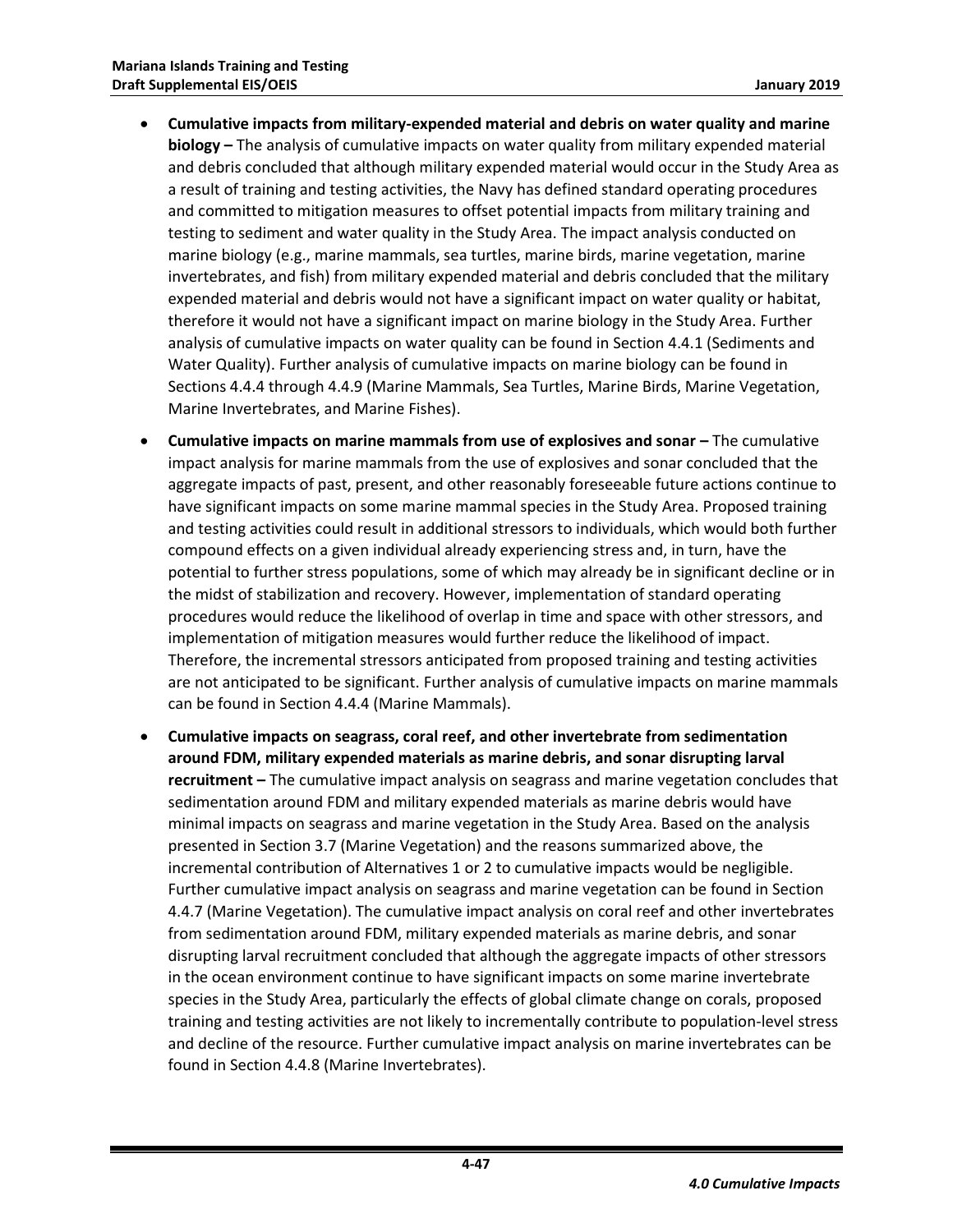- **Cumulative impacts on sea turtles, fish populations and their habitat –** The cumulative impacts analysis on sea turtles concluded that the aggregate impacts of past, present, and other reasonably foreseeable future actions continue to have significant impacts on all sea turtle species in the Study Area. Proposed training and testing activities could contribute incremental stressors to individuals, which would both further compound effects on a given individual already experiencing stress and in turn has the potential to further stress populations in significant decline or recovery efforts thereof. The cumulative impacts analysis on fish populations concluded that based on the analysis presented in Section 3.9 (Fishes) and the reasons summarized above, the incremental contribution of Alternatives 1 or 2 to cumulative impacts would be negligible. The cumulative impacts analysis on marine habitat concluded that based on the analysis presented in Section 3.3 (Marine Habitats) and the reasons summarized in Section 4.4.3 (Marine Habitats), the incremental contribution of Alternatives 1 or 2 to cumulative impacts would be negligible. Further analysis for cumulative impacts on sea turtles and fish can be found in Section 4.4.5 (Sea Turtles) and 4.4.9 (Fish) respectively.
- **Cumulative impact on the loss of access to FDM for traditional fishing practices –** The socioeconomic resources section analyzes traditional fishing practices that were identified by residents of Guam and the CNMI as having the potential to be impacted by the proposed training and testing activities occurring at sea and on FDM. Training and testing activities have the potential to temporarily limit access to areas of the ocean, which has the potential to impact traditional fishing practice in the Study Area. The military requests that the U.S. Coast Guard issue NOTMARs to warn the public of upcoming training and testing activities requiring the exclusive use of sea space and to ensure the safety of the public and military personnel. Data on the number of NOTMARs issued from the years 2013 through 2017 for FDM and W-517 were added to the previous three years of data presented in the 2015 MITT Final EIS/OEIS. The number of days affected by activities occurring at FDM and W-517 has varied over the eight-year period from the years 2010 through 2017. The data indicate a slightly increasing trend in affected days and potential impacts on accessibility; however, the peak totals are not substantially different from the previous eight years, and the trend appears to be cyclical (increases followed by decreases). Access to waters around FDM between 3 and 12 NM was restricted for an average of 160 days per year (peak of 201 in the year 2012), and access to waters under W-517 was restricted for an average of 91 days per year (peak of 136 in the year 2016). Access to waters within 3 NM of FDM is restricted at all times to ensure public safety during military activities using explosive munitions (33 Code of Federal Regulations 334, Danger Zone and Restricted Area Regulations).

Traditional fishers in Guam and the CNMI would also be impacted by temporary restrictions limiting access to certain areas where traditional fishing practices take place. As described in Section 3.12.1.4.1 (Traditional Fishing Practices), many fishers identifying as traditional fishers also participate in recreational and commercial fishing, and it is not clear when fishers are engaging in traditional fishing, which has communal and cultural significance, and when they are fishing for financial gain or leisure or some combination of one or more of these motivations, which can occur even on a single fishing trip [\(Allen, 2013\)](#page-54-14). These data suggest that traditional fishing likely occurs in the same locations as commercial and recreational fishing, and that traditional fishers would not be disproportionately impacted by temporary limits on access to fishing sites. Other fishing sites in the Study Area would be available to traditional fishers, and significant impacts on traditional fishing in the Study Area are not anticipated. Further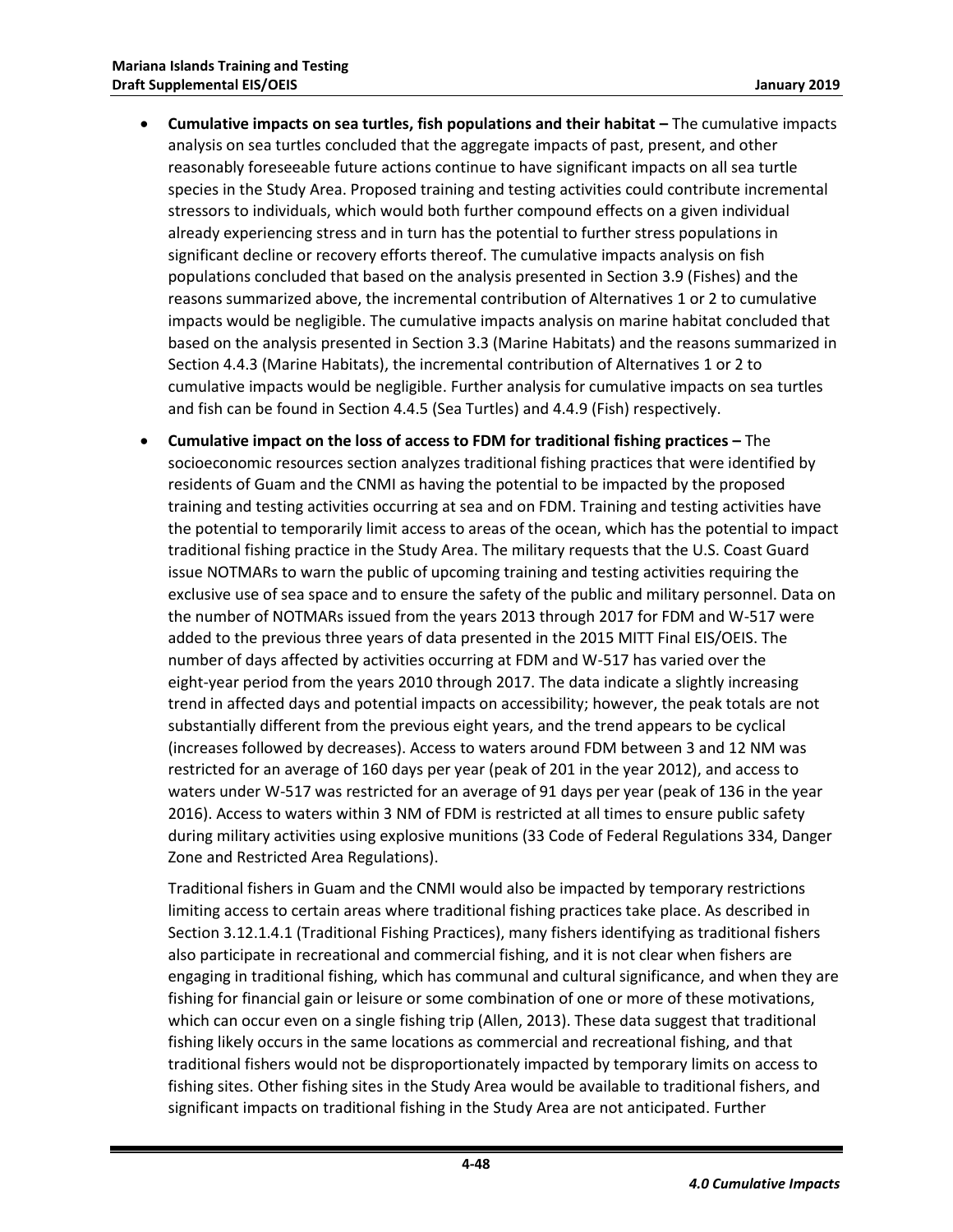cumulative analysis for socioeconomic resources can be found in Section 4.4.12 (Socioeconomic Resources).

- **Cumulative impact on reduced fishing access, recreational fishing, commercial fishing and transport between the Mariana Islands from the restricted areas –** Access to certain areas of the Study Area around islands and in the open ocean is temporarily restricted during potentially hazardous training and testing activities to ensure the safety of the public and military personnel. Danger zones may result from other Department of Defense actions in Guam and the Mariana Islands such as the Guam and Commonwealth of the Northern Mariana Islands Military Relocation and CNMI Joint Military Training. These other actions would occur mainly on land and around Tinian. As a result of the training and testing activities associated with this SEIS/OEIS, areas within 3 NM of FDM are permanently restricted to maintain public safety. Even when hazardous activities are not occurring at FDM, the potential occurrence of unexploded ordnance in waters surrounding the island is a constant threat to public safety. Transiting between Guam, Saipan, Tinian, or other islands located to the south of FDM and the Islands Unit (Northern Mariana Islands) would potentially be impacted by limiting access to the 12 NM danger zone around FDM. Considering that an average of 3.8 trips per year has occurred over the past 30 years(as stated in Section 3.12.3, Public Scoping Comments), the probability of military activities interfering with trips to the Islands Unit is low. Furthermore, the military will announce when FDM is not in use in addition to notifying mariners of planned activities at FDM, which will enable mariners to better plan trips to the Islands Unit. Further analysis can be found for recreational and commercial fishing and transport in Section 4.4.12 (Socioeconomic Resources).
- **Cumulative effects analysis of the ocean as an ecosystem –** The cumulative impacts analysis for water resources concluded that based on the analysis presented in Section 3.1 (Sediments and Water Quality) and the reasons summarized above, the changes in sediment and water quality would be measurable, but would still be below applicable standards and guidelines; therefore, the incremental contribution of Alternatives 1 or 2 to cumulative impacts would be low and further analysis of cumulative impacts is not warranted. Further analysis of the ocean as an ecosystem and cumulative impacts can be found in Section 4.4.1 (Sediments and Water Quality) and Section 4.4.3 (Marine Habitats).
- **Assess cumulative effects to consider a resource response to change and capacity to withstand stress –** Stressors are considered in the cumulative effects analysis for each resource. These resources are analyzed in Sections 4.4.1 through 4.4.13.
- **Cumulative effects analysis should reflect the beach landing activity addressed in the 2015 MITT ROD (no Amphibious Assault Vehicle or Landing Craft Air Cushion landing on Tinian beaches) –** Beach landing activities would continue as discussed in the 2015 MITT Final EIS/OEIS. This SEIS/OEIS is an update to the in-water activities in the Study Area. Land activities are addressed in the 2015 MITT Final EIS/OEIS and can be found in Section 3.5 (Sea Turtles) of that document.
- **Cumulative impacts assessing the length and frequency of each individual training activity and the potential rate of resource recovery –** The cumulative impacts assessment takes into account the length and frequency of each training and testing activity and resource recovery as they are analyzed in their individual resource sections (Sections 3.1 through 3.13).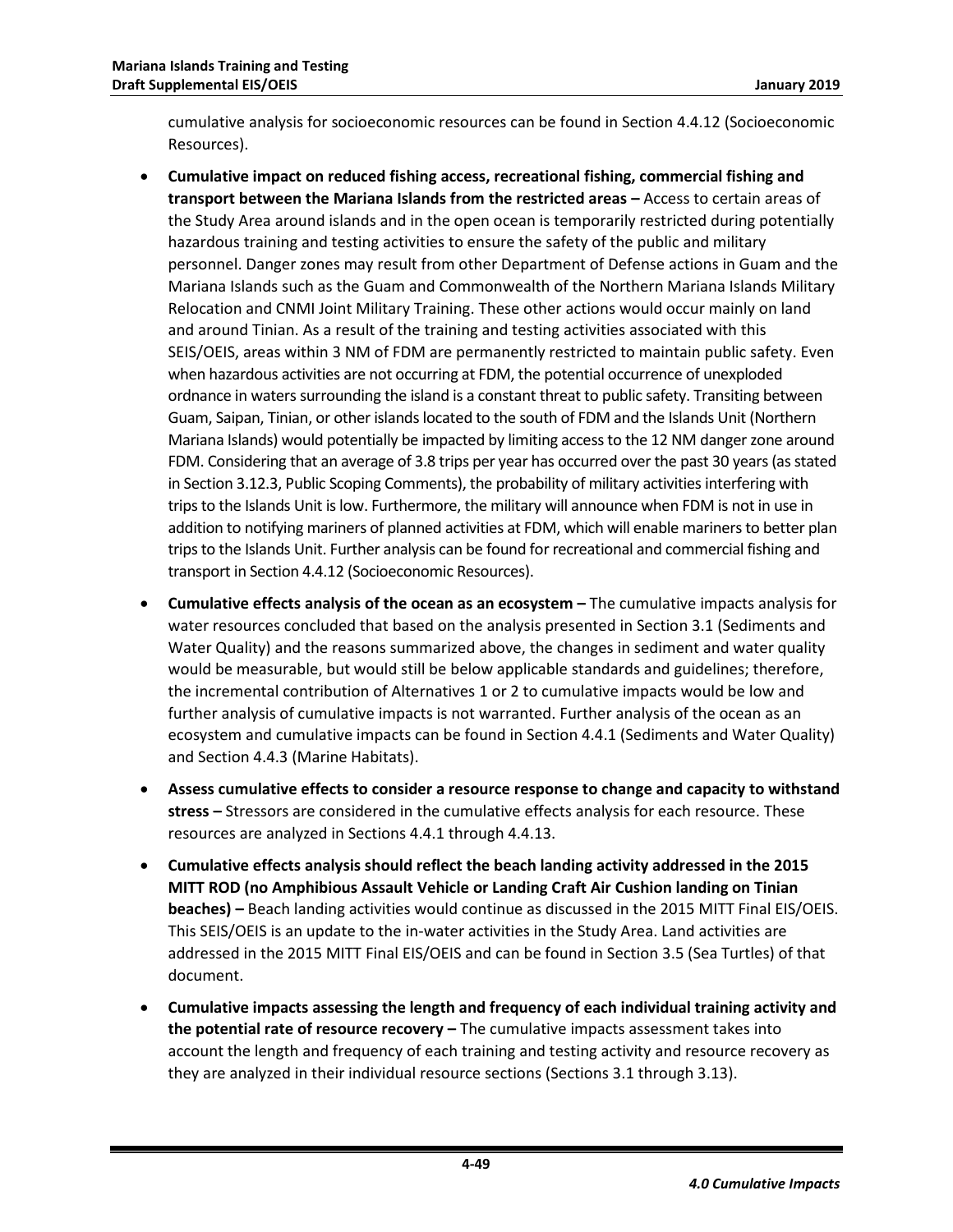**Utilize Caltrans/Federal Highways Administration cumulative impacts methodology/eight-step process –** The Caltrans/Federal Highways Administration cumulative impacts eight-step methodology is very similar to the cumulative impacts chapter analysis used in this document. The similarities are as follows: (step 1) The Navy has identified resources to consider; (step 2) defined the region of influence for each resource; (step 3) described the current health and historical context of each resource in Chapter 3 (Affected Environment and Environmental Consequences); (step 4) identified the direct and indirect impacts of the Proposed Action in the Environmental Consequences section of Chapter 3; (step 5) identified current and reasonably foreseeable future actions or projects i[n Table 4.2-1;](#page-6-0) (step 6) assessed the potential cumulative impacts in this chapter; (step 7) reported the results of the cumulative impact analysis in this chapter; and (step 8) assessed the need for mitigation and recommendations for actions by other agencies in Chapter 5 (Mitigation).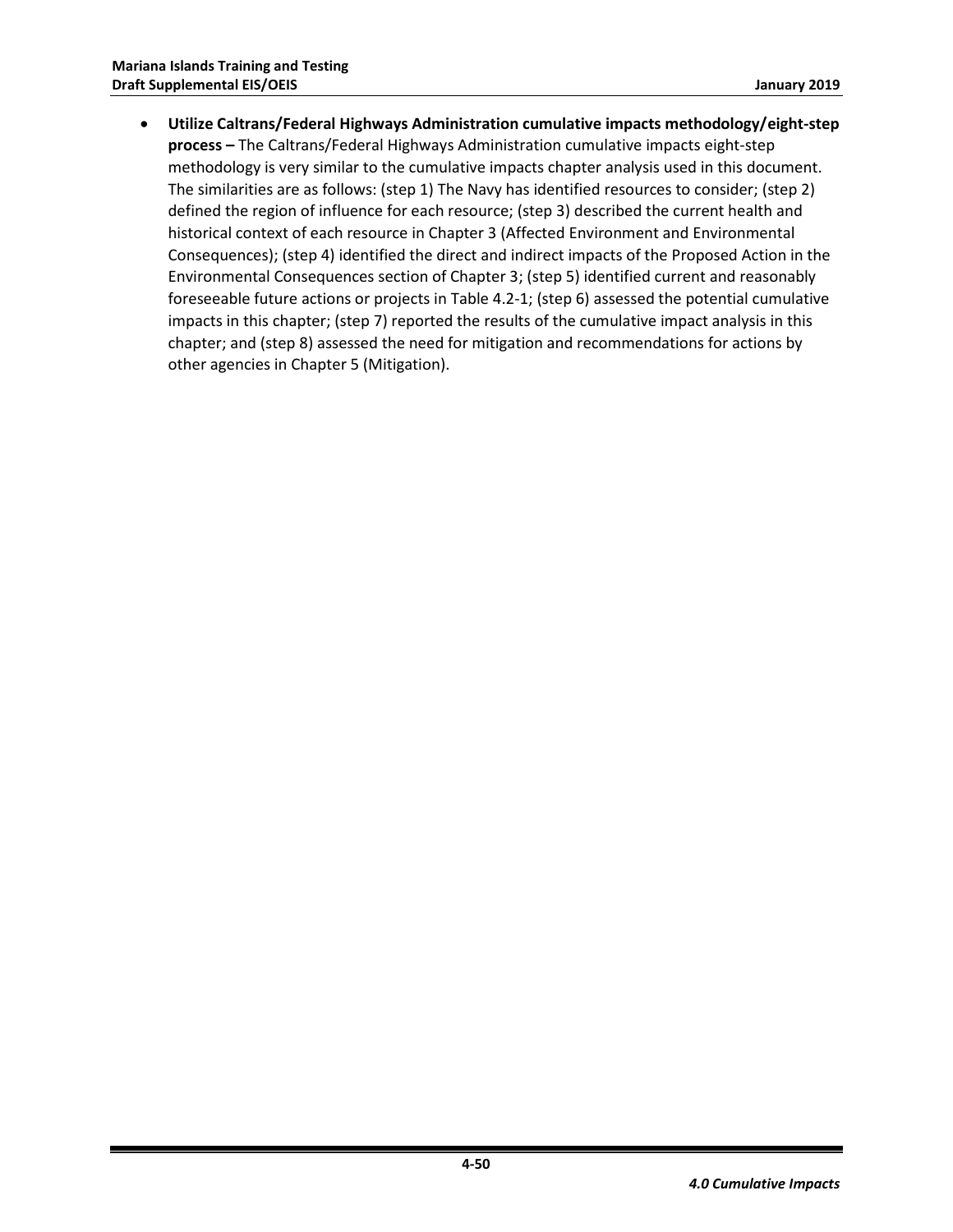# **REFERENCES**

- <span id="page-54-14"></span>Allen, S. (2013). Carving a niche or cutting a broad swath: Subsistence fishing in the western Pacific. *Pacific Science, 67*(3), 477–488.
- <span id="page-54-12"></span>Avens, L. (2003). Use of multiple orientation cues by juvenile loggerhead sea turtles *Caretta caretta*. *The Journal of Experimental Biology, 206*(23), 4317–4325.
- <span id="page-54-4"></span>Baker, C. S., V. Lukoschek, S. Lavery, M. L. Dalebout, M. Yong-un, T. Endo, and N. Funahashi. (2006). Incomplete reporting of whale, dolphin and porpoise 'bycatch' revealed by molecular monitoring of Korean markets. *Animal Conservation, 9*(4), 474–482.
- <span id="page-54-10"></span>Bartol, S. M., and J. A. Musick. (2003). Sensory Biology of Sea Turtles. In P. L. Lutz, J. A. Musick, & J. Wyneken (Eds.), *The Biology of Sea Turtles* (Vol. 2, pp. 16). Boca Raton, FL: CRC Press Books.
- <span id="page-54-11"></span>Bartol, S. M., and D. R. Ketten. (2006). *Turtle and Tuna Hearing* (NOAA Technical Memorandum NMFS-PIFSC-7). Honolulu, HI: Pacific Islands Fisheries Science Center.
- <span id="page-54-8"></span><span id="page-54-1"></span>Bassett, C., J. Thomson, and B. Polagye. (2010). *Characteristics of Underwater Ambient Noise at a Proposed Tidal Energy Site in Puget Sound*. Seattle, WA: Northwest National Marine Renewable Energy Center.
- <span id="page-54-5"></span><span id="page-54-2"></span>Baulch, S., and C. Perry. (2014). Evaluating the impacts of marine debris on cetaceans. *Marine Pollution Bulletin, 80*(1–2), 210–221.
- <span id="page-54-9"></span>Baumann-Pickering, S., L. K. Baldwin, A. E. Simonis, M. A. Roche, M. L. Melcon, J. A. Hildebrand, E. M. Oleson, R. W. Baird, G. S. Schorr, D. L. Webster, and D. J. McSweeney. (2010). *Characterization of Marine Mammal Recordings from the Hawaii Range Complex*. Monterey, CA: Naval Postgraduate School.
- <span id="page-54-6"></span>Bergmann, M., L. Gutow, and M. Klages. (2015). *Marine Anthropogenic Litter*. New York, NY and London, United Kingdom: Springer.
- Bureau of Ocean Energy Management. (2011). *Proposed Outer Continental Shelf Oil & Gas Leasing Program 2012–2017*. Washington, DC: U.S. Department of the Interior, Bureau of Ocean Energy Management.
- <span id="page-54-3"></span>Bureau of Ocean Energy Management. (2016). *Fact Sheet: Environmental Studies–Electromagnetic Fields*. Sterling, VA: U.S. Department of the Interior, Bureau of Ocean Energy Management. Retrieved from www.boem.gov.
- <span id="page-54-7"></span>Carretta, J. V., M. M. Muto, J. Greenman, K. Wilkinson, D. Lawson, J. Viezbicke, and J. Jannot. (2017). *Sources of Human-Related Injury and Mortality for U.S. Pacific West Coast Marine Mammal Stock Assessments, 2011–2015* (NOAA Technical Memorandum NMFS-SWFSC-579). La Jolla, CA: Southwest Fisheries Science Center.
- <span id="page-54-13"></span>Celi, M., F. Filiciotto, M. Vazzana, V. Arizza, V. Maccarrone, M. Ceraulo, S. Mazzola, and G. Buscaino. (2015). Shipping noise affecting immune responses of European spiny lobster (*Palinurus elephas*). *Canadian Journal of Zoology, 93*, 113–121.
- <span id="page-54-0"></span>Council on Environmental Quality. (1997). *Considering Cumulative Effects Under the National Environmental Policy Act*. Washington, DC: The Council on Environmental Quality.
- Davison, P., and R. G. Asch. (2011). Plastic ingestion by mesopelagic fishes in the North Pacific Subtropical Gyre. *Marine Ecological Progress Series, 432*, 173–180.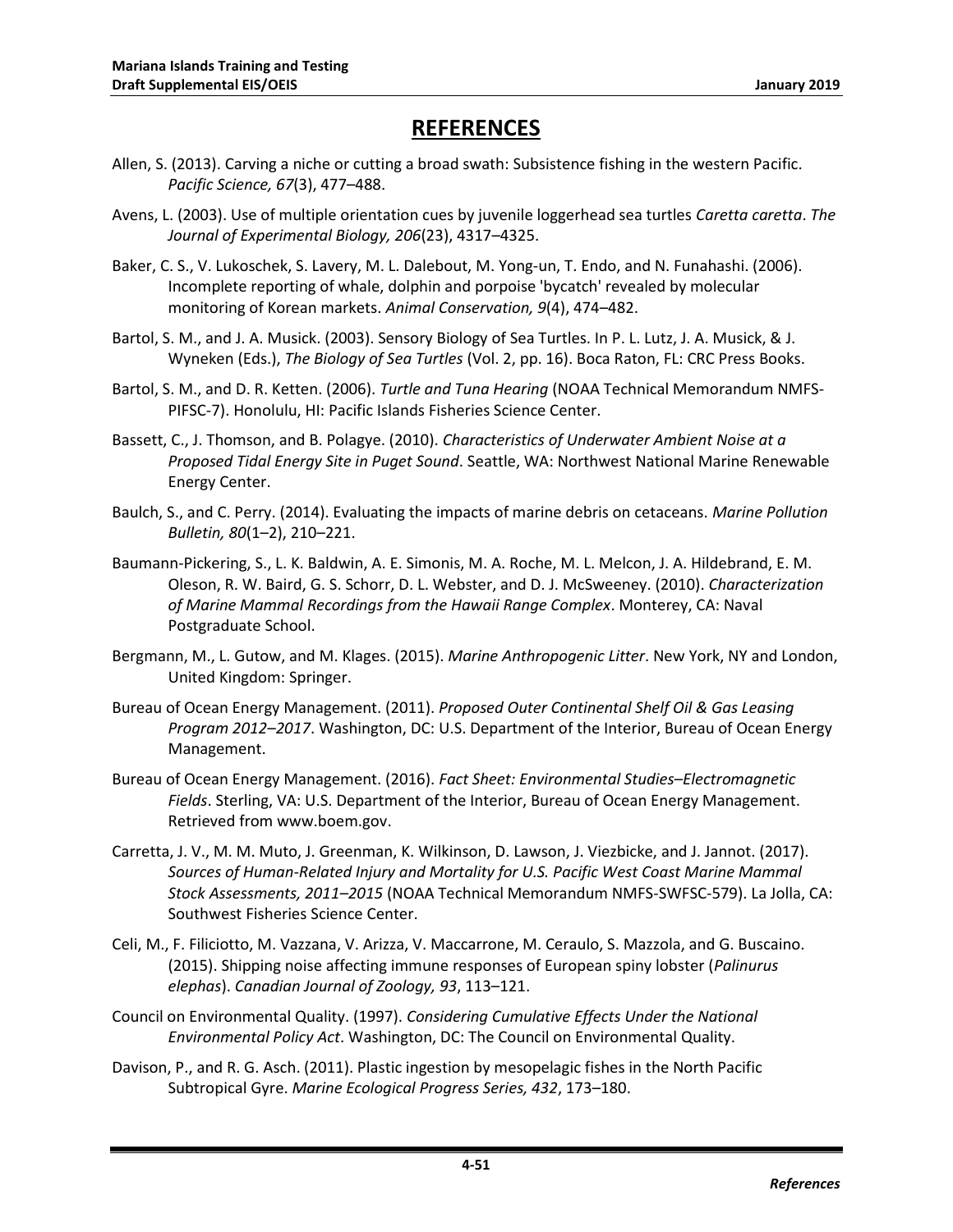- <span id="page-55-4"></span><span id="page-55-1"></span>DeMaster, D. P., C. W. Fowler, S. L. Perry, and M. F. Richlen. (2001). Predation and competition: The impact of fisheries on marine-mammal populations over the next one hundred years. *Journal of Mammalogy, 82*(3), 641–651.
- <span id="page-55-12"></span>Edmonds, N. J., C. J. Firmin, D. Goldsmith, R. C. Faulkner, and D. T. Wood. (2016). A review of crustacean sensitivity to high amplitude underwater noise: Data needs for effective risk assessment in relation to UK commercial species. *Marine Pollution Bulletin, 108*, 5–11.
- Falcone, E. A., G. S. Schorr, S. L. Watwood, S. L. DeRuiter, A. N. Zerbini, R. D. Andrews, R. P. Morrissey, and D. J. Moretti. (2017). Diving behaviour of Cuvier's beaked whales exposed to two types of military sonar. *Royal Society Open Science, 4*(170629), 1–21.
- <span id="page-55-8"></span><span id="page-55-0"></span>Fechter, L. D., and B. Pouyatos. (2005). Ototoxicity. *Environmental Health Perspectives, 113*(7), 443–444.
- Federal Communications Commission. (2017). *Submarine Cables*. Retrieved from https://www.fcc.gov/submarine-cables.
- <span id="page-55-9"></span>Finkbeiner, E. M., B. P. Wallace, J. E. Moore, R. L. Lewison, L. B. Crowder, and A. J. Read. (2011). Cumulative estimates of sea turtle bycatch and mortality in USA fisheries between 1990 and 2007. *Biological Conservation, 144*(11), 2719–2727.
- <span id="page-55-3"></span>Geijer, C. K. A., and A. J. Read. (2013). Mitigation of marine mammal bycatch in U.S. fisheries since 1994. *Biological Conservation, 159*, 54–60.
- <span id="page-55-5"></span>Gerstein, E. R. (2002). Manatees, bioacoustics and boats: Hearing tests, environmental measurements and acoustic phenomena may together explain why boats and animals collide. *American Scientist, 90*(2), 154–163.
- <span id="page-55-2"></span>Hansen, L. P., and M. L. Windsor. (2006). Interactions between aquaculture and wild stocks of Atlantic salmon and other diadromous fish species: Science and management, challenges and solutions. *ICES Journal of Marine Science, 63*(7), 1159–1161.
- <span id="page-55-11"></span>Hazel, J., I. R. Lawler, H. Marsh, and S. Robson. (2007). Vessel speed increases collision risk for the green turtle *Chelonia mydas*. *Endangered Species Research, 3*, 105–113.
- <span id="page-55-6"></span>Helker, V. T., M. M. Muto, K. Savage, S. Teerlink, L. A. Jemison, K. Wilkinson, and J. Jannot. (2017). *Human-Caused Mortality and Injury of NMFS-Managed Alaska Marine Mammal Stocks, 2011– 2015* (NOAA Technical Memorandum NMFS-AFSC-354). Seattle, WA: Alaska Fisheries Science Center.
- <span id="page-55-10"></span>Humber, F., B. J. Godley, and A. C. Broderick. (2014). So excellent a fishe: A global overview of legal marine turtle fisheries. *Diversity and Distributions, 20*(5), 579–590.
- Intergovernmental Panel on Climate Change. (2018). Summary for Policymakers. In V. Masson-Delmotte, P. Zhai, H. O. Pörtner, D. Roberts, J. Skea, P. R. Shukla, A. Pirani, W. Moufouma-Okia, C. Péan, R. Pidcock, S. Connors, J. B. R. Matthews, Y. Chen, X. Zhou, M. I. Gomis, E. Lonnoy, T. Maycock, M. Tignor, & T. Waterfield (Eds.), Global warming of 1.5°C (Vol. An IPCC Special Report on the impacts of global warming of 1.5°C above pre-industrial levels and related global greenhouse gas emission pathways, in the context of strengthening the global response to the threat of climate change, sustainable development, and efforts to eradicate poverty pp. 32). Geneva, Switzerland: World Meteorological Organization.
- <span id="page-55-7"></span>International Council for the Exploration of the Sea. (2005). *Report of the Ad-Hoc Group on the Impact of Sonar on Cetaceans*. Copenhagen, Denmark: Conseil International pour l'Exploration de la Mer.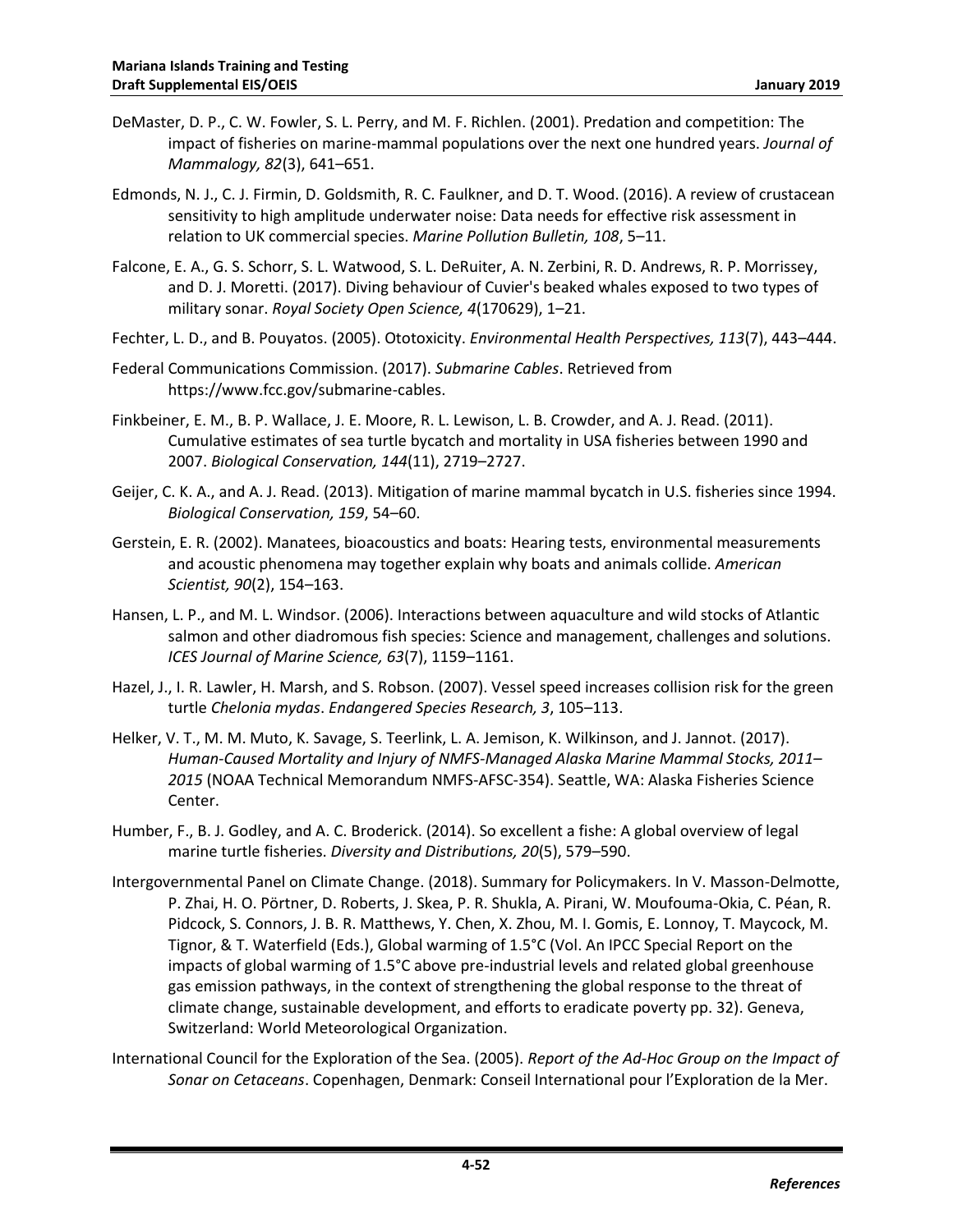- <span id="page-56-5"></span><span id="page-56-1"></span><span id="page-56-0"></span>International Maritime Organization. (2017). *Current Awareness Bulletin*. London, United Kingdom: Maritime Knowledge Centre.
- <span id="page-56-8"></span>Jackson, J. B. C., M. X. Kirby, W. H. Berger, K. A. Bjorndal, L. W. Botsford, B. J. Bourque, R. H. Bradbury, R. Cooke, J. M. Erlandson, J. A. Estes, T. P. Hughes, S. Kidwell, C. B. Lange, H. S. Lenihan, J. M. Pandolfi, C. H. Peterson, R. S. Steneck, M. J. Tegner, and R. R. Warner. (2001). Historical overfishing and the recent collapse of coastal ecosystems. *Science, 293*, 629–638.
- Jones, T. T., and S. L. Martin. (2016). *Sea Turtle Tagging in the Mariana Islands Training and Testing (MITT) Study Area*. Silver Spring, MD: National Oceanic and Atmospheric Administration, Fisheries Marine Turtle Biology and Assessment Program Protected Species Division.
- <span id="page-56-6"></span><span id="page-56-3"></span>Kaluza, P., A. Kölzsch, M. T. Gastner, and B. Blasius. (2010). The complex network of global cargo ship movements. *Proceedings of the Royal Society, 7*(48), 11.
- Kappel, C. V. (2005). Losing pieces of the puzzle: Threats to marine, estuarine, and diadromous species. *Frontiers in Ecology and the Environment, 3*(5), 275–282.
- <span id="page-56-13"></span>Ketten, D. R., and S. Moein-Bartol. (2006). *Functional Measures of Sea Turtle Hearing*. Woods Hole, MA: Woods Hole Oceanographic Institution.
- <span id="page-56-9"></span>Laist, D. W., and C. Shaw. (2006). Preliminary evidence that boat speed restrictions reduce deaths of Florida manatees. *Marine Mammal Science, 22*(2), 472–479.
- <span id="page-56-10"></span>Lam, T., Lingxu, S. Takahashi, and E. A. Burgess. (2011). *Market Forces: An Examination of Marine Turtle Trade in China and Japan*. Hong Kong, China: TRAFFIC East Asia.
- <span id="page-56-2"></span>Law, K. L., S. Moret-Ferguson, N. A. Maximenko, G. Proskurowski, E. E. Peacock, J. Hafner, and C. M. Reddy. (2010). Plastic accumulation in the North Atlantic Subtropical Gyre. *Sciencexpress, 329*, 1–8.
- <span id="page-56-7"></span>Lent, R., and D. Squires. (2017). Reducing marine mammal bycatch in global fisheries: An economics approach. *Deep-Sea Research II: Topical Studies in Oceanography, 140*, 268–277.
- <span id="page-56-14"></span>Levenson, D. H., S. A. Eckert, M. A. Crognale, J. F. Deegan, II, and G. H. Jacobs. (2004). Photopic spectral sensitivity of green and loggerhead sea turtles. *Copeia, 4*, 908–914.
- <span id="page-56-15"></span><span id="page-56-4"></span>Lohmann, K. J., and C. M. F. Lohmann. (1992). Orientation to oceanic waves by green turtle hatchlings. *The Journal of Experimental Biology, 171*, 1–13.
- <span id="page-56-16"></span>Lohmann, K. J., and C. M. F. Lohmann. (1996). Orientation and open-sea navigation in sea turtles. *The Journal of Experimental Biology, 199*, 73–81.
- Losinio, L. (2017). Cabling the islands into the future. *Pacific Island Times*. Retrieved from http://www.pacificislandtimes.com/single-post/2017/05/03/Cabling-the-islands-into-the-future.
- <span id="page-56-12"></span>Lutcavage, M. E., P. Plotkin, B. Witherington, and P. L. Lutz. (1997). Human impacts on sea turtle survival. In P. L. Lutz & J. A. Musick (Eds.), *The Biology of Sea Turtles* (pp. 387–409). New York, NY: CRC Press.
- <span id="page-56-11"></span>Maison, K. A., I. K. Kelly, and K. P. Frutchey. (2010). *Green Turtle Nesting Sites and Sea Turtle Legislation throughout Oceania* (National Oceanic and Atmospheric Administration Technical Memorandum NMFS-F/SPO-110). Silver Spring, MD: Scientific Publications Office.
- Mato, Y., T. Isobe, H. Takada, H. Kanehiro, C. Ohtake, and T. Kaminuma. (2001). Plastic resin pellets as a transport medium for toxic chemicals in the marine environment. *Environmental Science Technology, 35*, 318–324.

**4-53**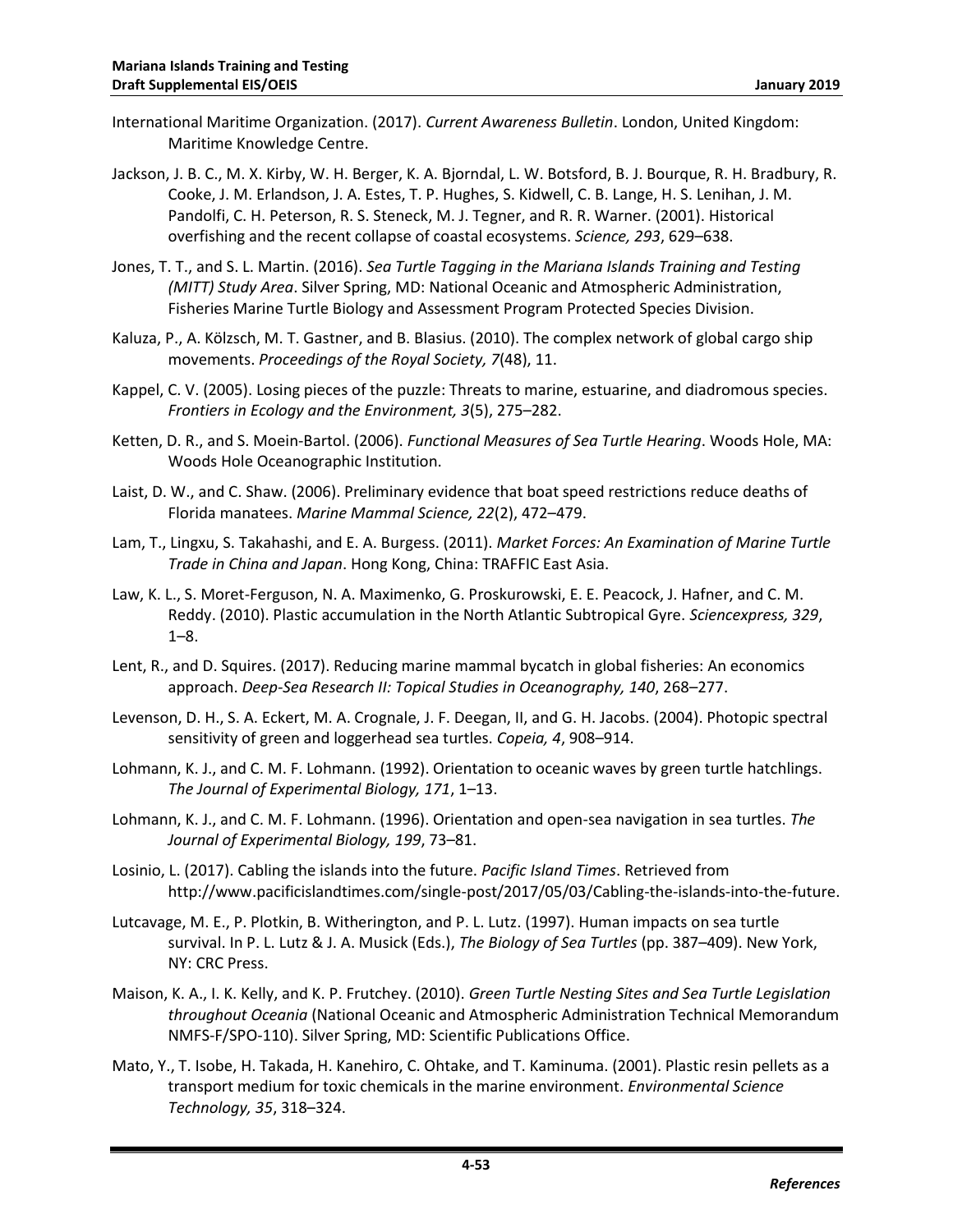- <span id="page-57-9"></span><span id="page-57-1"></span>McDonald, M. A., J. A. Hildebrand, and S. M. Wiggins. (2006). Increases in deep ocean ambient noise in the Northeast Pacific west of San Nicolas Island, California. *The Journal of the Acoustical Society of America, 120*(2), 711–718.
- <span id="page-57-12"></span><span id="page-57-0"></span>Meadows, D. W. (2016). *Petition to List the Tridacninae Giant Clams (Excluding Tridacna rosewateri) as Threatened or Endangered Under the Endangered Species Act*. Ellicott City, MD: Giant Clam Petition.
- <span id="page-57-14"></span>Minerals Management Service. (2007). *Programmatic Environmental Impact Statement for Alternative Energy Development and Production and Alternate Use of Facilities on the Outer Continental Shelf: Final Environmental Impact Statement*. New Orleans, LA: Gulf of Mexico OCS Region.
- <span id="page-57-11"></span>Mrosovsky, N., G. D. Ryan, and M. C. James. (2009). Leatherback turtles: The menace of plastic. *Marine Pollution Bulletin, 58*(2), 287–289.
- <span id="page-57-3"></span>Myers, R. A., and B. Worm. (2003). Rapid worldwide depletion of predatory fish communities. *Nature, 423*, 280–283.
- National Marine Fisheries Service. (2006). *Marine Debris: Impacts in the Gulf of Mexico*. Lafayette, LA: Southeast Regional Office, Protected Resources Division.
- National Marine Fisheries Service. (2015a). *Marine Aquaculture Strategic Plan FY 2016–2020*. Silver Spring, MD: U.S. Department of Commerce, National Oceanic and Atmospheric Administration, National Marine Fisheries Service.
- <span id="page-57-6"></span>National Marine Fisheries Service. (2015b). *Reinitiated Biological Opinion and Conference Report on U.S. Navy Hawaii-Southern California Training and Testing*. Washington, DC: The United States Navy and National Oceanic and Atmospheric Administration's National Marine Fisheries Service, Office of Protected Resources' Permits and Conservation Division.
- <span id="page-57-2"></span>National Marine Fisheries Service. (2016). *U.S. National Bycatch Report First Edition Update 2*. Silver Spring, MD: U.S. Department of Commerce, National Oceanic and Atmospheric Administration, National Marine Fisheries Service. Retrieved from http://www.st.nmfs.noaa.gov/observerhome/first-edition-update-2.
- <span id="page-57-7"></span>National Oceanic and Atmospheric Administration. (2013). Takes of Marine Mammals Incidental to Specified Activities; U.S. Navy Training and Testing Activities in the Hawaii-Southern California Training and Testing Study Area; Final Rule. *Federal Register, 78*(247), 78106–78158.
- <span id="page-57-13"></span>National Oceanic and Atmospheric Administration. (2017). *Coral Bleaching and Disease*. Retrieved from https://www.pifsc.noaa.gov/cred/coral\_bleaching\_and\_disease.php.
- <span id="page-57-8"></span>National Oceanic and Atmospheric Administration Marine Debris Program. (2014). *Report on the Entanglement of Marine Species in Marine Debris with an Emphasis on Species in the United States*. Silver Spring, MD: National Oceanic and Atmospheric Administration.
- <span id="page-57-10"></span>National Research Council of the National Academies. (1990). *Decline of the Sea Turtles: Causes and Prevention*. Washington, DC: The National Academies Press.
- <span id="page-57-4"></span>Nowacek, D., M. Johnson, and P. Tyack. (2004). North Atlantic right whales (*Eubalaena glacialis*) ignore ships but respond to alerting stimuli. *Proceedings of the Royal Society of London, 271*(B), 227– 231.
- <span id="page-57-5"></span>O'Shea, T. J., R. R. Reeves, and A. K. Long. (1999). *Marine Mammals and Persistent Ocean Contaminants.* Paper presented at the Marine Mammal Commission Workshop October 12–15 1998. Keystone, CO.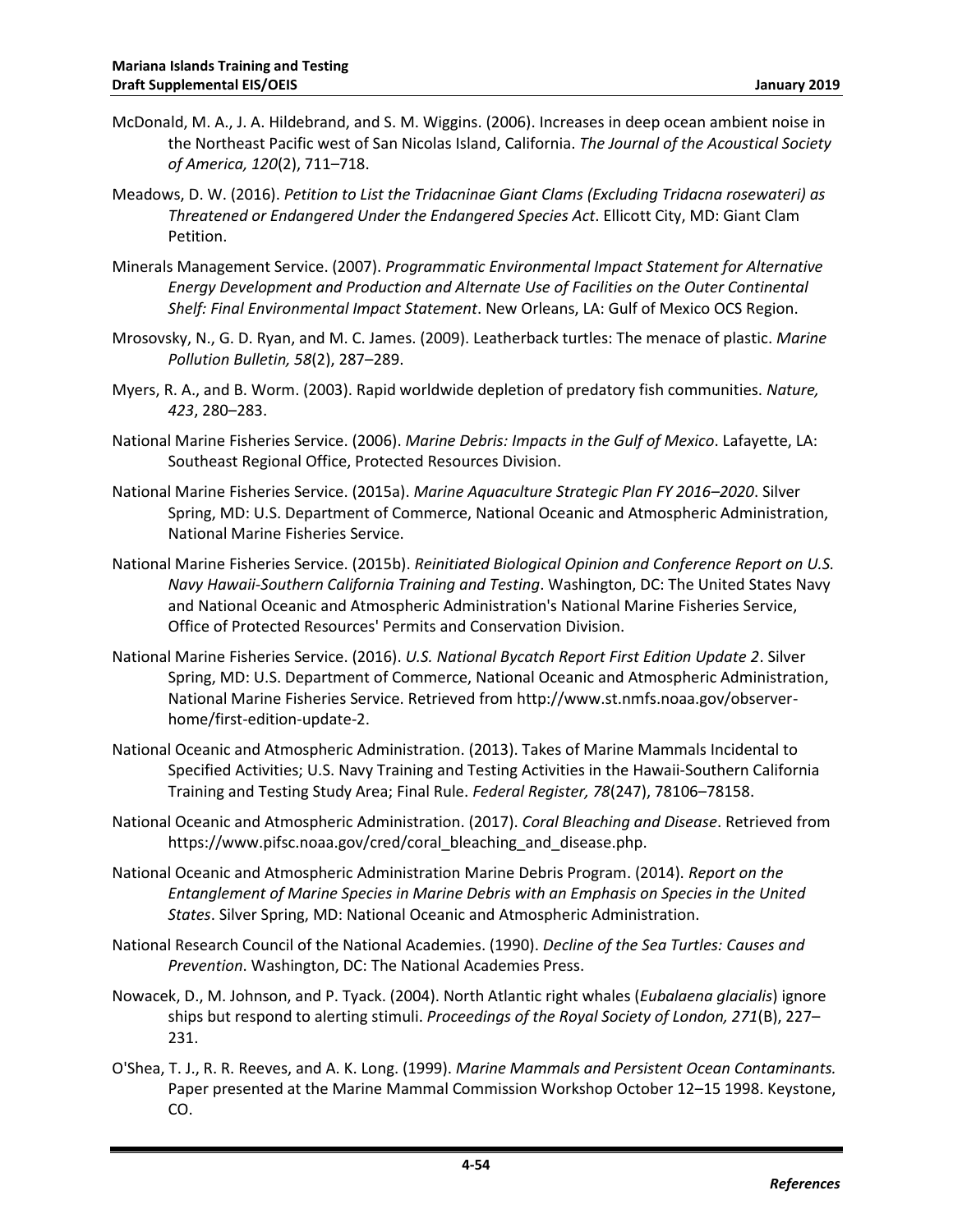- <span id="page-58-7"></span><span id="page-58-6"></span>Ormerod, S. J. (2003). Current issues with fish and fisheries: Editor's overview and introduction. *Journal of Applied Ecology, 40*(2), 204–213.
- Poloczanska, E. S., M. T. Burrows, C. J. Brown, J. G. Molinos, B. S. Halpern, O. Hoegh-Guldberg, C. V. Kappel, P. J. Moore, A. J. Richardson, D. S. Schoeman, and W. J. Sydeman. (2016). Responses of marine organisms to climate change across oceans. *Frontiers in Marine Science, 3*(62), 1–21.
- <span id="page-58-13"></span>Raymundo, L. J., D. Burdick, V. A. Lapacek, R. J. Miller, and V. Brown. (2017). Anomalous temperatures and extreme tides: Guam staghorn *Acropora* succumb to a double threat. *Marine Ecology Progess Series, 564*, 47–55.
- <span id="page-58-9"></span><span id="page-58-5"></span>Read, A., P. Drinker, and S. Northridge. (2006). Bycatch of marine mammals in U.S. and global fisheries. *Conservation Biology, 20*(1), 163–169.
- <span id="page-58-11"></span><span id="page-58-2"></span>Reijnders, P. J. H., A. Aguilar, and A. Borrell. (2009). Pollution and marine mammals. In W. F. Perrin, B. Wursig, & J. G. M. Thewissen (Eds.), *Encyclopedia of Marine Mammals* (2nd ed., pp. 890–898). Cambridge, MA: Academic Press.
- <span id="page-58-14"></span><span id="page-58-4"></span>Roberts, L., S. Cheesman, M. Elliott, and T. Breithaupt. (2016). Sensitivity of *Pagurus bernhardus* (L.) to substrate-borne vibration and anthropogenic noise. *Journal of Experimental Marine Biology and Ecology, 474*, 185–194.
- <span id="page-58-12"></span>SeeTurtles.org. (2017). *Coastal Development and Sea Turtles*. Retrieved from http://www.seeturtles.org/coastal-development/.
- <span id="page-58-10"></span>Song, K.-J. (2017). Bycatch of cetaceans on Korea fisheries in the East Sea. *Fisheries Research, 197*, 7–9.
- U.S. Army. (2015). *Draft Environmental Assessment Terminal High-Altitude Area Defense (THAAD) Permanent Stationing in Guam*. Huntsville, AL: 94th Army Air and Missile Defense Command.
- <span id="page-58-8"></span><span id="page-58-3"></span>U.S. Department of Defense. (2016). *2016 Operational Energy Strategy*. Washington, DC: U.S. Department of Defense.
- <span id="page-58-1"></span>U.S. Department of the Air Force. (2016). *Final Environmental Impact Statement for Divert Activities and Exercises, Commonwealth of the Northern Mariana Islands*. Joint Base Pearl Harbor-Hickam, HI: U.S. Air Force.
- U.S. Department of the Navy. (2012). *Final Supplemental Environmental Impact Statement/Supplemental Oversea Environmental Impact Statement for Surveillance Towed Array Sensor System Low Frequency Active (SURTASS LFA) Sonar*. Arlington, VA: Chief of Naval Operations.
- <span id="page-58-15"></span>U.S. Department of the Navy. (2013). *Operational Range Clearance Plan for the Mariana Islands Range Complex/Farallon de Medinilla*. Pearl Harbor, HI: Naval Facilities Engineering Command Pacific.
- <span id="page-58-0"></span>U.S. Department of the Navy. (2015a). *Final Supplemental Environmental Impact Statement Guam and Commonwealth of the Northern Mariana Islands Military Relocation (2012 Roadmap Adjustments)*. Washington, DC: Naval Facilities Engineering Command, Pacific.
- U.S. Department of the Navy. (2015b). *Draft Commonwealth of the Northern Mariana Islands Joint Military Training Environmental Impact Statement/Overseas Environmental Impact Statement*. Honolulu, HI: Department of Interior, Office of Insular Affairs, Federal Aviation Administration, International Broadcasting Bureau, National Oceanic and Atmospheric Administration, National Marine Fisheries Service, and U.S. Army Corps of Engineers.